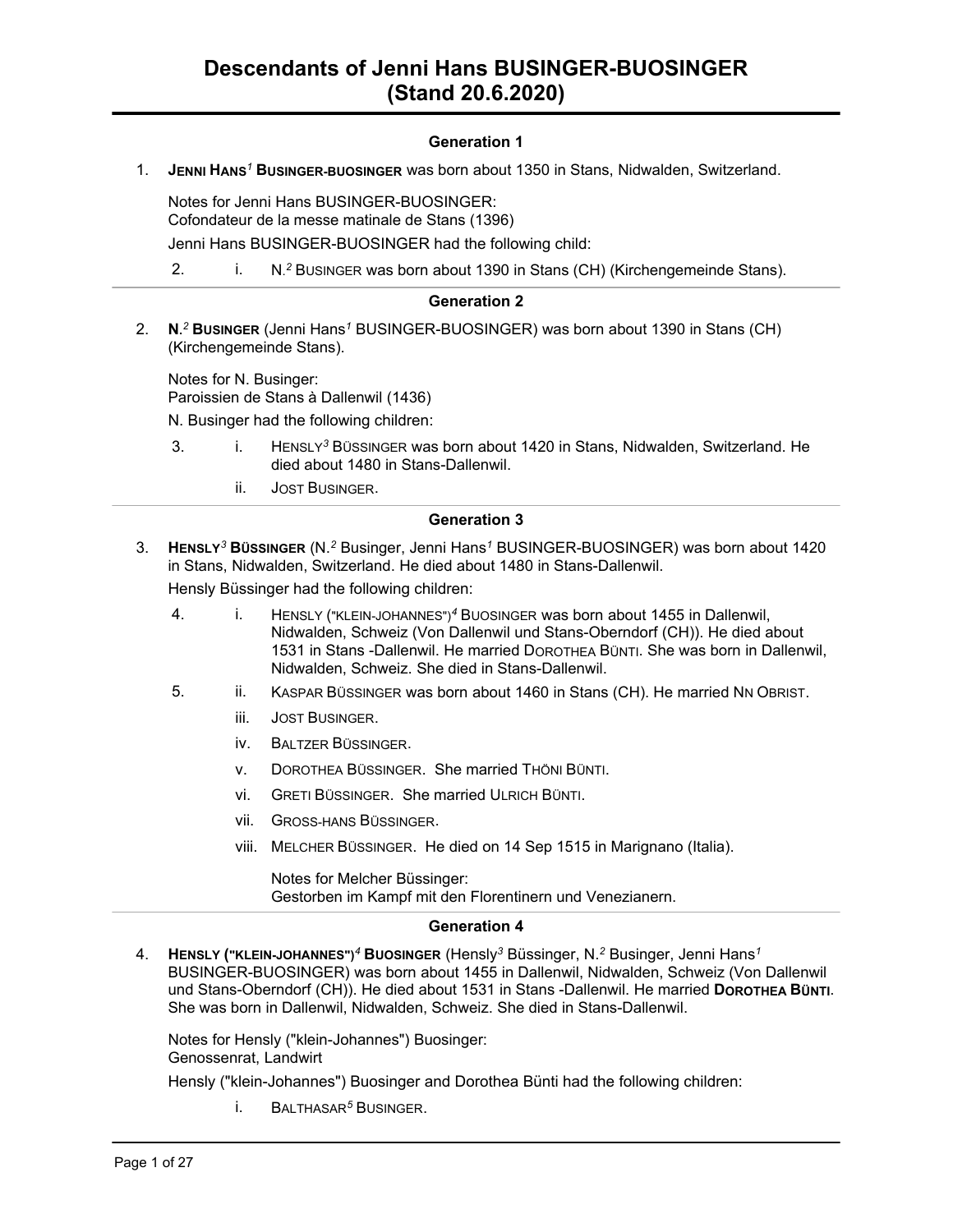- ii. ELSI BUSINGER.
- 6. iii. HANS (JOHANN) BUSINGER. He died before 30 Nov 1598 in Stans-Oberdorf (CH). He married AGNES WÜRSCH. She was born in Emmetten--Beckenried. She died before 30 Nov 1604.
	- iv. HANS BUSINGER. He died before 17 Jan 1560.
	- v. MARGRET BUSINGER.
	- vi. MELCHIOR BUSINGER. He died on 05 Feb 1593 in Stans (CH).
- 5. **KASPAR***<sup>4</sup>* **BÜSSINGER** (Hensly*<sup>3</sup>* , N.*<sup>2</sup>* Businger, Jenni Hans*<sup>1</sup>* BUSINGER-BUOSINGER) was born about 1460 in Stans (CH). He married **NN OBRIST**.

Kaspar Büssinger and nn Obrist had the following child:

7. i. BALTHASAR (BALTZER)*<sup>5</sup>* BÜSSINGER was born about 1500 in Stans (CH). He married MAGDALENA VOKINGER.

#### **Generation 5**

6. **HANS (JOHANN)***<sup>5</sup>* **BUSINGER** (Hensly ("klein-Johannes")*<sup>4</sup>* Buosinger, Hensly*<sup>3</sup>* Büssinger, N.*<sup>2</sup>* , Jenni Hans*<sup>1</sup>* BUSINGER-BUOSINGER, Hensly ("klein-Johannes")*<sup>4</sup>* Buosinger, Hensly*<sup>3</sup>* Büssinger, N.*<sup>2</sup>* Businger, Jenni Hans<sup>1</sup> -BUOSINGER). He died before 30 Nov 1598 in Stans-Oberdorf (CH). He married **AGNES WÜRSCH**. She was born in Emmetten--Beckenried. She died before 30 Nov 1604.

Notes for Hans (Johann) Businger: Genossenvogt, Aawasservogt, Genossenrat

Hans (Johann) Businger and Agnes Würsch had the following children:

- i. ANDREAS*<sup>6</sup>* BUSINGER was born in Stans-Oberdorf (CH).
- ii. APOLLONIA BUSINGER was born in Stans-Oberdorf (CH).
- 8. iii. BALTHASAR BUSINGER was born in Stans-Oberdorf (CH). He married ELISABETH ZELGER. She was born about 1502 in Stans-Oberdorf (CH).
	- iv. GERTRUD BUSINGER was born in Stans-Oberdorf (CH).
- 9. v. HANS BUSINGER was born in Stans-Oberdorf (CH). He died on 20 Jun 1640 in Stans (CH). He married Agatha Blättler, daughter of Kaspar Blättler and Barbara Barmettler, before 1608. She was born about 1595 in Stans-Oberdorf (CH). She died on 18 Mar 1637 in Stans (CH).
	- vi. KASPAR BUSINGER was born in Stans-Oberdorf (CH). He died before 21 Dec 1604. He married (1) BARBLI VON MATT. She was born in Stans-Oberdorf (CH). He married (2) MARIE FRUNZ. She was born in Sarnen (OW). He married (3) MARIE ULRICH.
- 10. vii. KATHARINA BUSINGER was born in Stans-Oberdorf (CH). She married JOHANN LUSSI. He was born in Stans (CH). He died in Stans (CH).
	- viii. MELCHER BUSINGER was born in Stans-Oberdorf (CH). He died on 14 Apr 1627 in Stans (CH). He married Margaretha Zum Bach before 1581. She died on 23 Feb 1643 in Stans (CH).
	- ix. NN BUSINGER.
	- x. NN BUSINGER.
- 11. xi. AGATHA BUSSINGER was born in Stans-Oberdorf (CH). She died on 10 Nov 1645 in Stans (CH). She married HANS HEINRICH ERB. He was born in Altdorf (CH). He died in 1612.
	- xii. BASCHI BUSSINGER was born in Stans-Oberdorf (CH). He died before 03 Apr 1634. He married Anna Blättler before 1608. She was born in Stans-Oberdorf (CH).
- 7. **BALTHASAR (BALTZER)***<sup>5</sup>* **BÜSSINGER** (Kaspar*<sup>4</sup>* , Hensly*<sup>3</sup>* , N.*<sup>2</sup>* Businger, Jenni Hans*<sup>1</sup>* BUSINGER-BUOSINGER) was born about 1500 in Stans (CH). He married **MAGDALENA**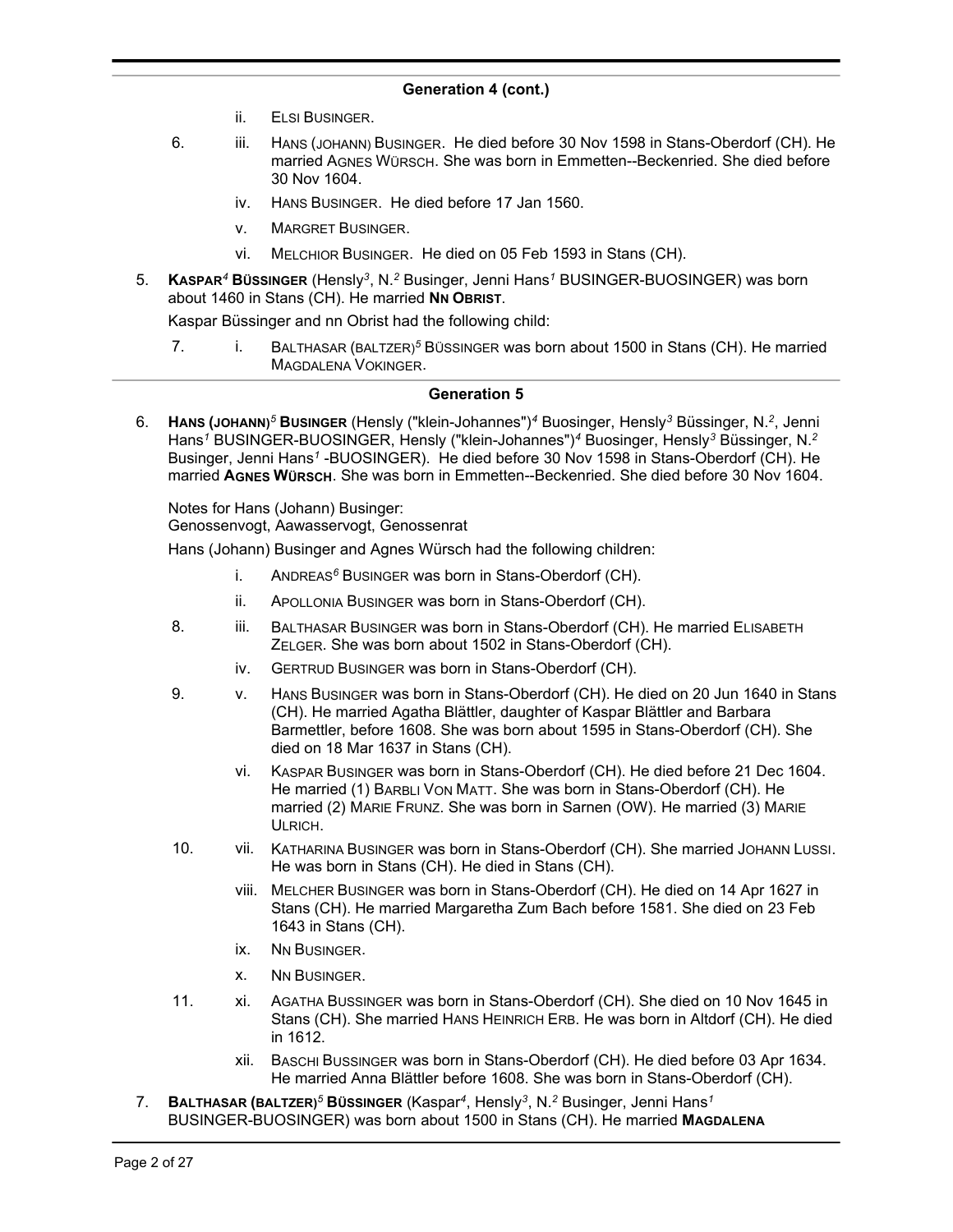#### **VOKINGER**.

Balthasar (Baltzer) Büssinger and Magdalena Vokinger had the following child:

i. ANNA*<sup>6</sup>* BUSINGER.

#### **Generation 6**

8. **BALTHASAR***<sup>6</sup>* **BUSINGER** (Hans (Johann)*<sup>5</sup>* , Hensly ("klein-Johannes")*<sup>4</sup>* Buosinger, Hensly*<sup>3</sup>* Büssinger, N.*<sup>2</sup>* , Jenni Hans*<sup>1</sup>* BUSINGER-BUOSINGER) was born in Stans-Oberdorf (CH). He married **ELISABETH ZELGER**. She was born about 1502 in Stans-Oberdorf (CH).

Notes for Balthasar Businger:

1587-1590 Schlossknecht zu Bellinzona, 1591 obrigkeitlicher Spiess-Einkäufer.

Balthasar Businger and Elisabeth Zelger had the following child:

- 12. i. EVA*<sup>7</sup>* BUSINGER was born in Oberdorf, Nidwalden, Schweiz. She died on 25 Apr 1671 in Wolfenschiessen, Nidwalden, Schweiz. She married Sebastian Christen, son of Polay (Pelagius) Christen and Dorothea (oder Barbara) Andersen, on 13 Mar 1602 in Wolfenschiessen, Nidwalden, Schweiz. He was born about 1591 in Wolfenschiessen, Nidwalden, Schweiz. He died on 25 Apr 1644 in Wolfenschiessen, Nidwalden, Schweiz.
- 9. **HANS***<sup>6</sup>* **BUSINGER** (Hans (Johann)*<sup>5</sup>* , Hensly ("klein-Johannes")*<sup>4</sup>* Buosinger, Hensly*<sup>3</sup>* Büssinger, N.*<sup>2</sup>* , Jenni Hans*<sup>1</sup>* BUSINGER-BUOSINGER) was born in Stans-Oberdorf (CH). He died on 20 Jun 1640 in Stans (CH). He married Agatha Blättler, daughter of Kaspar Blättler and Barbara Barmettler, before 1608. She was born about 1595 in Stans-Oberdorf (CH). She died on 18 Mar 1637 in Stans (CH).

Hans Businger and Agatha Blättler had the following children:

- i. FRANZ*<sup>7</sup>* BUSINGER was born on 01 Jun 1613 in Stans (CH).
- ii. MELCHER BUSINGER was born on 05 Jun 1621 in Stans (CH). He died on 23 Jul 1684 in Stans (CH). He married ANNA ZURMÜHLE. She died on 11 Apr 1671 in Stans (CH).
- 13. iii. BALTZER BUSINGER was born on 27 Jun 1635 in Stans (CH). He died on 28 Feb 1666 in Stans (CH). He married KATHARINA CHRISTEN. She was born in Jun 1633 in Wolfenschiessen, Nidwalden, Schweiz.
	- iv. BARBARA BUSINGER. She died on 10 Oct 1669.
	- v. GERTRUD BUSINGER. She died on 17 Jun 1644 in Stans (CH). She married (1) HANS FISCHER. She married (2) MELCHER LUSSI.
	- vi. HANS BUSINGER.
	- vii. KASPAR BUSINGER. He married (1) MARGARETH ZGRAGEN on 23 Jan 1634 in Stans (CH). She died on 04 May 1637 in Stans (CH). He married (2) MAGDALENA IMBODEN on 13 Feb 1640 in Stans (CH).
	- viii. KATRIN BUSINGER.
	- ix. MARGRET BUSINGER. She married Jakob Steiner on 13 Jan 1633 in Stans (CH).
	- x. MARIE-AGNES BUSINGER. She married SEBASTIAN ACHERMANN. He was born in Ennetbürgen, Nidwalden, Schweiz.
- 14. xi. PETER BUSINGER. He died on 23 Mar 1663 in Stans (CH). He married ANNA MARIA BRÄUTIGAM. She died on 29 Aug 1685 in Stans (CH).
- 15. Xii. THOMAS BUSINGER. He married ANNA MARIA GUT.
- 10. **KATHARINA***<sup>6</sup>* **BUSINGER** (Hans (Johann)*<sup>5</sup>* , Hensly ("klein-Johannes")*<sup>4</sup>* Buosinger, Hensly*<sup>3</sup>* Büssinger, N.*<sup>2</sup>* , Jenni Hans*<sup>1</sup>* BUSINGER-BUOSINGER) was born in Stans-Oberdorf (CH). She married **JOHANN LUSSI**. He was born in Stans (CH). He died in Stans (CH).

Johann Lussi and Katharina Businger had the following child: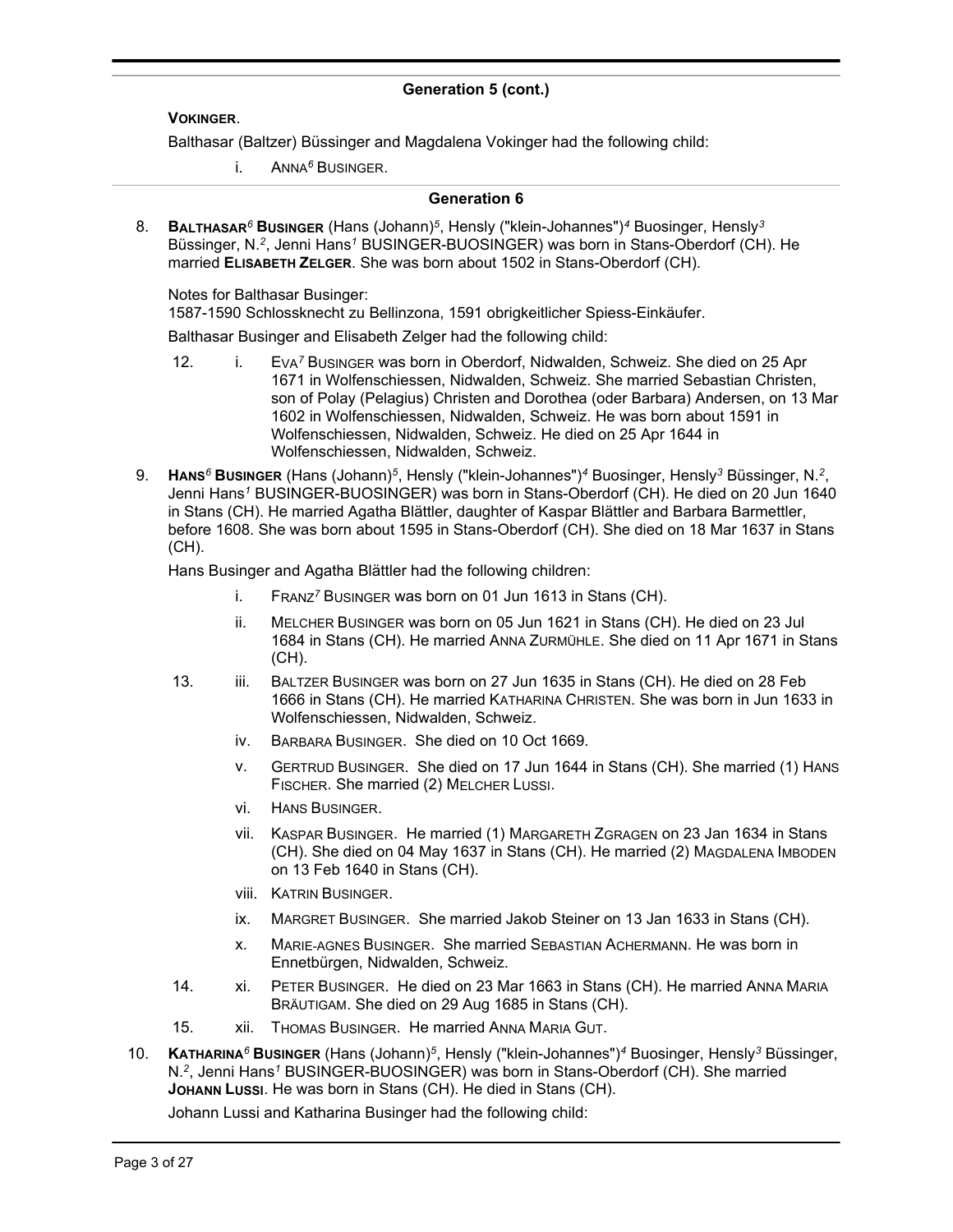- i. BARBARA*<sup>7</sup>* LUSSI was born in Stans (CH). She died on 21 Apr 1645 in Engelberg, Obwalden, Switzerland. She married JOHANNES KUSTER. He was born about 1565 in Engelberg, Obwalden, Switzerland. He died on 27 Jan 1640 in Engelberg, Obwalden, Switzerland.
- 11. **AGATHA***<sup>6</sup>* **BUSSINGER** (Hans (Johann)*<sup>5</sup>* Businger, Hensly ("klein-Johannes")*<sup>4</sup>* Buosinger, Hensly*<sup>3</sup>* Büssinger, N.*<sup>2</sup>* Businger, Jenni Hans*<sup>1</sup>* BUSINGER-BUOSINGER) was born in Stans-Oberdorf (CH). She died on 10 Nov 1645 in Stans (CH). She married **HANS HEINRICH ERB**. He was born in Altdorf (CH). He died in 1612.

Notes for Agatha Bussinger:

Wurde etwa 1628 als Unholdin denunziert und sass in der Hexen-Untersuc hungshaft. Laut obrigkeitlicher Befehl an Sohn Hans musste dieser seine Mutter z u sich nach Hause nehmen und an Ketten halten. Ein Beichtvater der Kap uziner durfte zu ihr kommen Hans musste dem Landamman Bericht erstatt en.

1630 findet das Hexenverhör statt. Sie bleibr in der Obhut ihrer Famil ie.

Hans Heinrich Erb and Agatha Bussinger had the following children:

- i. HANS*<sup>7</sup>* ERB.
- ii. JOHAN ERB.

#### **Generation 7**

12. **EVA***<sup>7</sup>* **BUSINGER** (Balthasar*<sup>6</sup>* , Hans (Johann)*<sup>5</sup>* , Hensly ("klein-Johannes")*<sup>4</sup>* Buosinger, Hensly*<sup>3</sup>* Büssinger, N.*<sup>2</sup>* , Jenni Hans*<sup>1</sup>* BUSINGER-BUOSINGER) was born in Oberdorf, Nidwalden, Schweiz. She died on 25 Apr 1671 in Wolfenschiessen, Nidwalden, Schweiz. She married Sebastian Christen, son of Polay (Pelagius) Christen and Dorothea (oder Barbara) Andersen, on 13 Mar 1602 in Wolfenschiessen, Nidwalden, Schweiz. He was born about 1591 in Wolfenschiessen, Nidwalden, Schweiz. He died on 25 Apr 1644 in Wolfenschiessen, Nidwalden, Schweiz.

Notes for Eva Businger: Nach 1595 Guttäterin der St. Katharina Kapelle Büren NW. Hebamme.

Sebastian Christen and Eva Businger had the following child:

- i. HANS*<sup>8</sup>* CHRISTEN was born in Wolfenschiessen, Nidwalden, Schweiz.
- 13. **BALTZER***<sup>7</sup>* **BUSINGER** (Hans*<sup>6</sup>* , Hans (Johann)*<sup>5</sup>* , Hensly ("klein-Johannes")*<sup>4</sup>* Buosinger, Hensly*<sup>3</sup>* Büssinger, N.*<sup>2</sup>* , Jenni Hans*<sup>1</sup>* BUSINGER-BUOSINGER) was born on 27 Jun 1635 in Stans (CH). He died on 28 Feb 1666 in Stans (CH). He married **KATHARINA CHRISTEN**. She was born in Jun 1633 in Wolfenschiessen, Nidwalden, Schweiz.

Notes for Baltzer Businger: gefirmt 27.3.1635 in Stans.

Baltzer Businger and Katharina Christen had the following children:

- i. ANNA KATHARINA*<sup>8</sup>* BUSINGER was born in Jun 1657 in Stans (CH).
- 16. ii. HANS WOLFGANG BUSINGER was born on 31 Jan 1661 in Stans (CH). He died on 25 Jul 1712 in Villmergen, Aargau, Switzerland. He married ANNA MARIE KÄSSLIN. She was born on 13 Jun 1668.
	- iii. BALTZ REMIGI BUSINGER was born in Feb 1665 in Stans (CH). He married ANNA MARIA STULZ.
- 14. **PETER***<sup>7</sup>* **BUSINGER** (Hans*<sup>6</sup>* , Hans (Johann)*<sup>5</sup>* , Hensly ("klein-Johannes")*<sup>4</sup>* Buosinger, Hensly*<sup>3</sup>* Büssinger, N.*<sup>2</sup>* , Jenni Hans*<sup>1</sup>* BUSINGER-BUOSINGER, Hans*<sup>6</sup>* , Hans (Johann)*<sup>5</sup>* , Hensly ("klein-Johannes")*<sup>4</sup>* Buosinger, Hensly*<sup>3</sup>* Büssinger, N.*<sup>2</sup>* Businger, Jenni Hans*<sup>1</sup>* -BUOSINGER). He died on 23 Mar 1663 in Stans (CH). He married **ANNA MARIA BRÄUTIGAM**. She died on 29 Aug 1685 in Stans (CH).

Notes for Anna Maria Bräutigam: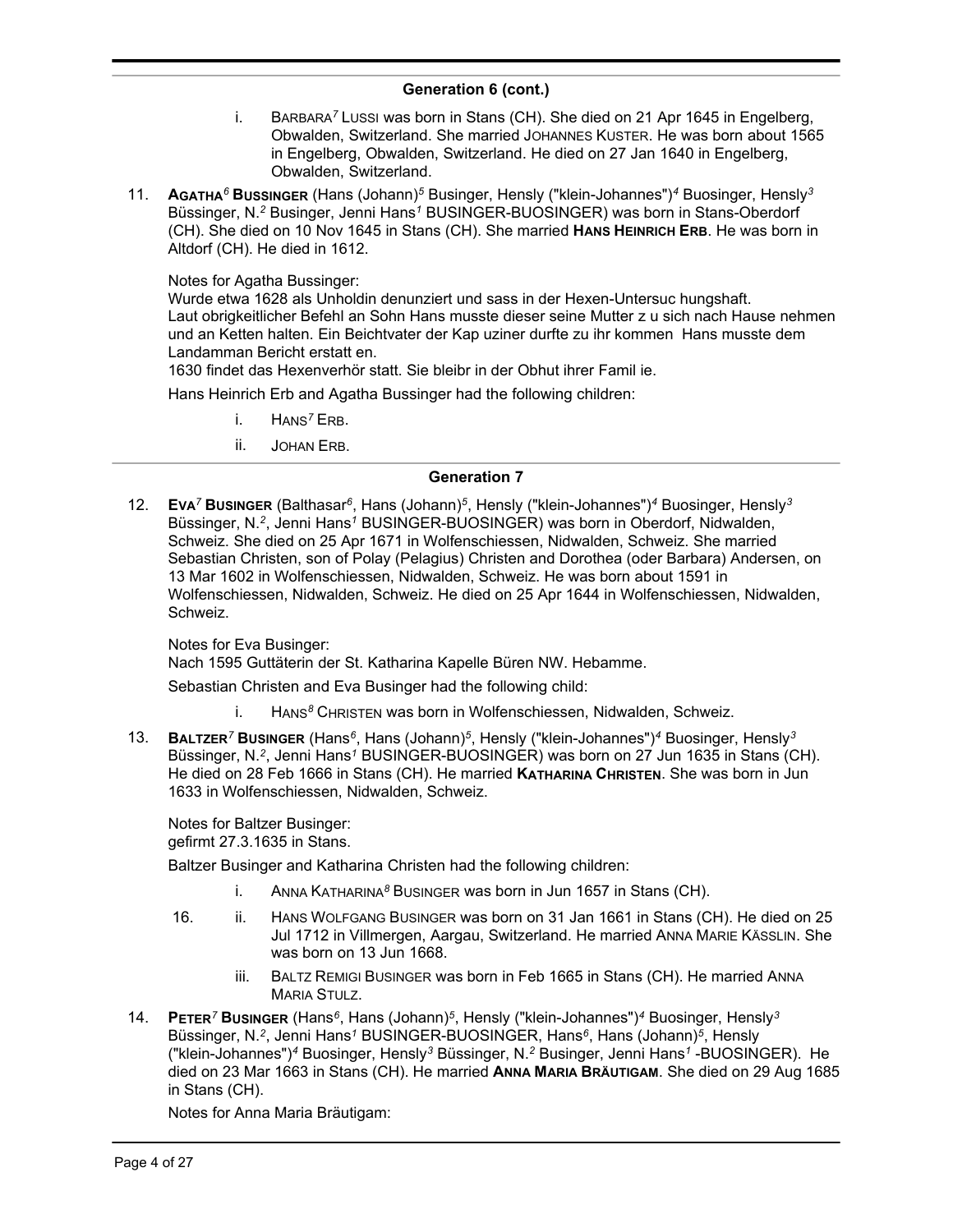Eventuell ist der Name eher "Brigimann".

Peter Businger and Anna Maria Bräutigam had the following children:

- i. HANS BALTZ*<sup>8</sup>* BUSINGER was born in Nov 1647 in Stans (CH).
- ii. MARIA KATHARINA BUSINGER was born in May 1650 in Stans (CH).
- iii. PETER PAUL BUSINGER was born in Feb 1652 in Stans (CH). He married (1) MARIA MARGARETH KRIES. She was born in Uri. He married (2) MARIA ELISABETH FRISCHHERZ. She was born in Schwyz.
- iv. JOHANN JOSEF BUSINGER was born in May 1654 in Stans (CH).
- v. ANNA KLARA BUSINGER was born in Oct 1657 in Stans (CH).
- vi. MARIA BRIGITTA BUSINGER was born in Apr 1659 in Stans (CH).
- vii. JAKOB REMIGI BUSINGER was born in Apr 1662 in Stans (CH).
- 15. **THOMAS***<sup>7</sup>* **BUSINGER** (Hans*<sup>6</sup>* , Hans (Johann)*<sup>5</sup>* , Hensly ("klein-Johannes")*<sup>4</sup>* Buosinger, Hensly*<sup>3</sup>* Büssinger, N.*<sup>2</sup>* , Jenni Hans*<sup>1</sup>* BUSINGER-BUOSINGER, Hans*<sup>6</sup>* , Hans (Johann)*<sup>5</sup>* , Hensly ("klein-Johannes")*<sup>4</sup>* Buosinger, Hensly*<sup>3</sup>* Büssinger, N.*<sup>2</sup>* Businger, Jenni Hans*<sup>1</sup>* -BUOSINGER). He married **ANNA MARIA GUT**.

Thomas Businger and Anna Maria Gut had the following children:

- i. ANNA MARIA*<sup>8</sup>* BUSINGER. She married (1) HANS BALTZ DÖNNI. She married (2) MARTIN ANDACHER.
- ii. JAKOB FRANZ BUSINGER.
- 17. iii. MARIA ELISABETH BUSINGER. She married (1) HANS ULRICH CHRISTEN. He was born about 1661. She married (2) HANS JAKOB AMSTUTZ. She married (3) WOLGANG ODERMATT.
	- iv. MARIA KATHARINA BUSINGER. She married BARTHOLOME BLÄTTLER.

#### **Generation 8**

16. **HANS WOLFGANG***<sup>8</sup>* **BUSINGER** (Baltzer*<sup>7</sup>* , Hans*<sup>6</sup>* , Hans (Johann)*<sup>5</sup>* , Hensly ("klein-Johannes")*<sup>4</sup>* Buosinger, Hensly*<sup>3</sup>* Büssinger, N.*<sup>2</sup>* , Jenni Hans*<sup>1</sup>* BUSINGER-BUOSINGER) was born on 31 Jan 1661 in Stans (CH). He died on 25 Jul 1712 in Villmergen, Aargau, Switzerland. He married **ANNA MARIE KÄSSLIN**. She was born on 13 Jun 1668.

Hans Wolfgang Businger and Anna Marie Kässlin had the following children:

- 18. i. HANS MELCH*<sup>9</sup>* BUSINGER was born about 1695. He died on 12 Jan 1760. He married MARIA BARBARA BLÄTTLER. She was born on 01 Jul 1699. She died on 06 Jun 1786.
	- ii. HANS WOLFGANG BUSINGER. He died on 25 Jul 1712 in Villmergen.
- 19. iii. JOHAN WOLFGANG BUSINGER. He died on 11 Aug 1764 in Stans-Oberdorf (CH). He married MARIA KLARA ROHREN. She was born in Dec 1716 in Graden (CH).
	- iv. MARIA ELISABETH BUSINGER.
- 17. **MARIA ELISABETH***<sup>8</sup>* **BUSINGER** (Thomas*<sup>7</sup>* , Hans*<sup>6</sup>* , Hans (Johann)*<sup>5</sup>* , Hensly ("klein-Johannes")*<sup>4</sup>* Buosinger, Hensly<sup>3</sup> Büssinger, N.<sup>2</sup>, Jenni Hans<sup>1</sup> BUSINGER-BUOSINGER, Thomas<sup>7</sup>, Hans<sup>6</sup>, Hans (Johann)*<sup>5</sup>* , Hensly ("klein-Johannes")*<sup>4</sup>* Buosinger, Hensly*<sup>3</sup>* Büssinger, N.*<sup>2</sup>* Businger, Jenni Hans*<sup>1</sup>* -BUOSINGER). She married (1) **HANS ULRICH CHRISTEN**. He was born about 1661. She married (2) **HANS JAKOB AMSTUTZ**. She married (3) **WOLGANG ODERMATT**.

Hans Ulrich Christen and Maria Elisabeth Businger had the following children:

- i. JOHANN HANS MELCHIOR*<sup>9</sup>* CHRISTEN was born about 1689.
- ii. JOHANN JOSEPH CHRISTEN CHRISTEN was born on 17 Sep 1691.
- iii. ANNA MARIA CHRISTEN was born about 1696.
- iv. MARIA CLARA CHRISTEN was born about 1698.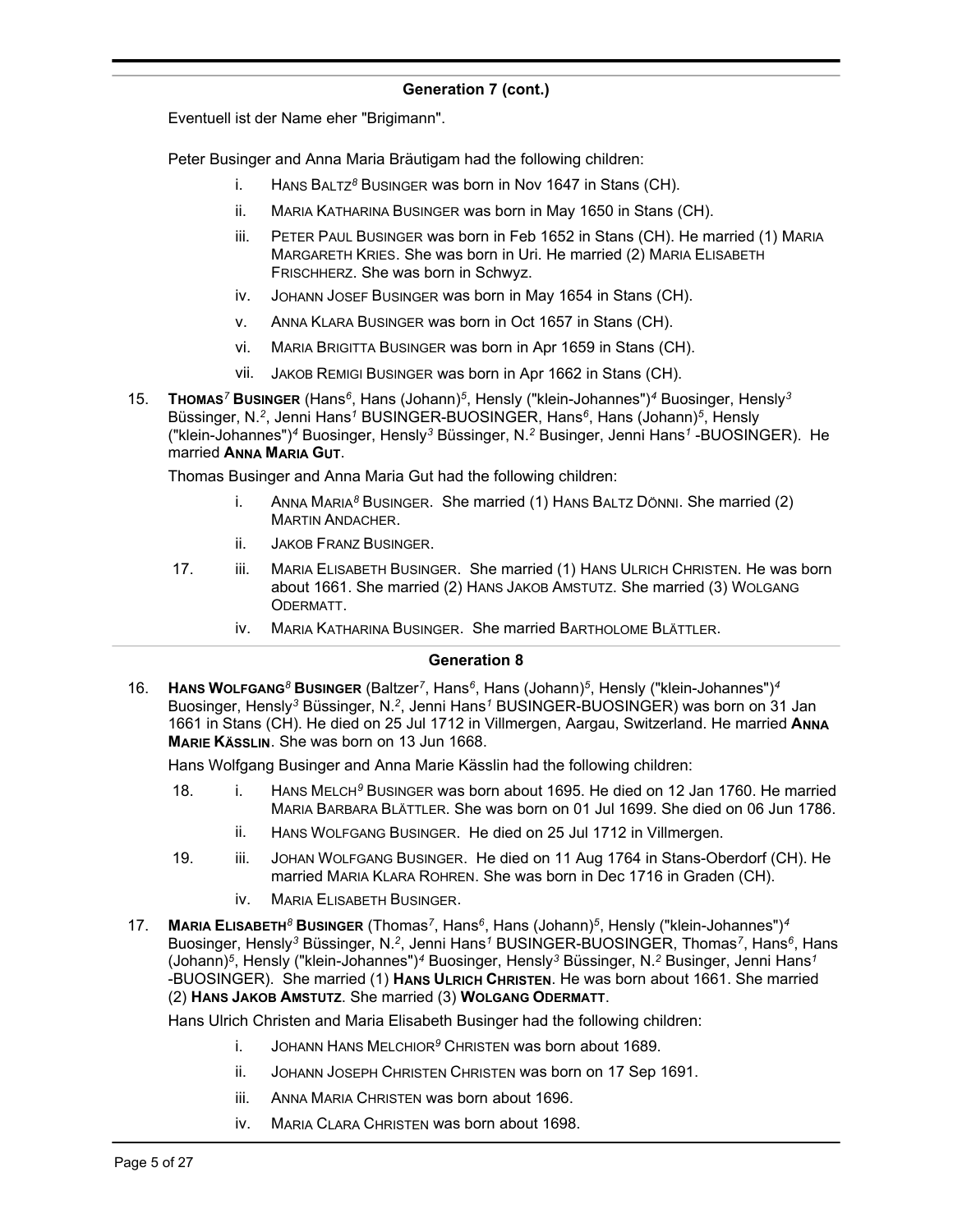- v. ANNA MARGARETHA CHRISTEN was born about 1700.
- vi. JOSEF ANTON CHRISTEN was born about 1702.
- vii. JOHANN HANS ULRICH CHRISTEN.

#### **Generation 9**

18. **HANS MELCH***<sup>9</sup>* **BUSINGER** (Hans Wolfgang*<sup>8</sup>* , Baltzer*<sup>7</sup>* , Hans*<sup>6</sup>* , Hans (Johann)*<sup>5</sup>* , Hensly ("klein-Johannes")*<sup>4</sup>* Buosinger, Hensly*<sup>3</sup>* Büssinger, N.*<sup>2</sup>* , Jenni Hans*<sup>1</sup>* BUSINGER-BUOSINGER) was born about 1695. He died on 12 Jan 1760. He married **MARIA BARBARA BLÄTTLER**. She was born on 01 Jul 1699. She died on 06 Jun 1786.

Hans Melch Businger and Maria Barbara Blättler had the following children:

- 20. i. FRANZ JOSEF*<sup>10</sup>* BUSINGER was born on 15 Jul 1741. He died on 13 Apr 1804. He married MARIA ANNA WASER. She was born on 01 Nov 1741. She died on 07 Jul 1804.
	- ii. HANS JOSEF BUSINGER.
	- iii. JOSEF ANTON BUSINGER.
- 21. iv. BALZ CLEMENS JOSEF BUSSINGER was born in Stans (CH). He died on 15 Jul 1800 in Laupheim, Biberach, Baden-Württemberg, Deutschland (Schloss Kleinlaupheim). He married Maria Clara (Müssler) Misslerin about 1754 in Stans (CH). She was born in Erbach (Oberschwaben).
- 19. **JOHAN WOLFGANG***<sup>9</sup>* **BUSINGER** (Hans Wolfgang*<sup>8</sup>* , Baltzer*<sup>7</sup>* , Hans*<sup>6</sup>* , Hans (Johann)*<sup>5</sup>* , Hensly ("klein-Johannes")*<sup>4</sup>* Buosinger, Hensly*<sup>3</sup>* Büssinger, N.*<sup>2</sup>* , Jenni Hans*<sup>1</sup>* BUSINGER-BUOSINGER, Hans Wolfgang<sup>8</sup>, Baltzer<sup>7</sup>, Hans<sup>6</sup>, Hans (Johann)<sup>5</sup>, Hensly ("klein-Johannes")<sup>4</sup> Buosinger, Hensly<sup>3</sup> Büssinger, N.*<sup>2</sup>* Businger, Jenni Hans*<sup>1</sup>* -BUOSINGER). He died on 11 Aug 1764 in Stans-Oberdorf (CH). He married **MARIA KLARA ROHREN**. She was born in Dec 1716 in Graden (CH).

Johan Wolfgang Businger and Maria Klara Rohren had the following children:

- 22. i. JOSEPH FRANZ*<sup>10</sup>* BUSINGER was born in Apr 1743 in Stans (CH). He married MARIE JOSEPHA GUT. She was born in May 1744 in Stans (CH).
	- ii. ANNA MARIA JOSEFA BUSINGER was born in Jun 1744 in Stans (CH).
- 23. iii. JOSEF ALOIS REMIGI BUSINGER was born in Sep 1747 in Stans (CH). He married (1) MARIA KATHARINA ZUMBÜHL. He married (2) KATHARINA VONBÜREN.
	- iv. MARIA ANNA JOSEFA THERESIA BUSINGER was born in Jul 1749 in Stans (CH).
	- v. MARIA THERESIA ALOISIA JOSEFA BUSINGER was born in Dec 1754 in Stans (CH).
	- vi. MARIA ANNA JOSEFA BUSINGER was born in Jan 1756 in Stans (CH). She married NIKLAUS ZUMBÜHL. He was born in Pfister.

#### **Generation 10**

20. **FRANZ JOSEF***<sup>10</sup>* **BUSINGER** (Hans Melch*<sup>9</sup>* , Hans Wolfgang*<sup>8</sup>* , Baltzer*<sup>7</sup>* , Hans*<sup>6</sup>* , Hans (Johann)*<sup>5</sup>* , Hensly ("klein-Johannes")*<sup>4</sup>* Buosinger, Hensly*<sup>3</sup>* Büssinger, N.*<sup>2</sup>* , Jenni Hans*<sup>1</sup>* BUSINGER-BUOSINGER) was born on 15 Jul 1741. He died on 13 Apr 1804. He married **MARIA ANNA WASER**. She was born on 01 Nov 1741. She died on 07 Jul 1804.

Notes for Franz Josef Businger:

1794 Landesfähnrich, 1798 helvetischer Unterstatthalter des Kantons Wa ldstätten, 1813 Seckelmeister, 1815 Statthalter, 1822 stillstehender L andammann, 1825, 1829, 1833, 1837 und 1844 regierte er. Er war ein Vet ter von Viktor Maria Businger, war Dr.med. Arzt, 1764 Landesfähnrich, 1782 Statthalter und 1783 Landammann.

Franz Josef Businger and Maria Anna Waser had the following children:

- i. JOSEF ANTON MARIA*<sup>11</sup>* BUSINGER was born in Oct 1766 in Stans (CH). He died on 03 Sep 1804.
- ii. ANNA MARGARETHA JOSEFA BUSINGER was born in May 1768 in Stad aan 't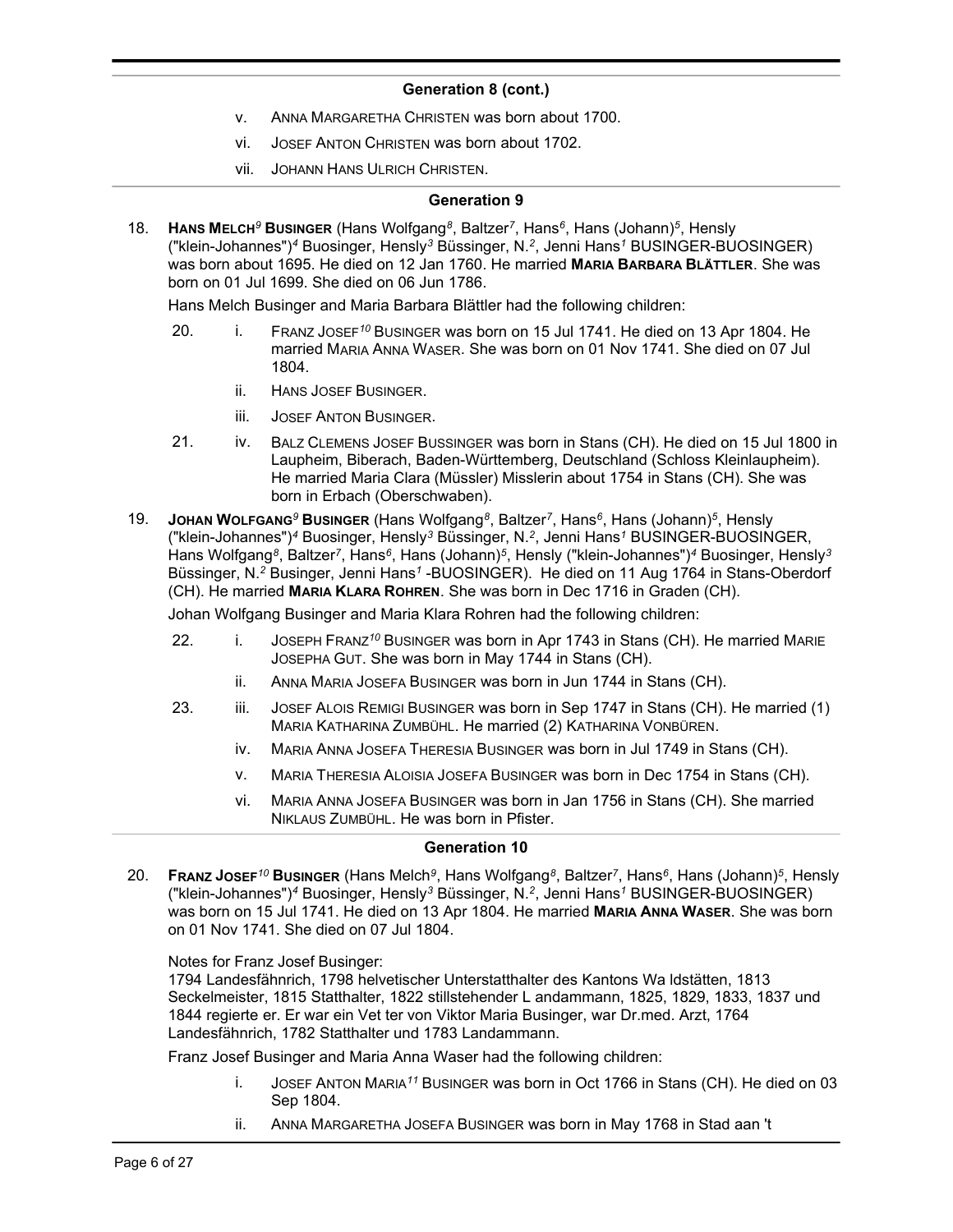Haringvliet.

- iii. HANS KARL JOSEF REMIGI BUSINGER was born in Feb 1770 in Stans (CH).
- iv. JOSEF FRANZ REMIGI BUSINGER was born in Jan 1771 in Stans (CH).
- v. ANNA MARIA BARBARA FRANCISCA BUSINGER was born in Aug 1773 in Stans (CH).
- vi. ANNA MARIA JOSEFA KATHARINA ALOISIA BUSINGER was born in Mar 1785 in Stans (CH). She married KASPAR SÄLM.
- vii. ALOYS BUSINGER was born in Sep 1793 in Stans (CH). He died on 15 May 1867 in Ingenbohl, Schwyz, Schweiz.

Notes for Aloys Businger:

1816 Priesterweihe. Schulherr und Organist in Stans, 1847-51 Pfarrer i n Riemenstalden, 1851-67 Kaplan in Brunnen. B. verfasste landes- und k ulturgeschichtl. Schriften und patriot. Sonette ("Vaterländ. Sonnette " 1828, "Hist.-dramat. Sonnetten-Cyclus" 1844), als Hauptwerk "Der Kt . Unterwalden, historisch, geographisch, statistisch geschildert" (183 6, Neudruck 1978) zur Staatskunde und Kulturgeschichte des Kantons un d seiner Gemeinden. Der Bürgerbibliothek Luzern übergab er die Manuskr ipte "Specialgeschichte des Kt. Unterwalden 1798-1850" und "Vaterländ . Biographie des Landes Unterwalden" (ca. 80 Biografien vom MA bis in s 19. Jh.). 1843 führender Mitbegründer des ersten Hist. Vereins von N idwalden (bestand bis ca. 1846, Neugründung 1864). Quellen: StANW, Stammbuch / Autorin/Autor: Waltraud Hörsch

- viii. ALOYSIA BUSINGER.
- ix. FRANCISCA BUSINGER. She died on 20 Jun 1842 in Stans (CH). She married MELCHIOR B FEIERABEND. He was born in Engelberg, Bern, Schweiz.
- x. JOSEFA BUSINGER.
- xi. KATHARINA BUSINGER. She married JOHANN VONGUBEN.
- 21. **BALZ CLEMENS JOSEF***<sup>10</sup>* **BUSSINGER** (Hans Melch*<sup>9</sup>* Businger, Hans Wolfgang*<sup>8</sup>* Businger, Baltzer*<sup>7</sup>* Businger, Hans*<sup>6</sup>* Businger, Hans (Johann)*<sup>5</sup>* Businger, Hensly ("klein-Johannes")*<sup>4</sup>* Buosinger, Hensly*<sup>3</sup>* Büssinger, N.*<sup>2</sup>* Businger, Jenni Hans*<sup>1</sup>* BUSINGER-BUOSINGER) was born in Stans (CH). He died on 15 Jul 1800 in Laupheim, Biberach, Baden-Württemberg, Deutschland (Schloss Kleinlaupheim). He married Maria Clara (Müssler) Misslerin about 1754 in Stans (CH). She was born in Erbach (Oberschwaben).

Notes for Balz Clemens Josef Bussinger:

Balz (Clemens) Josef kam bereits verheiratet nach Illerrieden (Kreis U lm), 1779 verzieht die Familie nach Großlaupheim, wo der Vater ebenfal ls die Schweizerei besorgt.....vgl. Familienregister Illerrieden

Balz Clemens Josef Bussinger and Maria Clara (Müssler) Misslerin had the following children:

- i. FRANZ JOSEF*<sup>11</sup>* BUSSINGER was born on 06 Nov 1754 in Stans (CH). He died on 18 Mar 1799.
- ii. JAKOB BUSSINGER was born on 21 Jul 1756 in Stans (CH). He died in Obermarchtal, Alb-Donau-Kreis, Baden-Württemberg, Deutschland.
- 24. iii. FRANZ XAVER BUSSINGER was born on 11 Jan 1760 in Illerrieden, Alb-Donau-Kreis, Baden-Württemberg, Deutschland. He died on 22 Mar 1836 in Laupheim, Biberach, Baden-Württemberg, Deutschland. He married Juliane Schlegel on 20 Jul 1802 in Laupheim, Biberach, Baden-Württemberg, Deutschland. She was born on 16 Feb 1774 in Laupheim, Biberach, Baden-Württemberg, Deutschland. She died on 24 Oct 1828 in Laupheim, Biberach, Baden-Württemberg, Deutschland.
- 22. **Josepн Fr<code>Anz</code><sup>10</sup> <code>BusɪnGER</code> (Johan Wolfgang<sup>9</sup>, Hans Wolfgang<sup>8</sup>, Baltzer<sup>7</sup>, Hans<sup>6</sup>, Hans (Johann)<sup>5</sup>,** Hensly ("klein-Johannes")*<sup>4</sup>* Buosinger, Hensly*<sup>3</sup>* Büssinger, N.*<sup>2</sup>* , Jenni Hans*<sup>1</sup>* BUSINGER-BUOSINGER) was born in Apr 1743 in Stans (CH). He married **MARIE JOSEPHA GUT**. She was born in May 1744 in Stans (CH).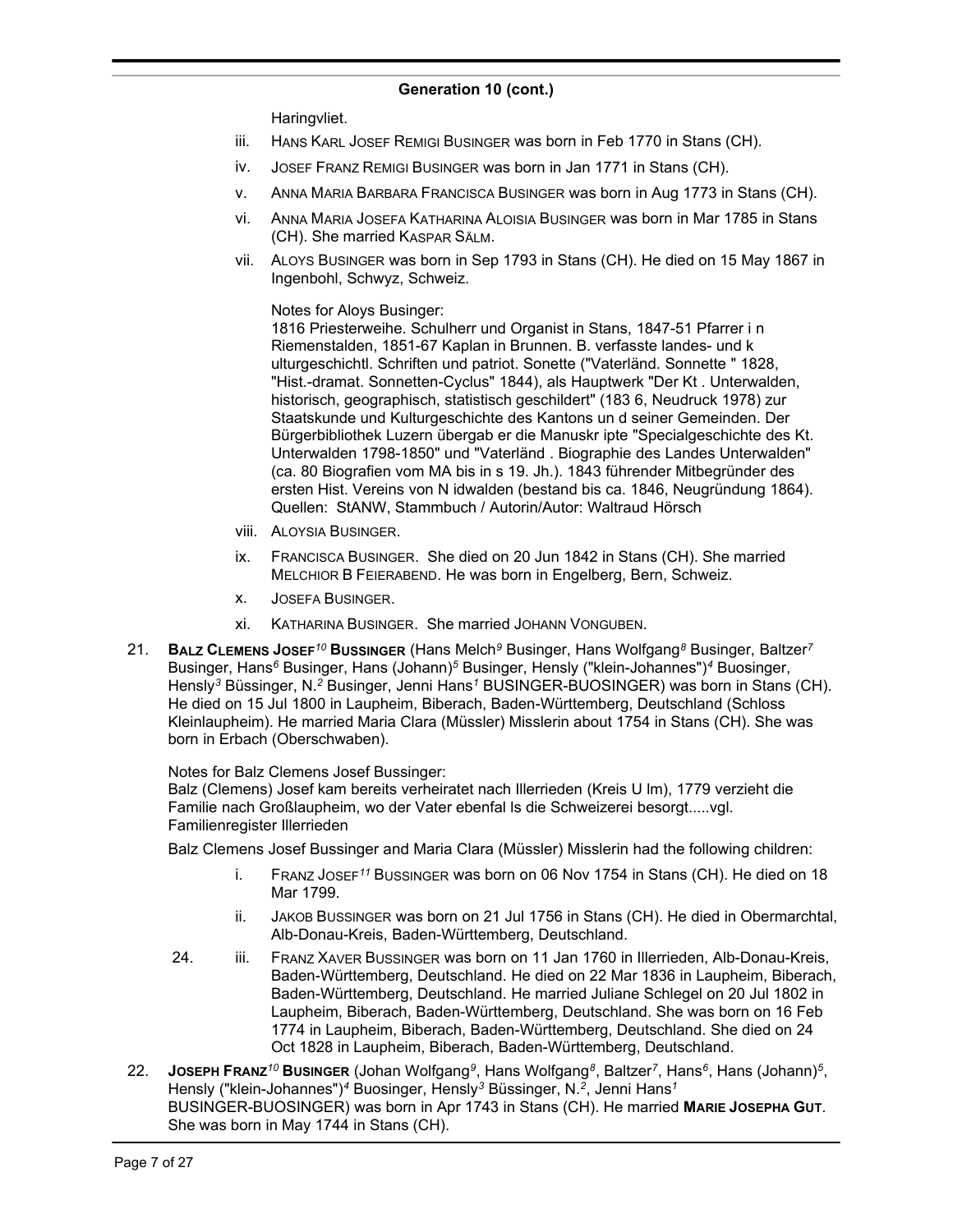Joseph Franz Businger and Marie Josepha Gut had the following children:

- i. FRANZ JOSEF ANTON BURKHART*<sup>11</sup>* BUSINGER was born in Dec 1784 in Stans (CH). He died in 1854. He married (1) ANNA MARIA CHRISTEN in 1827. She died in 1847. He married (2) ELISABETH DURRER in 1847. He married (3) THERESA BERGEN in 1850.
- 25. ii. ALOIS BUSINGER was born in Ennetburgen. He died in 1837. He married ELISABETH HUG. She was born in Ennetbürgen.
	- iii. ALOIS BUSINGER.
	- iv. ANNA MARIA JOSEFA BUSINGER. She died in 1847.
	- v. JOSEFA BUSINGER. She died in 1875.
	- vi. KATHERINA BUSINGER. She died in 1837. She married BERNHARD DURRER.
	- vii. MAGDALENA BUSINGER. She died in 1838.
- 23. **JOSEF ALOIS REMIGI***<sup>10</sup>* **BUSINGER** (Johan Wolfgang*<sup>9</sup>* , Hans Wolfgang*<sup>8</sup>* , Baltzer*<sup>7</sup>* , Hans*<sup>6</sup>* , Hans (Johann)*<sup>5</sup>* , Hensly ("klein-Johannes")*<sup>4</sup>* Buosinger, Hensly*<sup>3</sup>* Büssinger, N.*<sup>2</sup>* , Jenni Hans*<sup>1</sup>* BUSINGER-BUOSINGER) was born in Sep 1747 in Stans (CH). He married (1) **MARIA KATHARINA ZUMBÜHL**. He married (2) **KATHARINA VONBÜREN**.

Josef Alois Remigi Businger and Katharina Vonbüren had the following children:

- i. JOSEF REMIGI*<sup>11</sup>* BUSINGER was born in 1788. He died in 1861.
- ii. JOSEFA BUSINGER was born in 1807. She died in 1879.
- iii. FRANZ JOSEF BUSINGER. He married MARIA ANNA EGGER.

#### **Generation 11**

24. **FRANZ XAVER***<sup>11</sup>* **BUSSINGER** (Balz Clemens Josef*<sup>10</sup>* , Hans Melch*<sup>9</sup>* Businger, Hans Wolfgang*<sup>8</sup>* Businger, Baltzer*<sup>7</sup>* Businger, Hans*<sup>6</sup>* Businger, Hans (Johann)*<sup>5</sup>* Businger, Hensly ("klein-Johannes")*<sup>4</sup>* Buosinger, Hensly*<sup>3</sup>* Büssinger, N.*<sup>2</sup>* Businger, Jenni Hans*<sup>1</sup>* BUSINGER-BUOSINGER) was born on 11 Jan 1760 in Illerrieden, Alb-Donau-Kreis, Baden-Württemberg, Deutschland. He died on 22 Mar 1836 in Laupheim, Biberach, Baden-Württemberg, Deutschland. He married Juliane Schlegel on 20 Jul 1802 in Laupheim, Biberach, Baden-Württemberg, Deutschland. She was born on 16 Feb 1774 in Laupheim, Biberach, Baden-Württemberg, Deutschland. She died on 24 Oct 1828 in Laupheim, Biberach, Baden-Württemberg, Deutschland.

Franz Xaver Bussinger and Juliane Schlegel had the following children:

- 26. i. JOSEPH*<sup>12</sup>* BUSSINGER was born on 12 Nov 1805 in Laupheim, Biberach, Baden-Württemberg, Deutschland. He died on 20 Aug 1854 in Laupheim, Biberach, Baden-Württemberg, Deutschland. He married (1) THERESIA HECHT, daughter of Martin Hecht and Ottilie Sauter, on 15 Feb 1832 in Laupheim, Biberach, Baden-Württemberg, Deutschland. She was born on 07 Oct 1807 in Obersulmetingen, Biberach. She died on 16 Dec 1838 in Laupheim, Biberach, D. He married (2) ELISABETH STUBER on 27 Feb 1840 in Laupheim, Biberach, Baden-Württemberg, Deutschland. She was born on 07 Feb 1810 in Bihlafingen, Biberach, Baden-Württemberg, Deutschland. She died on 23 Jan 1892 in Laupheim, Biberach, Baden-Württemberg, Deutschland.
	- ii. JAKOB BUSSINGER was born on 19 Jul 1808 in Laupheim, Biberach, Baden-Württemberg, Deutschland.
	- iii. LORENZ (LAURENZ) BUSSINGER was born on 06 Aug 1811 in Laupheim, Biberach, Baden-Württemberg, Deutschland. He married Marianna Rechtsteiner on 09 Sep 1848 in Laupheim, Biberach, Baden-Württemberg, Deutschland. She was born on 06 Jun 1818 in Laupheim, Biberach, Baden-Württemberg, Deutschland.

Marriage Notes: (Marianna) Die Familie wandert nach Amerika aus!

25. **A<code>Loɪs<sup>11</sup> Busɪngɛʀ (Joseph Franz** $^{10}$ **, Johan Wolfgang<sup>9</sup>, Hans Wolfgang<sup>8</sup>, Baltzer<sup>7</sup>, Hans<sup>6</sup>, Hans**</code>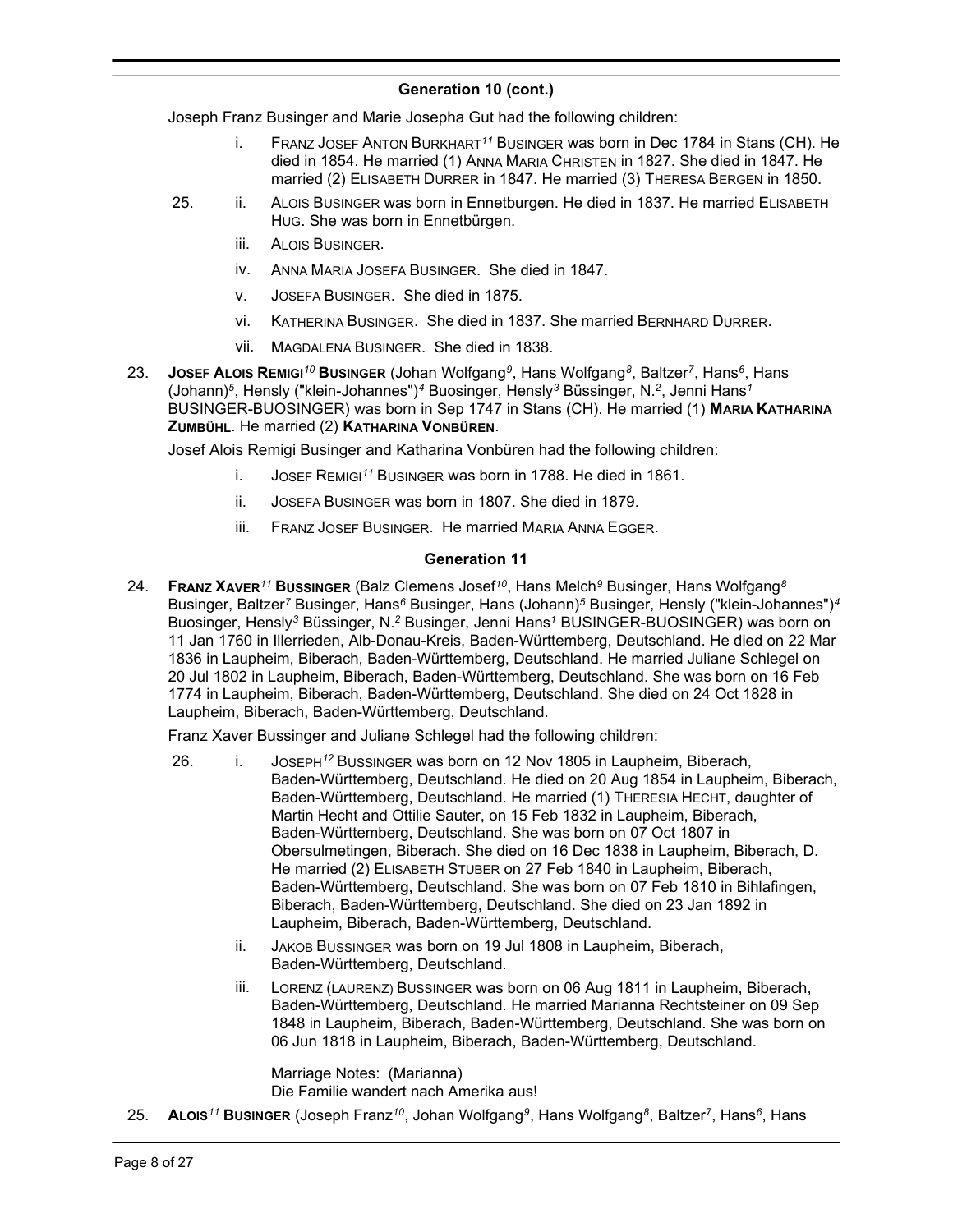#### **Generation 11 (cont.)** , Hans Wolfgang*<sup>8</sup>*

(Johann)*<sup>5</sup>* , Hensly ("klein-Johannes")*<sup>4</sup>* Buosinger, Hensly*<sup>3</sup>* Büssinger, N.*<sup>2</sup>* , Jenni Hans*<sup>1</sup>* BUSINGER-BUOSINGER) was born in Ennetburgen. He died in 1837. He married **ELISABETH HUG**. She was born in Ennetbürgen.

Alois Businger and Elisabeth Hug had the following children:

- 27. i. JOSEF ALOIS*<sup>12</sup>* BUSINGER was born on 26 Dec 1831 in Stans (CH). He died on 24 Jun 1886 in Stans (CH). He married Josepha Rosalia Flühler, daughter of Joseph Mariae Flühler and Josefa Waser, on 14 Jun 1859 in Einsiedeln (CH) (Katholisch). She was born on 08 Jan 1838 in Waltersberg bei Stans (CH). She died on 06 Oct 1921 in Carouge (CH).
	- ii. FRANZ BUSINGER was born on 01 Feb 1834 in Stans (CH). He died on 12 Jun 1873 (Frohnleichnamstag). He married Rosa Odermatt, daughter of Josef Mariae Odermatt and Maria Josefa Amstutz, in 1868. She was born in 1837. She died in 1871.

#### **Generation 12**

26. **JOSEPH***<sup>12</sup>* **BUSSINGER** (Franz Xaver*<sup>11</sup>* , Balz Clemens Josef*<sup>10</sup>* , Hans Melch*<sup>9</sup>* Businger, Hans Wolfgang*<sup>8</sup>* Businger, Baltzer*<sup>7</sup>* Businger, Hans*<sup>6</sup>* Businger, Hans (Johann)*<sup>5</sup>* Businger, Hensly ("klein-Johannes")*<sup>4</sup>* Buosinger, Hensly*<sup>3</sup>* Büssinger, N.*<sup>2</sup>* Businger, Jenni Hans*<sup>1</sup>* BUSINGER-BUOSINGER) was born on 12 Nov 1805 in Laupheim, Biberach, Baden-Württemberg, Deutschland. He died on 20 Aug 1854 in Laupheim, Biberach, Baden-Württemberg, Deutschland. He married (1) **THERESIA HECHT**, daughter of Martin Hecht and Ottilie Sauter, on 15 Feb 1832 in Laupheim, Biberach, Baden-Württemberg, Deutschland. She was born on 07 Oct 1807 in Obersulmetingen, Biberach. She died on 16 Dec 1838 in Laupheim, Biberach, D. He married (2) **ELISABETH STUBER** on 27 Feb 1840 in Laupheim, Biberach, Baden-Württemberg, Deutschland. She was born on 07 Feb 1810 in Bihlafingen, Biberach, Baden-Württemberg, Deutschland. She died on 23 Jan 1892 in Laupheim, Biberach, Baden-Württemberg, Deutschland.

Joseph Bussinger and Theresia Hecht had the following children:

- i. MAGDALENA*<sup>13</sup>* BUSSINGER was born on 22 Jul 1832 in Laupheim, Biberach, Baden-Württemberg, Deutschland.
- ii. WALPURGA BUSSINGER was born on 24 Jul 1835 in Laupheim, Biberach, Baden-Württemberg, Deutschland.
- 28. iii. JOHANNES BUSSINGER was born on 14 Sep 1836 in Laupheim, Biberach, Baden-Württemberg, Deutschland. He died on 09 Nov 1915 in Laupheim, Biberach, Baden-Württemberg, Deutschland. He married Theresia Aich, daughter of Joseph Aich and Magdalena Wiedemann, on 30 May 1871 in Laupheim, Biberach, Baden-Württemberg, Deutschland. She was born on 28 May 1845 in Laupheim, Biberach, Baden-Württemberg, Deutschland. She died on 15 Apr 1926 in Laupheim, Biberach, Baden-Württemberg, Deutschland.
	- iv. OTTILIE BUSSINGER was born on 07 Dec 1837 in Laupheim, Biberach, Baden-Württemberg, Deutschland.
	- v. MARIA BARBARA BUSSINGER was born on 04 Dec 1838 in Laupheim, Biberach, Baden-Württemberg, Deutschland.

Joseph Bussinger and Elisabeth Stuber had the following children:

- vi. ROSALIE BUSSINGER was born on 09 Dec 1840 in Laupheim, Biberach, Baden-Württemberg, Deutschland.
- vii. WALDBURGA BUSSINGER was born on 17 Nov 1841 in Laupheim, Biberach, Baden-Württemberg, Deutschland. She died before Sep 1844 in Laupheim, Biberach, Baden-Württemberg, Deutschland.
- viii. NN BUSSINGER was born on 15 Jan 1843 in Laupheim, Biberach, Baden-Württemberg, Deutschland. He died on 15 Jan 1843 in Laupheim, Biberach, Baden-Württemberg, Deutschland.
- ix. THERESIA BUSSINGER was born on 22 Sep 1844 in Laupheim, Biberach,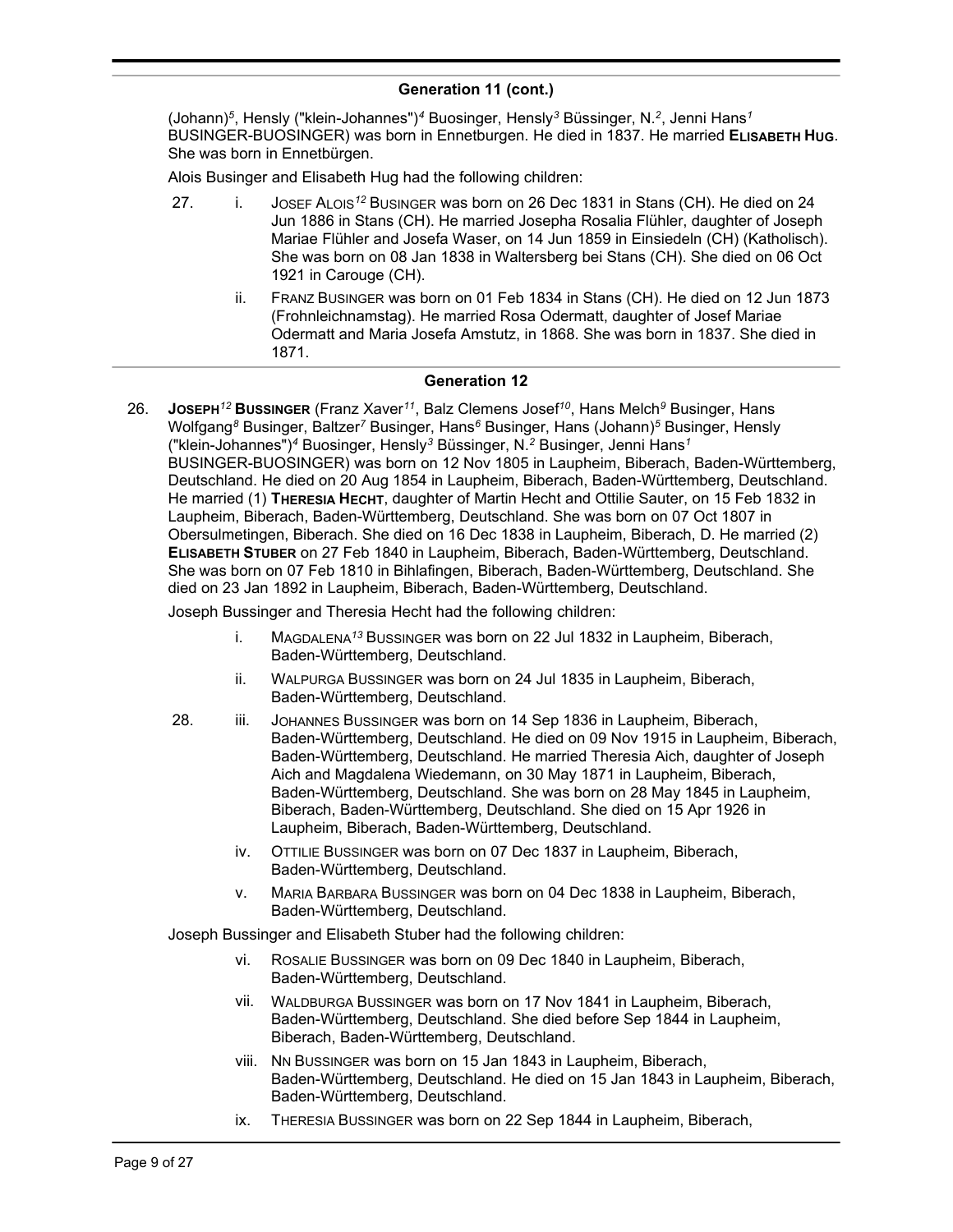Baden-Württemberg, Deutschland. She died on 09 Oct 1844 in Laupheim, Biberach, Baden-Württemberg, Deutschland.

- x. WALDBURGA BUSSINGER was born on 22 Sep 1844 in Laupheim, Biberach, Baden-Württemberg, Deutschland. She died on 22 Sep 1844 in Laupheim, Biberach, Baden-Württemberg, Deutschland.
- xi. MARIA BUSSINGER was born on 03 Dec 1845 in Laupheim, Biberach, Baden-Württemberg, Deutschland. She died on 06 Jun 1852 in Laupheim, Biberach, Baden-Württemberg, Deutschland.
- 29. xii. XAVER BUSSINGER was born on 02 Jul 1847 in Laupheim, Biberach, Baden-Württemberg, Deutschland. He died on 02 Mar 1885 in Laupheim, Biberach, Baden-Württemberg, Deutschland. He married Maria Anna Müller on 08 May 1876 in Laupheim, Biberach, Baden-Württemberg, Deutschland.
	- xiii. WALDBURGA BUSSINGER was born on 24 Feb 1849 in Laupheim, Biberach, Baden-Württemberg, Deutschland. She died on 29 Mar 1874 in Laupheim, Biberach, Baden-Württemberg, Deutschland.
	- xiv. LORENZ BUSSINGER was born on 09 Jul 1850 in Laupheim, Biberach, Baden-Württemberg, Deutschland. He died on 05 Feb 1851 in Laupheim, Biberach, Baden-Württemberg, Deutschland.
- 30. xv. KONRAD BUSSINGER was born on 25 Nov 1851 in Laupheim, Biberach, Baden-Württemberg, Deutschland. He died on 30 Sep 1878 in Laupheim, Biberach, Baden-Württemberg, Deutschland. He married Maria Josefa Kekeisen on 25 Jan 1875 in Laupheim, Biberach, Baden-Württemberg, Deutschland.
- 27. **JOSEF ALOIS***<sup>12</sup>* **BUSINGER** (Alois*<sup>11</sup>* , Joseph Franz*<sup>10</sup>* , Johan Wolfgang*<sup>9</sup>* , Hans Wolfgang*<sup>8</sup>* , Baltzer*<sup>7</sup>* , Hans<sup>6</sup>, Hans (Johann)<sup>5</sup>, Hensly ("klein-Johannes")<sup>4</sup> Buosinger, Hensly<sup>3</sup> Büssinger, N.<sup>2</sup>, Jenni Hans*<sup>1</sup>* BUSINGER-BUOSINGER) was born on 26 Dec 1831 in Stans (CH). He died on 24 Jun 1886 in Stans (CH). He married Josepha Rosalia Flühler, daughter of Joseph Mariae Flühler and Josefa Waser, on 14 Jun 1859 in Einsiedeln (CH) (Katholisch). She was born on 08 Jan 1838 in Waltersberg bei Stans (CH). She died on 06 Oct 1921 in Carouge (CH).

Notes for Josepha Rosalia Flühler:

Zij leefde naa het overlijden van haar man, Josef Alois Businger ook in Amsterdam. Volgens huwelijksakte van Alois met Christina Frederika.

Josef Alois Businger and Josepha Rosalia Flühler had the following children:

i. JOSEFA PAULINA*<sup>13</sup>* BUSINGER was born on 22 Dec 1859 in Stans (CH). She died on 04 Jun 1933 in Stans (CH). She married (1) JOSEF ANTON LUSSI, son of Kaspar Lussi and Ursula Christen, on 24 Sep 1882 in Stans (CH). He was born on 30 Nov 1855 in Stans (CH). She married (2) JOHANN SPENGLER, son of Martin Spengler and Sophia Spengler, on 11 Aug 1895 in Zuerich (CH). He was born on 16 Jun 1863 in Buchthalen.

Notes for Josefa Paulina Businger: Erste Ehe geschieden!

- ii. THERESA BUSINGER was born on 18 Nov 1860 in Stans (CH). She died on 16 Jun 1870 in Stans (CH).
- iii. FRANZ BUSINGER was born on 28 Jun 1863 in Stans (CH). He died on 12 Jul 1863 in Stans (CH).
- iv. WILHELM BUSINGER was born on 15 Sep 1864 in Stans (CH). He died on 28 Feb 1865 in Stans (CH).
- 31. v. KATHARINA MARIA BUSINGER was born on 25 Dec 1866 in Stans (CH). She married Victor Isidor Baroni on 30 Jun 1891 in Basel CH. He was born on 10 Mar 1867 in Sterzing, Bozen, Trentino-Südtirol, Italien.
- 32. vi. ALOIS BUSINGER was born on 29 Jan 1868 in Stans (CH) (Rooms Katholiek). He died on 16 Jul 1951 in Laren (NL). He married (1) AGNES ADRIANA JOHANNA UTTELS,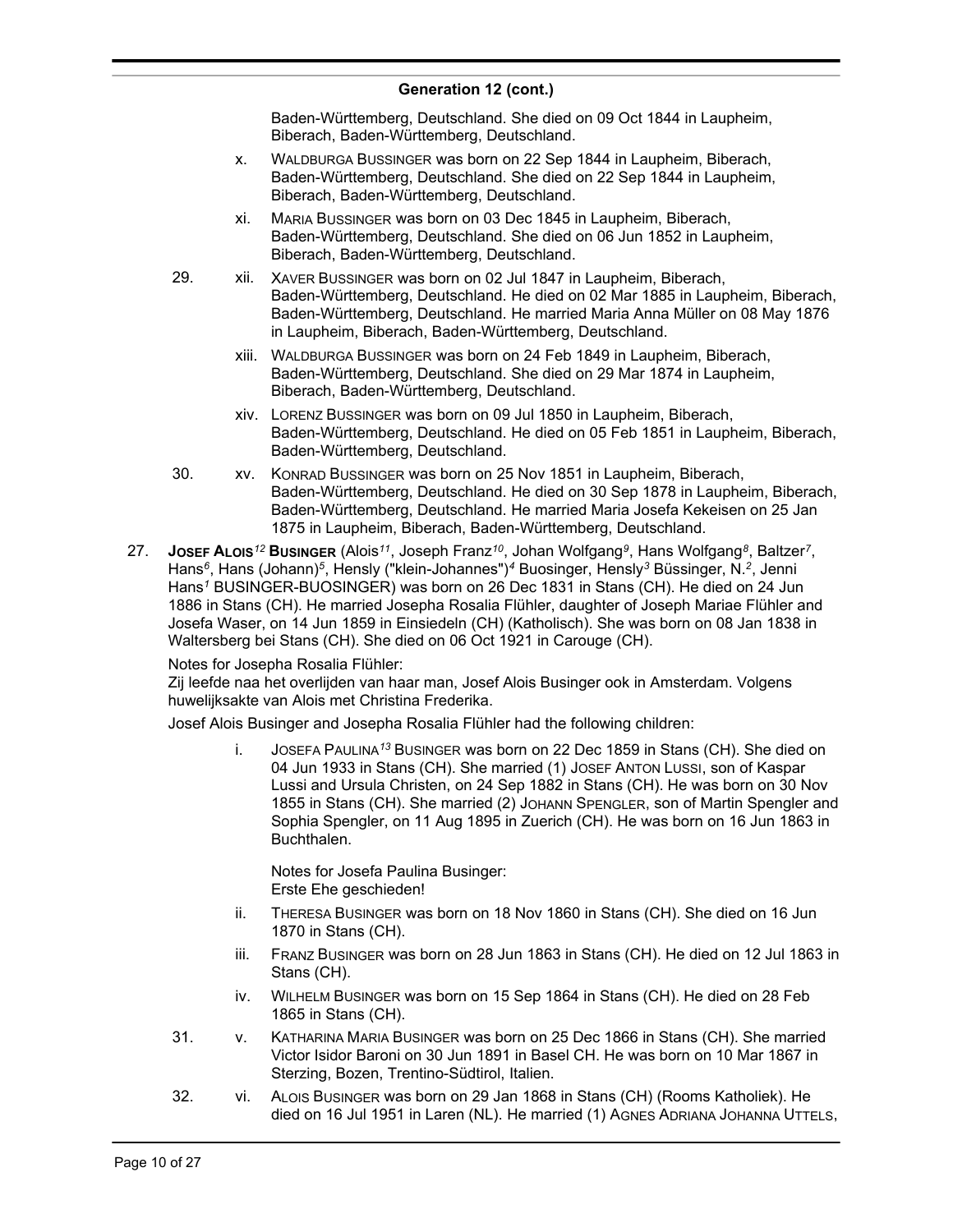daughter of Rutgerus Johannis Uttels and Wilhelmina Theodora Teunissen, on 05 Jan 1888 in Nieuwer-Amstel. She was born in 1867 in Amsterdam. She died before 1892. He married (2) CHRISTINA FREDERIKA LOTH, daughter of Leopold Loth and Dorothea Henrica Kruse, on 01 Aug 1894 in Amsterdam. She was born on 09 Aug 1868 in Zwolle. She died on 06 Apr 1949 in Laren (NL).

- vii. ADOLF BUSINGER was born on 08 Feb 1869 in Stans (CH). He died on 20 Apr 1869 in Stans (CH).
- viii. BENEDIKT BUSINGER was born on 08 Feb 1869 in Stans (CH). He died on 15 Sep 1869 in Stans (CH).
- ix. ARNOLD BUSINGER was born on 30 May 1870 in Stans (CH). He died on 16 Jun 1870 in Stans (CH).
- 33. x. ROSALIA BUSINGER was born on 02 Aug 1871 in Stans (CH). She married Louis Adolf Champod, son of August Champod and Maria Mischler, in 1906. He was born in 1880.
	- xi. EDUARD BUSINGER was born on 16 Aug 1874 in Stans (CH). He died on 11 Jan 1879 in Stans (CH).
	- xii. JOSEF BUSINGER was born on 09 Jun 1877 in Stans (CH). He died on 11 Jul 1877 in Stans (CH).

# **Generation 13**

28. **JOHANNES***<sup>13</sup>* **BUSSINGER** (Joseph*<sup>12</sup>* , Franz Xaver*<sup>11</sup>* , Balz Clemens Josef*<sup>10</sup>* , Hans Melch*<sup>9</sup>* Businger, Hans Wolfgang*<sup>8</sup>* Businger, Baltzer*<sup>7</sup>* Businger, Hans*<sup>6</sup>* Businger, Hans (Johann)*<sup>5</sup>* Businger, Hensly ("klein-Johannes")*<sup>4</sup>* Buosinger, Hensly*<sup>3</sup>* Büssinger, N.*<sup>2</sup>* Businger, Jenni Hans*<sup>1</sup>* BUSINGER-BUOSINGER) was born on 14 Sep 1836 in Laupheim, Biberach, Baden-Württemberg, Deutschland. He died on 09 Nov 1915 in Laupheim, Biberach, Baden-Württemberg, Deutschland. He married Theresia Aich, daughter of Joseph Aich and Magdalena Wiedemann, on 30 May 1871 in Laupheim, Biberach, Baden-Württemberg, Deutschland. She was born on 28 May 1845 in Laupheim, Biberach, Baden-Württemberg, Deutschland. She died on 15 Apr 1926 in Laupheim, Biberach, Baden-Württemberg, Deutschland.

#### Marriage Notes: (Theresia)

1889 wird das Anwesen Bahnhofstr. 15 in Laupheim erstellt. Einzug am 2 8.06.1890. Baukosten 19.000 Goldmark. 1894 Anbau des sogen. "Stübles"

Johannes Bussinger and Theresia Aich had the following child:

- 34. i. JOSEPH*<sup>14</sup>* BUSSINGER was born on 13 Apr 1872 in Laupheim, Biberach, Baden-Württemberg, Deutschland. He died on 13 Jan 1964 in Laupheim, Biberach, Baden-Württemberg, Deutschland. He married Maria Anna Müller, daughter of Florian Müller and Eleonore Ersing, on 12 Jun 1900 in Laupheim, Biberach, D. She was born on 19 Sep 1875 in Baltringen, Biberach. She died on 16 Feb 1957 in Laupheim, Biberach, D.
- 29. **XAVER***<sup>13</sup>* **BUSSINGER** (Joseph*<sup>12</sup>* , Franz Xaver*<sup>11</sup>* , Balz Clemens Josef*<sup>10</sup>* , Hans Melch*<sup>9</sup>* Businger, Hans Wolfgang*<sup>8</sup>* Businger, Baltzer*<sup>7</sup>* Businger, Hans*<sup>6</sup>* Businger, Hans (Johann)*<sup>5</sup>* Businger, Hensly ("klein-Johannes")*<sup>4</sup>* Buosinger, Hensly*<sup>3</sup>* Büssinger, N.*<sup>2</sup>* Businger, Jenni Hans*<sup>1</sup>* BUSINGER-BUOSINGER) was born on 02 Jul 1847 in Laupheim, Biberach, Baden-Württemberg, Deutschland. He died on 02 Mar 1885 in Laupheim, Biberach, Baden-Württemberg, Deutschland. He married Maria Anna Müller on 08 May 1876 in Laupheim, Biberach, Baden-Württemberg, Deutschland.

Xaver Bussinger and Maria Anna Müller had the following children:

- i. KRESZENTIA*<sup>14</sup>* BUSSINGER was born on 10 Feb 1877 in Laupheim, Biberach, Baden-Württemberg, Deutschland. She died on 25 May 1878 in Laupheim, Biberach, Baden-Württemberg, Deutschland.
- ii. KONRAD BUSSINGER was born on 23 Mar 1878 in Laupheim, Biberach, Baden-Württemberg, Deutschland. He died on 19 Jun 1956 in Laupheim, Biberach,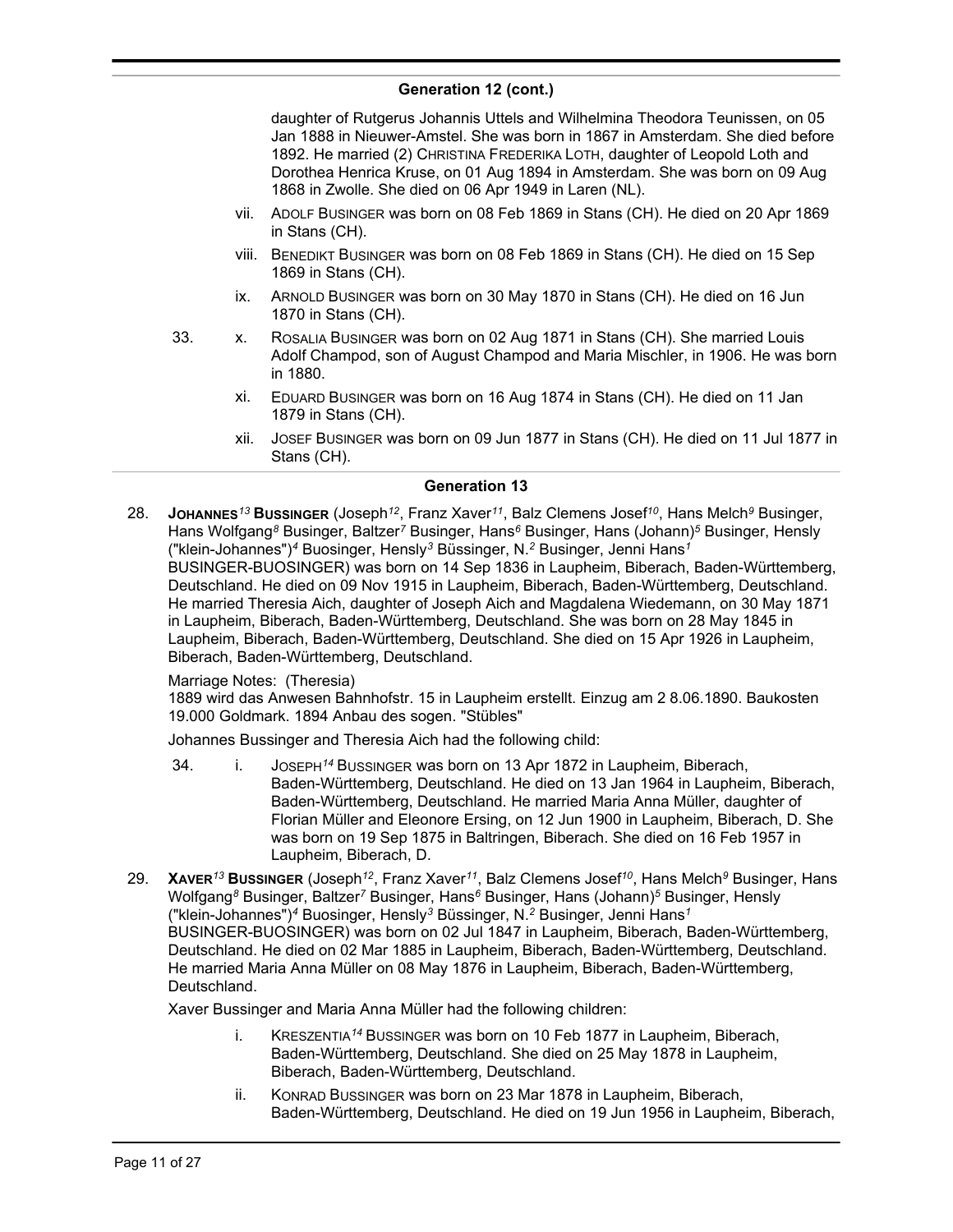Baden-Württemberg, Deutschland.

- iii. PAUL BUSSINGER was born on 09 Jun 1879 in Laupheim, Biberach, Baden-Württemberg, Deutschland. He died on 02 Aug 1950.
- iv. JOHANN BUSSINGER was born on 14 Jun 1881 in Laupheim, Biberach, Baden-Württemberg, Deutschland. He died on 14 Aug 1881 in Laupheim, Biberach, Baden-Württemberg, Deutschland.
- v. GEORG BUSSINGER was born on 26 Dec 1883 in Laupheim, Biberach, Baden-Württemberg, Deutschland.
- 30. **KONRAD***<sup>13</sup>* **BUSSINGER** (Joseph*<sup>12</sup>* , Franz Xaver*<sup>11</sup>* , Balz Clemens Josef*<sup>10</sup>* , Hans Melch*<sup>9</sup>* Businger, Hans Wolfgang*<sup>8</sup>* Businger, Baltzer*<sup>7</sup>* Businger, Hans*<sup>6</sup>* Businger, Hans (Johann)*<sup>5</sup>* Businger, Hensly ("klein-Johannes")*<sup>4</sup>* Buosinger, Hensly*<sup>3</sup>* Büssinger, N.*<sup>2</sup>* Businger, Jenni Hans*<sup>1</sup>* BUSINGER-BUOSINGER) was born on 25 Nov 1851 in Laupheim, Biberach, Baden-Württemberg, Deutschland. He died on 30 Sep 1878 in Laupheim, Biberach, Baden-Württemberg, Deutschland. He married Maria Josefa Kekeisen on 25 Jan 1875 in Laupheim, Biberach, Baden-Württemberg, Deutschland.

Konrad Bussinger and Maria Josefa Kekeisen had the following child:

- i. ELISABETH*<sup>14</sup>* BUSSINGER was born about 1875. She died in 1907.
- 31. **KATHARINA MARIA***<sup>13</sup>* **BUSINGER** (Josef Alois*<sup>12</sup>* , Alois*<sup>11</sup>* , Joseph Franz*<sup>10</sup>* , Johan Wolfgang*<sup>9</sup>* , Hans Wolfgang*<sup>8</sup>* , Baltzer*<sup>7</sup>* , Hans*<sup>6</sup>* , Hans (Johann)*<sup>5</sup>* , Hensly ("klein-Johannes")*<sup>4</sup>* Buosinger, Hensly*<sup>3</sup>* Büssinger, N.*<sup>2</sup>* , Jenni Hans*<sup>1</sup>* BUSINGER-BUOSINGER) was born on 25 Dec 1866 in Stans (CH). She married Victor Isidor Baroni on 30 Jun 1891 in Basel CH. He was born on 10 Mar 1867 in Sterzing, Bozen, Trentino-Südtirol, Italien.

Victor Isidor Baroni and Katharina Maria Businger had the following child:

- i. ROSA*<sup>14</sup>* BARONI was born on 20 Apr 1891 in Basel CH.
- 32. **ALOIS***<sup>13</sup>* **BUSINGER** (Josef Alois*<sup>12</sup>* , Alois*<sup>11</sup>* , Joseph Franz*<sup>10</sup>* , Johan Wolfgang*<sup>9</sup>* , Hans Wolfgang*<sup>8</sup>* , Baltzer<sup>7</sup>, Hans<sup>6</sup>, Hans (Johann)<sup>5</sup>, Hensly ("klein-Johannes")<sup>4</sup> Buosinger, Hensly<sup>3</sup> Büssinger, N.<sup>2</sup>, Jenni Hans*<sup>1</sup>* BUSINGER-BUOSINGER) was born on 29 Jan 1868 in Stans (CH) (Rooms Katholiek). He died on 16 Jul 1951 in Laren (NL). He married (1) **AGNES ADRIANA JOHANNA UTTELS**, daughter of Rutgerus Johannis Uttels and Wilhelmina Theodora Teunissen, on 05 Jan 1888 in Nieuwer-Amstel. She was born in 1867 in Amsterdam. She died before 1892. He married (2) **CHRISTINA FREDERIKA LOTH**, daughter of Leopold Loth and Dorothea Henrica Kruse, on 01 Aug 1894 in Amsterdam. She was born on 09 Aug 1868 in Zwolle. She died on 06 Apr 1949 in Laren (NL).

Notes for Alois Businger:

13.4.1891 in Amsterdam ingeschreven en 29.5.1914 naar Bussum in de Brinklaan 64 verhuisd. In A'dam heeft hij gewoont: 1891 - O.Z. Achterburgwal 197 (O.Z. = Oudezijds) 5.2.1892 - L.Nieuwendijk 107 17.1.1894 - O.Z Achterburgwal 117 7.5.1894 - C. Staalstraat 6 6.8.1894 - Z. Kerkstraat 417 5.2.1895 - H. Vijzelstraat 17 4.12.1896 - Reguliersgracht 52 11.5.1898 - G. Paleijsstraat 8 bis 11.5.1900 - S.S.Singel 84 16.3.1908 - S.S. Singel 94 7.5.1912 - Keizersgracht 186 11.11.1919 - Keizersgracht 186 (Hij had dus zijn praktijk ook nog toen hij al in Bussum woonde) Bussum: 29.5.1914 naar Bussum in de Brinklaan 64 Laren: 30.4.1915 naar Laren, in de Torenlaan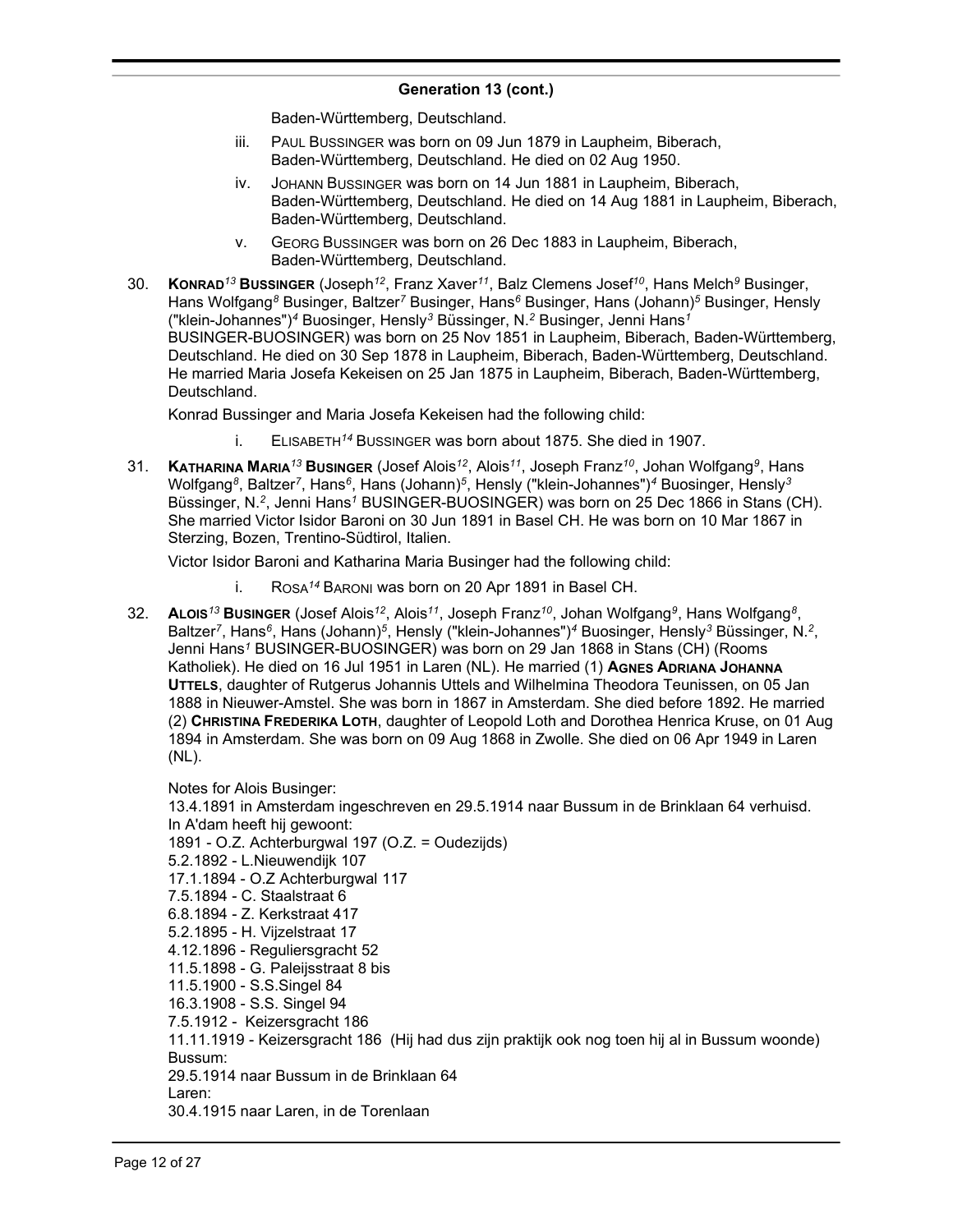Bussum:

11.11.1919 van Laren naar Bussum in Nassaupark 4

Hij bleef Zwitzer! Stadsarchief Amsterdam, Gezinskaart SAA Index op overgenomen delen, Amsterdam, archief 5416

Overlijden: Noord Hollands Archief / Aktenummer 73 / Registratie 18.6. 1951 / Laren

Marriage Notes: (Agnes Adriana Johanna) Noord-Hollands Archief / Toegangnr: 358 / Inventarisnr: 87 / Gemeente : Nieuwer-Amstel / Soort akte: Huwelijksakte / Aktenummer: 2 / Datum: 05-01-1888

Notes for Christina Frederika Loth: Historisch Zentrum Overijssel, Zwolle, Geboorte, Archief 0123, Reg 14450, Akte 436 Overl: Noord Hollands Archief, Noord Holland, Akte 48, Laren, 8.4.1948

Es ging eine Zeit lang das Gerücht umher, dass Christina Loth nicht in Zwolle sondern in Mühlhausen bei Pforzheim geboren sein soll. Die Anfrage bei den zuständigen Ämtern fiel negativ aus.

Marriage Notes: (Christina Frederika)

Noord Hollands Archief / Reg 20 fol 25 / 1.8.1894 te Amsterdam / Aloi s was weduwnaar van Agnes Adriana Johanna Uttels. Naam Businger was fo utief Bussinger geschreven verbeterd 22-04-1896.

Alois Businger and Christina Frederika Loth had the following children:

- 35. i. ROSA CAROLINA CATHARINA*<sup>14</sup>* BUSINGER was born on 27 Sep 1894 in Amsterdam. She died on 04 Jul 1974 in Laren (NL). She married (1) LODEWIJK PIETER FREDERIK SCHIMPF, son of Lodewijk Pieter Frederik Schimpf and Elisabeth Gustavine Adèr, on 02 Sep 1916 in Laren (NL). He was born on 17 Jun 1892 in Meester Cornelis (Indonesië). He died on 31 Mar 1957 in Montpellier(France). She married (2) JOHAN WILLEM KIESEWETTER. He was born about 1883 in Amsterdam. He died on 08 Jul 1951 in Amsterdam ((In ziekenhuis, darmprobleme)).
	- ii. LOUIS CARL HENRI BUSINGER was born on 30 Aug 1896 in Amsterdam. He died on 04 May 1980 in Roermond (St. Laurentius Ziekenhuis). He married Maria Anna Antonia Helena (Mies) Kreyts about 1950. She was born on 13 May 1902. She died on 21 Mar 1994 in Roermond.

Notes for Maria Anna Antonia Helena (Mies) Kreyts: Maria Anna Antonia Helena

Marriage Notes: (Maria Anna Antonia Helena (Mies)) Huwelijk bleef kinderloos.

- 36. iii. LEOPOLD (POL) JOOST EDUARD BUSINGER was born on 17 Aug 1897 in Amsterdam. He died on 30 Oct 1975 in Huizen, Noordholland. He married Helena Margaretha (Ina) Schimpf, daughter of Lodewijk Pieter Frederik Schimpf and Elisabeth Gustavine Adèr, on 01 Sep 1923 in Bussum. She was born on 03 Oct 1894 in Djambi (Indonesië). She died on 14 Dec 1988 in Laren (NL).
- 37. iv. CHRISTINA FREDERIKA AGATHA BUSINGER was born on 17 Jul 1898 in Amsterdam. She died on 29 Jul 1982 in Huizen, Noordholland. She married (1) VICTOR LÉON GUILLOTEAUX, son of Jacques Louis Léon Guilloteaux and Maria Regina Theodora Onel, on 03 Feb 1920 in Amsterdam. He was born on 07 Mar 1897 in Amsterdam. He died on 04 Aug 1982 in Blaricum, NL. She married (2) HERMAN TAMMES, son of Pieter Hermen Tammes and Christina Mastenbroeck, on 14 Sep 1928. He was born on 05 Nov 1901. He died on 13 Feb 1989 in Huizen, Noordholland.
	- v. KARL FRIEDRICH BUSINGER was born on 27 Nov 1899 in Amsterdam. He died on 24 Apr 1900 in Amsterdam.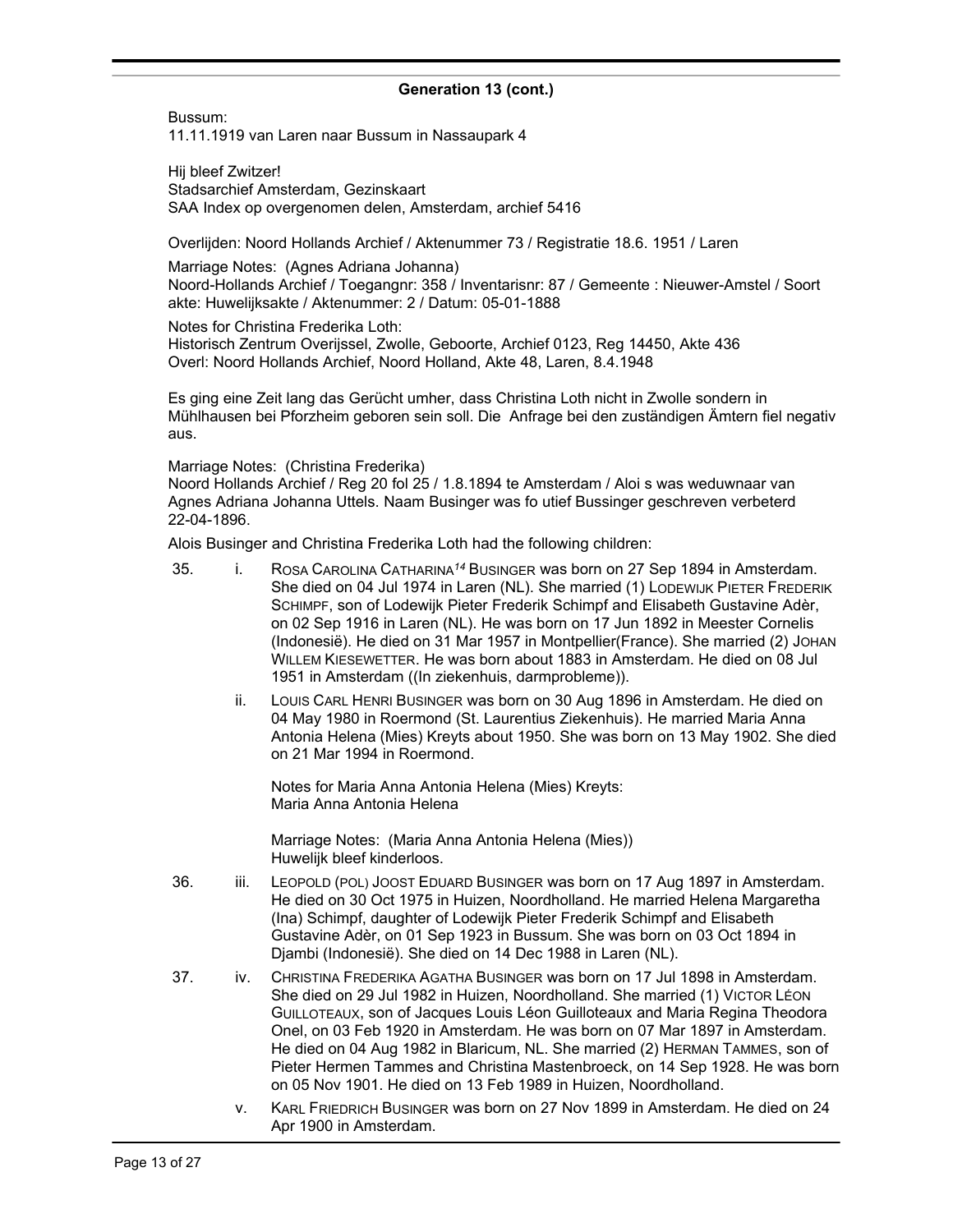- 38. vi. JAN ALOIS BUSINGER was born on 22 Jul 1908 in Amsterdam. He died on 25 Dec 1936 in Huizen (Nieuwe Bussumerweg 14). He married Maria Johanna Beatrix Weijdom, daughter of Jan Jacob Weijdom and Cornelia Vree, about 1934 in Bussum. She was born on 13 Nov 1906 in s' Gravenhage.
- 33. **Rosa⊥ɪa<sup>13</sup> Busɪnɑɛʀ** (Josef Alois<sup>12</sup>, Alois<sup>11</sup>, Joseph Franz<sup>10</sup>, Johan Wolfgang<sup>9</sup>, Hans Wolfgang<sup>8</sup>, Baltzer<sup>7</sup>, Hans<sup>6</sup>, Hans (Johann)<sup>5</sup>, Hensly ("klein-Johannes")<sup>4</sup> Buosinger, Hensly<sup>3</sup> Büssinger, N.<sup>2</sup>, Jenni Hans*<sup>1</sup>* BUSINGER-BUOSINGER) was born on 02 Aug 1871 in Stans (CH). She married Louis Adolf Champod, son of August Champod and Maria Mischler, in 1906. He was born in 1880.

Louis Adolf Champod and Rosalia Businger had the following child:

39. i. ROSA*<sup>14</sup>* BUSINGER was born on 20 Jun 1891 in Stans (CH). She married François Gustave Chapuis, son of Franz Chapuis and Maria Cruchon, on 11 Apr 1911. He was born on 29 Apr 1888.

#### **Generation 14**

34. **JOSEPH***<sup>14</sup>* **BUSSINGER** (Johannes*<sup>13</sup>* , Joseph*<sup>12</sup>* , Franz Xaver*<sup>11</sup>* , Balz Clemens Josef*<sup>10</sup>* , Hans Melch*<sup>9</sup>* Businger, Hans Wolfgang*<sup>8</sup>* Businger, Baltzer*<sup>7</sup>* Businger, Hans*<sup>6</sup>* Businger, Hans (Johann)*<sup>5</sup>* Businger, Hensly ("klein-Johannes")*<sup>4</sup>* Buosinger, Hensly*<sup>3</sup>* Büssinger, N.*<sup>2</sup>* Businger, Jenni Hans*<sup>1</sup>* BUSINGER-BUOSINGER) was born on 13 Apr 1872 in Laupheim, Biberach, Baden-Württemberg, Deutschland. He died on 13 Jan 1964 in Laupheim, Biberach, Baden-Württemberg, Deutschland. He married Maria Anna Müller, daughter of Florian Müller and Eleonore Ersing, on 12 Jun 1900 in Laupheim, Biberach, D. She was born on 19 Sep 1875 in Baltringen, Biberach. She died on 16 Feb 1957 in Laupheim, Biberach, D.

Joseph Bussinger and Maria Anna Müller had the following children:

- 40. i. HANS*<sup>15</sup>* BUSSINGER was born on 14 Jun 1901 in Laupheim, Biberach, D. He died on 05 Apr 1968 in Laupheim, Biberach, D. He married GERTRUD FISCHER. She was born on 14 Feb 1901. She died on 11 Sep 1980 in Wiblingen, Ulm.
- 41. ii. FLORIAN BUSSINGER was born on 03 Aug 1902 in Laupheim, Biberach, D. He died on 08 Oct 1975 in Laupheim, Biberach, D. He married MARIA MAST. She was born on 25 Nov 1911 in Achstetten, Biberach. She died on 29 Nov 1992 in Laupheim, Biberach, D.
	- iii. JOSEFINE BUSSINGER was born on 02 Nov 1903 in Laupheim, Biberach, D. She died on 11 Dec 1903 in Laupheim, Biberach, D.
	- iv. MARIA THERESIA BUSSINGER was born on 02 Nov 1903 in Laupheim, Biberach, D. She died on 11 Dec 1903 in Laupheim, Biberach, D.
- 42. v. REGINA BUSSINGER was born on 18 Apr 1905 in Laupheim, Biberach, D. She died on 25 Mar 1967 in Markdorf ((Unfall)). She married OTTO BÜHRLEN.
	- vi. JOSEF BUSSINGER was born on 30 Aug 1906 in Laupheim, Biberach, D. He died on 25 Mar 1967 in Markdorf ((Unfall)). He married HANNA STING.
	- vii. KONRAD BUSSINGER was born on 22 Nov 1908 in Laupheim, Biberach, D. He died on 15 Feb 1945 in Oberschlesien (Teschen).
- 43. viii. PAUL BUSSINGER was born on 08 Jan 1912 in Laupheim, Biberach, D. He died on 27 Apr 1983 in Laupheim, Biberach, D. He married Anna Walburga Wenger on 19 Sep 1942 in Laupheim, Biberach, D. She was born on 17 Sep 1911 in Laupheim, Biberach, D. She died on 26 Aug 1991 in Laupheim, Biberach, D.
- 44. ix. ANTON BUSSINGER was born on 24 Mar 1914 in Laupheim, Biberach, D. He died on 26 Jan 1942 in Russland (Anastajewka). He married LOTTE FUXLUGER.
- 35. **ROSA CAROLINA CATHARINA***<sup>14</sup>* **BUSINGER** (Alois*<sup>13</sup>* , Josef Alois*<sup>12</sup>* , Alois*<sup>11</sup>* , Joseph Franz*<sup>10</sup>* , Johan Wolfgang*<sup>9</sup>* , Hans Wolfgang*<sup>8</sup>* , Baltzer*<sup>7</sup>* , Hans*<sup>6</sup>* , Hans (Johann)*<sup>5</sup>* , Hensly ("klein-Johannes")*<sup>4</sup>* Buosinger, Hensly*<sup>3</sup>* Büssinger, N.*<sup>2</sup>* , Jenni Hans*<sup>1</sup>* BUSINGER-BUOSINGER) was born on 27 Sep 1894 in Amsterdam. She died on 04 Jul 1974 in Laren (NL). She married (1) **LODEWIJK PIETER FREDERIK SCHIMPF**, son of Lodewijk Pieter Frederik Schimpf and Elisabeth Gustavine Adèr, on 02 Sep 1916 in Laren (NL). He was born on 17 Jun 1892 in Meester Cornelis (Indonesië). He died on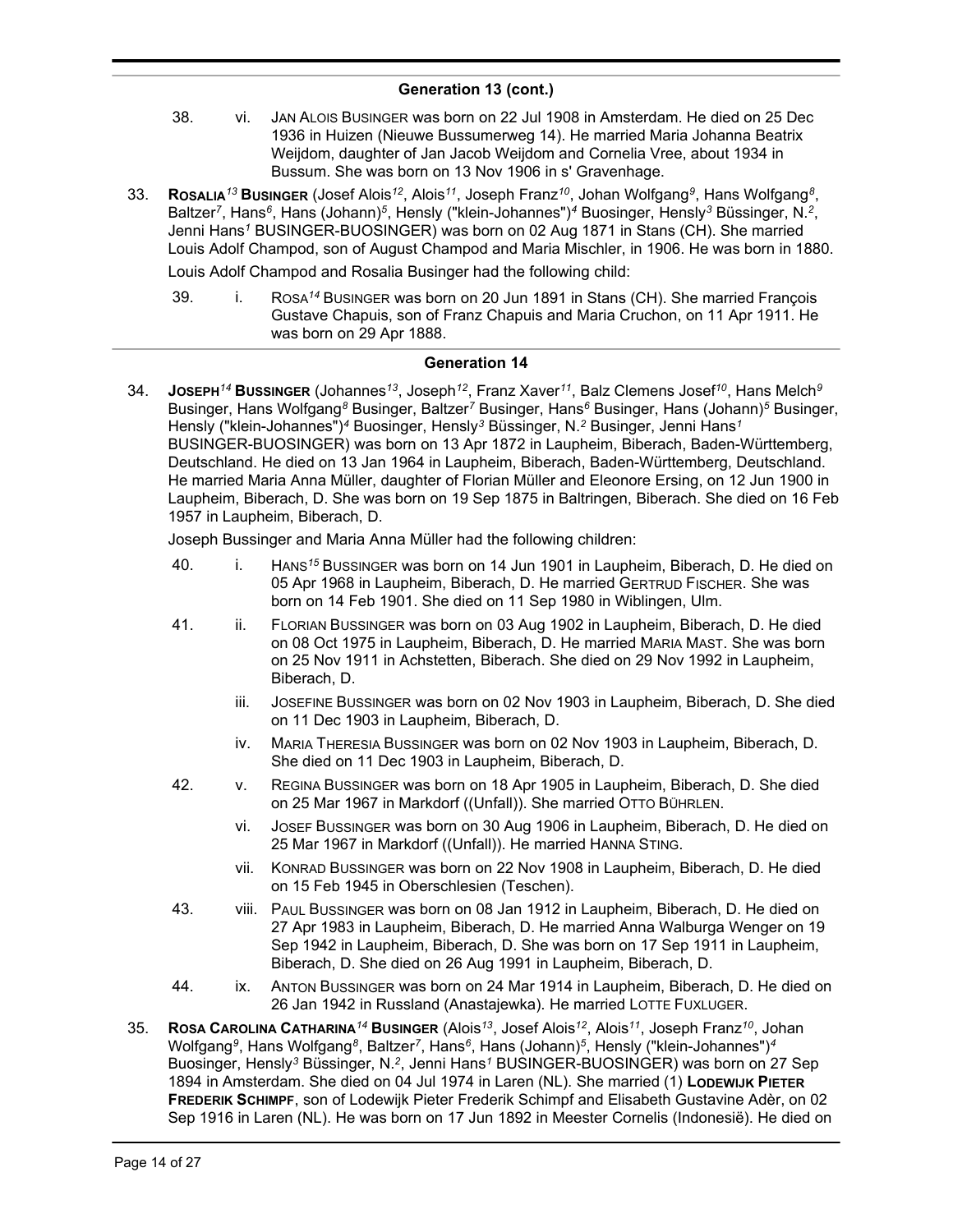31 Mar 1957 in Montpellier(France). She married (2) **JOHAN WILLEM KIESEWETTER**. He was born about 1883 in Amsterdam. He died on 08 Jul 1951 in Amsterdam ((In ziekenhuis, darmprobleme)).

Notes for Rosa Carolina Catharina Businger: Aan het eindexamen der 2den HBSmet 3-jarigen cursus in de Marnixstraat is deelgenomen, en geslaagd.: "Het nieuws van de dag" 3.7.1911.

Rosa Businger en J.W.Kiesewetter waren niet gehuwd en hadden ook geen kinderen, maar leefden samen vanaf ongeveer 1935 tot ongeveer 19 ??.

Notes for Lodewijk Pieter Frederik Schimpf:

31.3.1919 woonde eerst in 'sGravenhage van Hilversum komend en ging op 20.3.1829 naar Parijs. 1927 was hij Kapitein der Artillerie van het Oost-Indisch Leger.

Woonde tijdelijk in 'sGravenhage in de Albertinusstraat 8 (bij Schimpf) en ook in de Heimstraat 46. 2.9.1927 kwam hij uit Weltevreden (Batavia) en vertrok 19.11.1927 weer naar het buitenland. Ingeschreven in Den Haag met A. van Haaften op 4.1.1928 uit Parijs terug en gaat ook weer naar Parijs terug. Hij woonde daar in wijk Bellevue op de Avenue 11 du novembre.

Naa dat hij weduwnaar van A. van Haaften werd, is hij 1.11.1937 weer in Den Haag ingeschreven komende uit Parijs.Hij is daar alleen gemeld. Op 11.2.1938 werd hij weer uitgeschreven naar Pariis.

Kwam kort terug en huwde zijn nieuwe vrouw Prinses Vera op 24.1.1940 in 's Gravenhage. Met haar bleef hij dan in Frankrijk in Parijs, Nice en dan in Montpellier.

Marriage Notes: (Lodewijk Pieter Frederik) Noord-Hollands Archief / Toegangnr: 358 / Inventarisnr: 73 / Gemeente : Laren / Soort akte: Huwelijksakte / Aktenummer: 18 / Datum: 02-09-1916

Passagierslijsten schepen van/naar Oost-Indië (Nederlands-Indië) en West-Indie (Suriname/Curaçao) ca 1889-1940:

Naam passagier: L.P.F. Schimpf Schip: Kawi Kapitein schip: Leeuwen, A. van Herkomst schip: Rotterdam Bestemming schip: Ned.-Indië Informatie reis: 17 Nov. 1916 van Rotterdam naar Ned.-Indië vertrokken Bron: NRC 18-11-1916, editie 1, blad 4

Naam passagier: mevr. Schimpf Schip: Kawi Kapitein schip: Leeuwen, A. van Herkomst schip: Rotterdam Bestemming schip: Ned.-Indië Informatie reis: 17 Nov. 1916 van Rotterdam naar Ned.-Indië vertrokken Bron: NRC 18-11-1916, editie 1, blad 4

Naam passagier: L.P.F. Schimpf, echtg. en 2 kind. Schip: Patria Herkomst schip: Batavia Bestemming schip: Rotterdam Informatie reis: vertrokken van Batavia naar Rotterdam 27 Januari 1923 Bron: Vaderland 22-2-1923, editie 2, blad 2/10

Naam passagier: fam. L.P.F. Schimpf Bestemming passagier: Indië Schip: Johan de Witt Herkomst schip: Amsterdam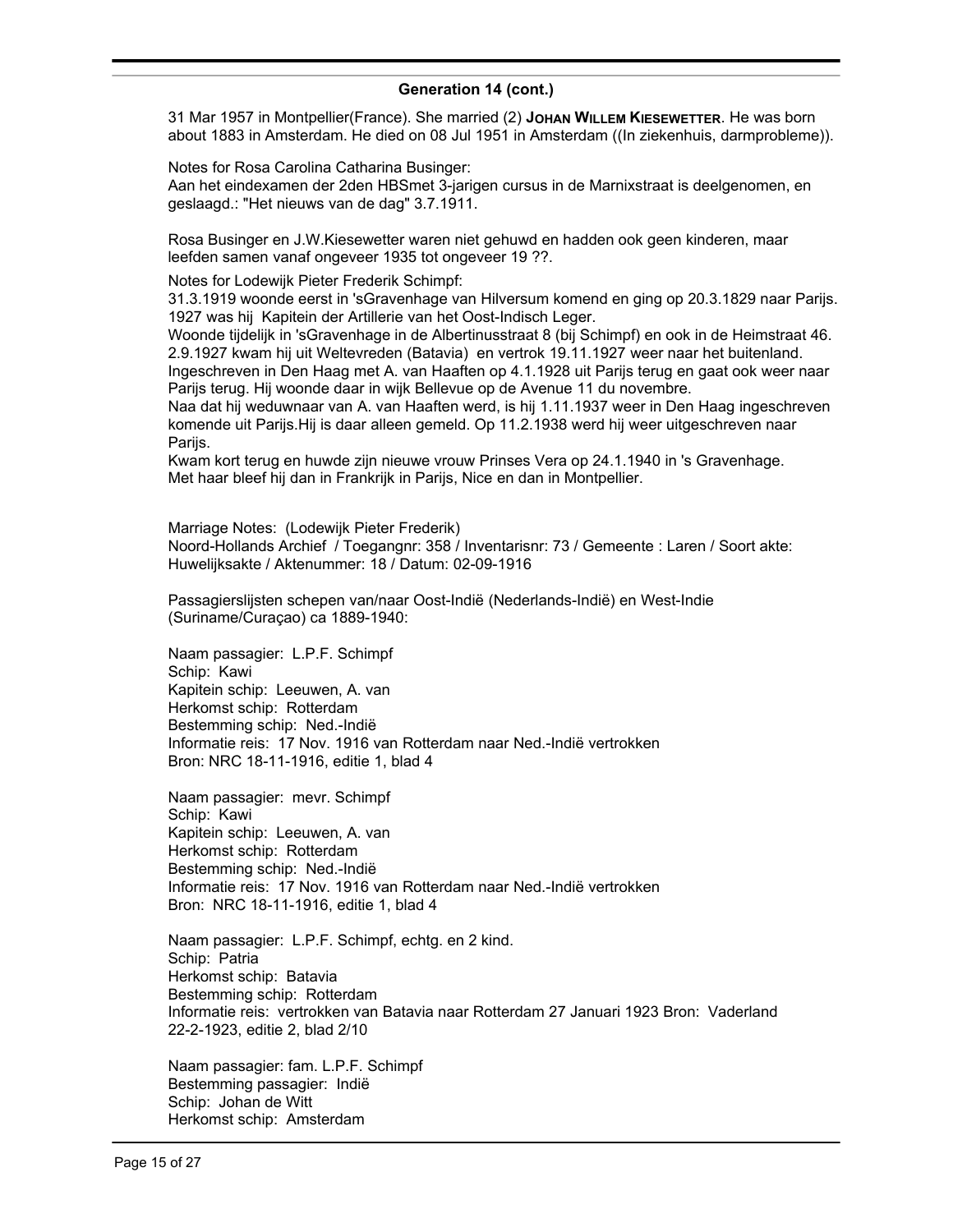Bestemming schip: Batavia Informatie reis: dat 23 Mei 1925 van Amsterdam naar Batavia vertrekt Bron: NRC 23-5-1925, ed. 1, blad 7/10

Zij staat als "fam R.C.C.Businger" op de passagierslist van het s.s."Jan Pietersz Coen, op 24.2.1926 van Batavia vertrokken, en word ongeveer 28.3.1926 in Amsterdam verwacht. (Via Singapore, Delawan-Deli, Sabang, Colombo, Suez, Port Said, Genua, Algierd en South Hampton. Bron: De Tijd, 24.3.1926. (R.C.C.Businger en twee kinderen).

Passagierslijst: Naam passagier: mevr. R.C.C. Businger en 2 kind. Schip: Jan Pieterszoon Coen Herkomst schip: Batavia Bestemming schip: Amsterdam Informatie reis: van Batavia naar Amsterdam, 20 Maart van Genua vertrokken Bron: Vaderland 23-3-1926, editie 2, blad 3/12

Lodewijk Pieter Frederik Schimpf and Rosa Carolina Catharina Businger had the following children:

- 45. i. ALOIS HECTOR LODEWIJK*<sup>15</sup>* SCHIMPF was born on 29 Jun 1918 in Banjoe Biroe (Indonesië). He died on 11 Nov 2005 in Luxemburg. He married (1) EMILIA (EMY) HUBERTINA JOHANNA SIX DIJKSTRA, daughter of Johannes (Jan) Jollius Six Dijkstra and Anna (Annie) Catharina Meiners, on 21 Jun 1946 in 's Gravenhage. She was born on 07 Feb 1917 in Amersfoort. She died on 26 Jan 1971 in 's Gravenhage. He married (2) PAULA GERHARDA FRANSE on 09 Sep 1971 in Amsterdam. She was born on 15 Jul 1929 in Bussum.
- 46. ii. ELISABETH ANNY CHRISTINA SCHIMPF was born on 20 Jul 1920 in Bandoeng (Indonesië). She married (1) CHRISTIAAN KAMERMANS on 15 Feb 1939 in Den Haag. He was born on 03 Aug 1912 in Delft. He died on 24 Oct 1994 in Haarlem. She married (2) WILHELM HERRMANN (WILLY) MEIER on 24 Nov 1958 in Laren (NL). He was born on 06 Dec 1911 in Bremen. He died on 02 Apr 1965 in Las Toscas (Argentiniën).

Notes for Johan Willem Kiesewetter:

Johan Willem Kiesewetter, werd op 13 mei 1883 te Amsterdam geboren.. Hij studeerde aan de tekenschool voor Kunstambachten te Amsterdam. Hij was leerling van de beeldhouwer Spirandio Mey, G.W.C. Rueter . Hij schilderde, tekende en aquarelleerde, etste landschappen, huizen en straaties.

Hij woonde en werkte tot 1914 in Amsterdam. daarna tot 1918 in Laren (op de Zevenenderdrift 159 Adresboek: Laren-Blaricum 1916!) tussentijds kort in Sloten en ging weer terug naar Laren tot 1937. Vervolgens 4 jaar in Amsterdam tot 1941 en tenslotte keerde hij weer naar Laren terug. Kiesewetter is overleden te Amsterdam op 8 juli 1951 .

Rosa Businger en J.W.Kiesewetter waren niet gehuwd en hadden ook geen kinderen, maar leefden samen vanaf ongeveer 1935 tot 1951 in Laren.

36. **LEOPOLD (POL) JOOST EDUARD***<sup>14</sup>* **BUSINGER** (Alois*<sup>13</sup>* , Josef Alois*<sup>12</sup>* , Alois*<sup>11</sup>* , Joseph Franz*<sup>10</sup>* , Johan Wolfgang*<sup>9</sup>* , Hans Wolfgang*<sup>8</sup>* , Baltzer*<sup>7</sup>* , Hans*<sup>6</sup>* , Hans (Johann)*<sup>5</sup>* , Hensly ("klein-Johannes")*<sup>4</sup>* Buosinger, Hensly*<sup>3</sup>* Büssinger, N.*<sup>2</sup>* , Jenni Hans*<sup>1</sup>* BUSINGER-BUOSINGER) was born on 17 Aug 1897 in Amsterdam. He died on 30 Oct 1975 in Huizen, Noordholland. He married Helena Margaretha (Ina) Schimpf, daughter of Lodewijk Pieter Frederik Schimpf and Elisabeth Gustavine Adèr, on 01 Sep 1923 in Bussum. She was born on 03 Oct 1894 in Djambi (Indonesië). She died on 14 Dec 1988 in Laren (NL).

Notes for Leopold (Pol) Joost Eduard Businger: Volgens Krantenberichten:

- De Tijd, 7.8.1916, geslaagd eindexamen HBS, 5 j cursus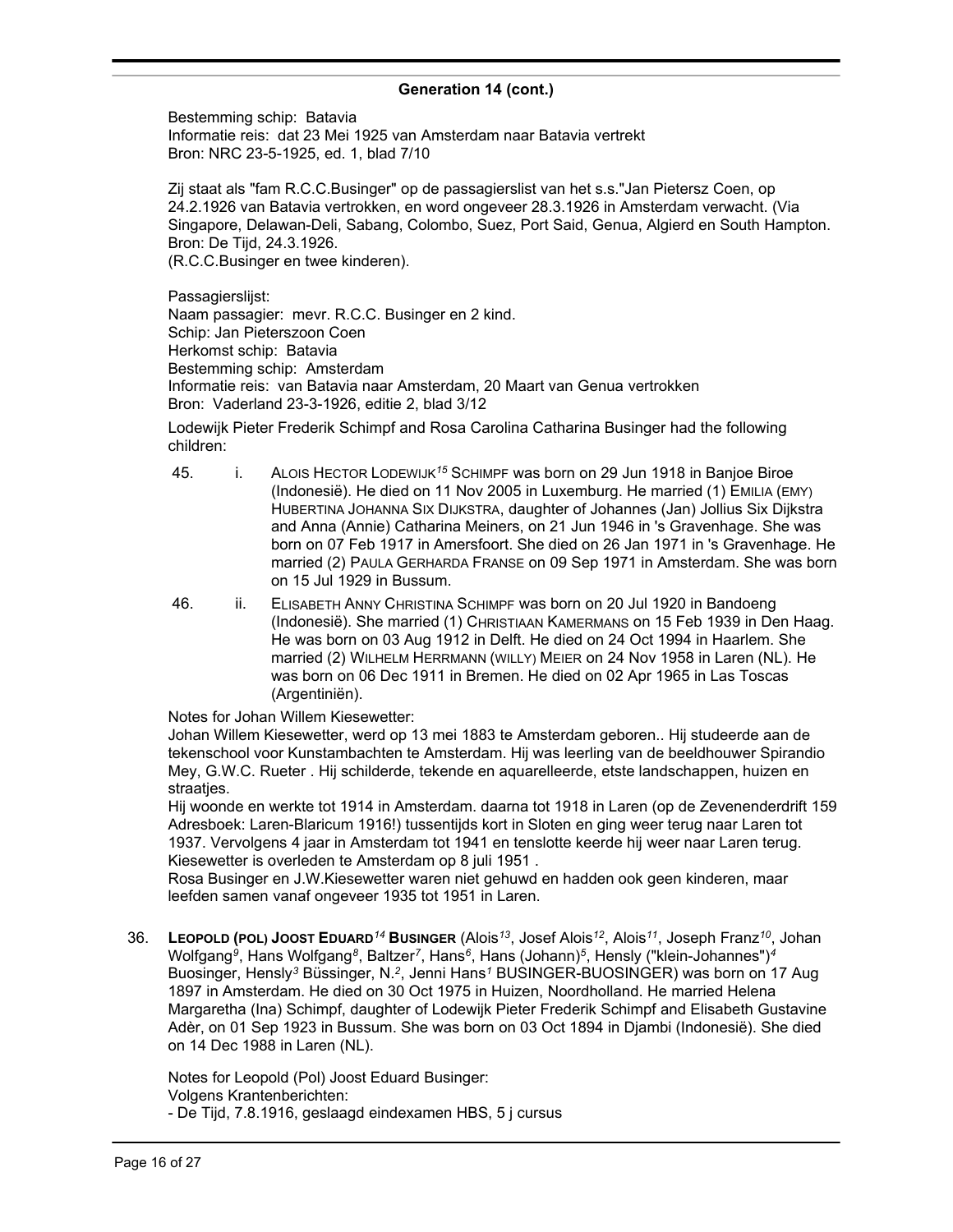Marriage Notes: (Helena Margaretha (Ina))

Nord-Holland Archiv (Niederlande) - Bürger Registrierung Ehen

Haarlem, 1. September 1923, Archivnummer 113

Leopold (Pol) Joost Eduard Businger and Helena Margaretha (Ina) Schimpf had the following children:

- 47. i. JOOST ALOIS*<sup>15</sup>* BUSINGER was born on 29 Mar 1924 in Schoten, Haarlem, NL. He married (1) JUDITH SWART on 21 May 1949 in Laren (NL). She died in Oct 2010 in USA. He married (2) MARIANNE KOOIMAN on 24 Jan 1987. She was born on 15 Jul 1933 in Wageningen.
	- ii. PETER BUSINGER was born on 11 Mar 1927 in Huizen, Noord-Holland, NL. He married (1) LILAS GALLANT on 07 Jul 1958 in Toronto, Ontario, Canada. She was born on 07 Jul 1927 in Wakaw, Saskatchewan(CA). She died on 30 Dec 1995 in Ottawa ON/CA. He married (2) MARIJKE AMELINK MCGUIRE on 17 Oct 1998 in Haddonfield, New Jersey, USA. She was born on 23 Jun 1943 in 's Gravenhage.

Notes for Peter Businger:

- Geboorte: de advertentie kwam in Haarlem's Dagblad, 02/04/1924; p. 3/1 0
- 1.7.1939 Toelating tot HBS
- 28.6.1944 Gooische HBS geslaagd voor B
- 27.1.1953 cand. tropische bosbouw, in Wageningen
- 25.1.1956 Ingenieursexamen tropische bosbouw
- 37. **CHRISTINA FREDERIKA AGATHA***<sup>14</sup>* **BUSINGER** (Alois*<sup>13</sup>* , Josef Alois*<sup>12</sup>* , Alois*<sup>11</sup>* , Joseph Franz*<sup>10</sup>* , Johan Wolfgang*<sup>9</sup>* , Hans Wolfgang*<sup>8</sup>* , Baltzer*<sup>7</sup>* , Hans*<sup>6</sup>* , Hans (Johann)*<sup>5</sup>* , Hensly ("klein-Johannes")*<sup>4</sup>* Buosinger, Hensly*<sup>3</sup>* Büssinger, N.*<sup>2</sup>* , Jenni Hans*<sup>1</sup>* BUSINGER-BUOSINGER) was born on 17 Jul 1898 in Amsterdam. She died on 29 Jul 1982 in Huizen, Noordholland. She married (1) **VICTOR LÉON GUILLOTEAUX**, son of Jacques Louis Léon Guilloteaux and Maria Regina Theodora Onel, on 03 Feb 1920 in Amsterdam. He was born on 07 Mar 1897 in Amsterdam. He died on 04 Aug 1982 in Blaricum, NL. She married (2) **HERMAN TAMMES**, son of Pieter Hermen Tammes and Christina Mastenbroeck, on 14 Sep 1928. He was born on 05 Nov 1901. He died on 13 Feb 1989 in Huizen, Noordholland.

Notes for Christina Frederika Agatha Businger:

Zij is volgens de gezinskaart in Amsterdam Rooms Katholiek, kapster, Zij vertrok met haar man en 1.Kind van Amsterdam op 12.2.1920 direkt naar Victor Leons moeder en stiefvader Martens.

Op 6.5.1929 van Zandvoort gekomen, heeft in Amsterdam in de 2de Helmerstraat 68, t/h van Chatelain gewoont, en is op 2.6.1930 weer naar Zandvoort vertrokken.

Notes for Victor Léon Guilloteaux:

Hij komt vanaf 16.4.1904 tot 23.9.1904 in een kostschool in Beuzel. De ouders worden 1908 gescheiden

Overlijden: online-familieberichten

Marriage Notes: (Victor Léon) Noord-Hollands Archief / Gemeente: Amsterdam / Soort akte: Huwelijksak te / Aktenummer: reg.3;fol.44v / Datum: 03-02-1920 / Erk. 1 kind.

Victor Léon Guilloteaux and Christina Frederika Agatha Businger had the following children:

i. REGINA MARIA CHRISTINA*<sup>15</sup>* BUSINGER was born on 25 Dec 1919 in Amsterdam.

Notes for Regina Maria Christina Businger:

Regina Maria Christina Businger is voor het eerst genoemd in de huwelijksakte van haar ouders en in de famile verder nooiet genoemd.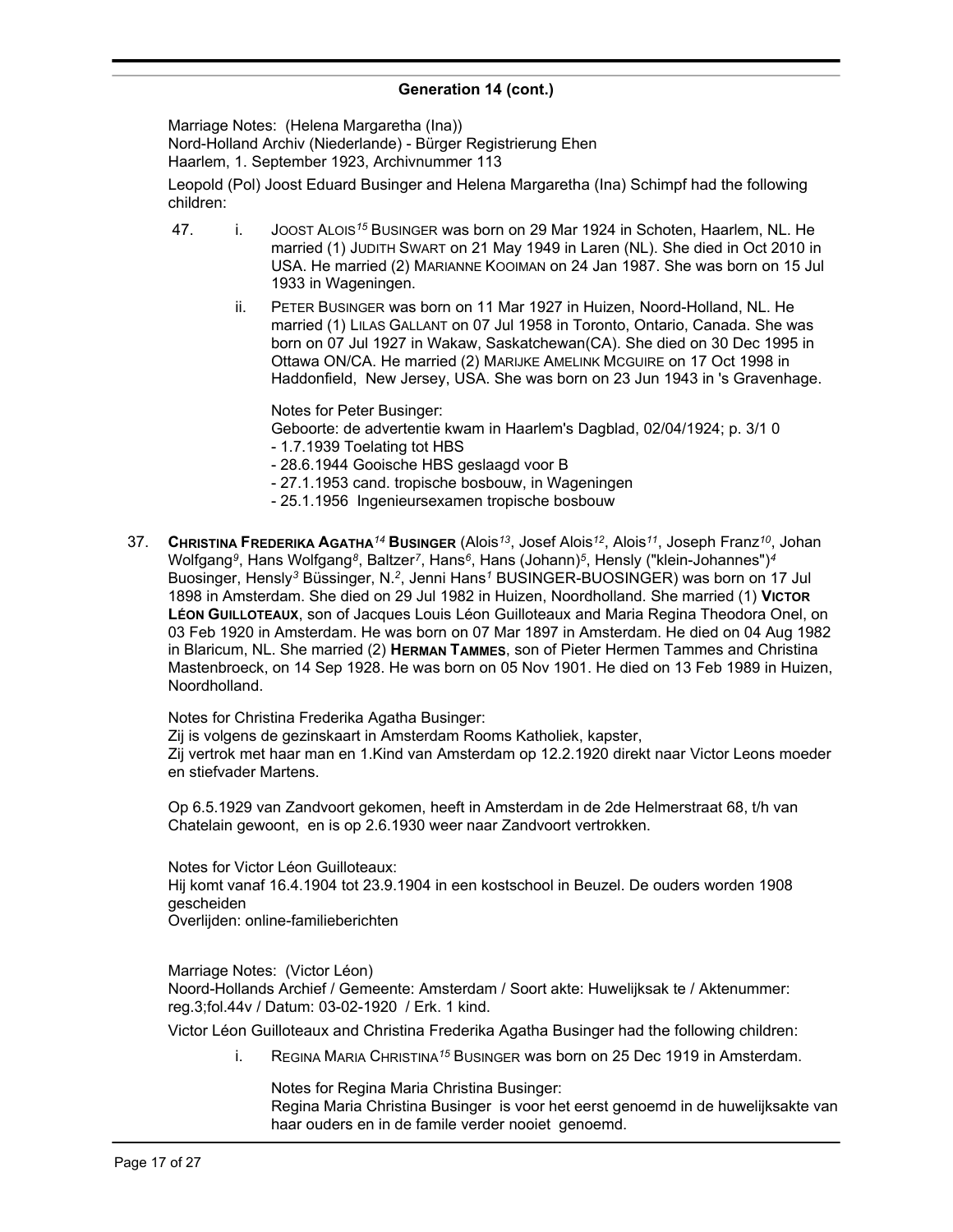ii. POP (JEANETTE ALOISE HENRIETTE) GUILLOTEAUX was born on 21 Nov 1921. She died in 2011 in Green Valley, Arizona. She married Pim (Willem) Van Daatselaar in Apr 1956. He died in 2001 in Green Valley, Arizona.

Notes for Pop (Jeanette Aloise Henriette) Guilloteaux: Is ongeveer Dec 1958 naar USA vertrokken. Geen Kinderen.

- 48. iii. LUUK (LUCRÈSE LEONIE ROSA) GUILLOTEAUX was born on 28 Feb 1923. She died in Aug 2012 in Blaricum. She married (1) NIEK TREURNIET. She married (2) N.N..
- 49. iv. DICK (VICTOR LEON) GUILLOTEAUX was born on 20 Aug 1927 in Zandvoort. He died on 01 Nov 2000 in Roermond. He married Dini on 15 Aug 1950 in Copenhagen (Dänemark).
	- v. NN GUILLOTEAUX.

Notes for Nn Guilloteaux: Met 10 maanden overleden.

Herman Tammes and Christina Frederika Agatha Businger had the following child:

- 50. i. FRED*<sup>15</sup>* TAMMES was born on 04 Oct 1936. He married (1) INA TE PAS on 19 Apr 1960 in Naarden. He married (2) NANCYE.
- $38.$  **Jan A<code>Loıs</code><sup>14</sup> <code>Bus</code>ı<code>NGER</code> (Alois** $^{13}$ **, Josef Alois** $^{12}$ **, Alois** $^{11}$ **, Joseph Franz** $^{10}$ **, Johan Wolfgang** $^{9}$ **, Hans** Wolfgang*<sup>8</sup>* , Baltzer*<sup>7</sup>* , Hans*<sup>6</sup>* , Hans (Johann)*<sup>5</sup>* , Hensly ("klein-Johannes")*<sup>4</sup>* Buosinger, Hensly*<sup>3</sup>* Büssinger, N.*<sup>2</sup>* , Jenni Hans*<sup>1</sup>* BUSINGER-BUOSINGER) was born on 22 Jul 1908 in Amsterdam. He died on 25 Dec 1936 in Huizen (Nieuwe Bussumerweg 14). He married Maria Johanna Beatrix Weijdom, daughter of Jan Jacob Weijdom and Cornelia Vree, about 1934 in Bussum. She was born on 13 Nov 1906 in s' Gravenhage.

Notes for Jan Alois Businger:

Heeft volgens Krantenartikelen in

- de Gooi en Eemlander 20-07-1921 de HBS toegelaten tot klasse I
- Alg-Handelsblad 18.7.1926 Eindexamen HBS 5 j cursus
- Alg-Handelsblad 28.5.1927 geslaagd in theor. tandheikunde examen, 1.ged.
- Alg-Handelsblad 7.7.1928 geslaagd in theor. tandheikunde examen, 2.ged.

Stadsarchief Amsterdam, Gezinskaart SAA Index op overgenomen delen, Amsterdam, archief 5416

Overlijden: Nord-Holland Archiv (Niederlande) - Bürger Anmeldung Todesfälle Huizen, 29. Dezember 1936, Archivnummer 88

Notes for Maria Johanna Beatrix Weijdom: 1911 in Amsterdam geregistreerd

Jan Alois Businger and Maria Johanna Beatrix Weijdom had the following child:

- 51. i. JAN ALOIS (JUN)*<sup>15</sup>* BUSINGER was born about 1934. He married (1) YVONNE M.W. THOMAS on 20 Dec 1966 in Stans (CH). She died on 14 Feb 1986. He married (2) LOTTI MEIER.
- 39. **ROSA***<sup>14</sup>* **BUSINGER** (Rosalia*<sup>13</sup>* , Josef Alois*<sup>12</sup>* , Alois*<sup>11</sup>* , Joseph Franz*<sup>10</sup>* , Johan Wolfgang*<sup>9</sup>* , Hans Wolfgang*<sup>8</sup>* , Baltzer*<sup>7</sup>* , Hans*<sup>6</sup>* , Hans (Johann)*<sup>5</sup>* , Hensly ("klein-Johannes")*<sup>4</sup>* Buosinger, Hensly*<sup>3</sup>* Büssinger, N.*<sup>2</sup>* , Jenni Hans*<sup>1</sup>* BUSINGER-BUOSINGER) was born on 20 Jun 1891 in Stans (CH). She married François Gustave Chapuis, son of Franz Chapuis and Maria Cruchon, on 11 Apr 1911. He was born on 29 Apr 1888.

Notes for Rosa Businger: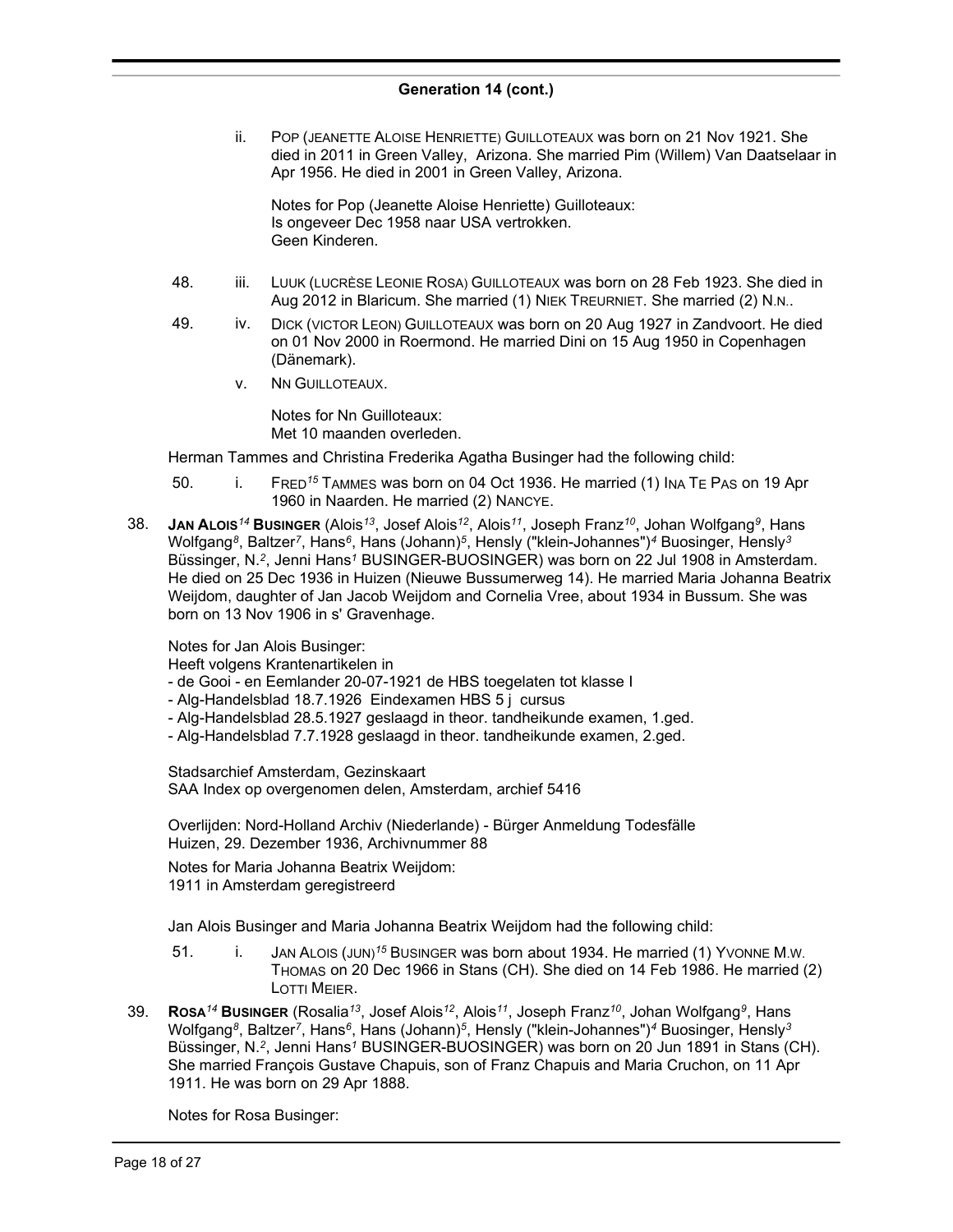Uneheliches Kind der Rosalia Businger.

François Gustave Chapuis and Rosa Businger had the following child:

52. i. PAULINE*<sup>15</sup>* CHAPUIS.

#### **Generation 15**

40. **HANS***<sup>15</sup>* **BUSSINGER** (Joseph*<sup>14</sup>* , Johannes*<sup>13</sup>* , Joseph*<sup>12</sup>* , Franz Xaver*<sup>11</sup>* , Balz Clemens Josef*<sup>10</sup>* , Hans Melch*<sup>9</sup>* Businger, Hans Wolfgang*<sup>8</sup>* Businger, Baltzer*<sup>7</sup>* Businger, Hans*<sup>6</sup>* Businger, Hans (Johann)*<sup>5</sup>* Businger, Hensly ("klein-Johannes")*<sup>4</sup>* Buosinger, Hensly*<sup>3</sup>* Büssinger, N.*<sup>2</sup>* Businger, Jenni Hans*<sup>1</sup>* BUSINGER-BUOSINGER) was born on 14 Jun 1901 in Laupheim, Biberach, D. He died on 05 Apr 1968 in Laupheim, Biberach, D. He married **GERTRUD FISCHER**. She was born on 14 Feb 1901. She died on 11 Sep 1980 in Wiblingen, Ulm.

Hans Bussinger and Gertrud Fischer had the following child:

- 53. i. HELMUT*<sup>16</sup>* BUSSINGER was born on 11 Jul 1936. He died on 11 Oct 2017 in Laupheim, Biberach, D. He married Gisela Wilcke on 07 Aug 1960 in Laupheim, Biberach, D. She was born on 09 Mar 1939 in Stettin, D.
- 41. **FLORIAN***<sup>15</sup>* **BUSSINGER** (Joseph*<sup>14</sup>* , Johannes*<sup>13</sup>* , Joseph*<sup>12</sup>* , Franz Xaver*<sup>11</sup>* , Balz Clemens Josef*<sup>10</sup>* , Hans Melch*<sup>9</sup>* Businger, Hans Wolfgang*<sup>8</sup>* Businger, Baltzer*<sup>7</sup>* Businger, Hans*<sup>6</sup>* Businger, Hans (Johann)*<sup>5</sup>* Businger, Hensly ("klein-Johannes")*<sup>4</sup>* Buosinger, Hensly*<sup>3</sup>* Büssinger, N.*<sup>2</sup>* Businger, Jenni Hans*<sup>1</sup>* BUSINGER-BUOSINGER) was born on 03 Aug 1902 in Laupheim, Biberach, D. He died on 08 Oct 1975 in Laupheim, Biberach, D. He married **MARIA MAST**. She was born on 25 Nov 1911 in Achstetten, Biberach. She died on 29 Nov 1992 in Laupheim, Biberach, D.

Florian Bussinger and Maria Mast had the following children:

- 54. i. JOSEF*<sup>16</sup>* BUSSINGER was born on 09 Jun 1939 in Laupheim, Biberach, D. He married MARTHA NN.
- 55. ii. HUBERT BUSSINGER was born on 09 Nov 1946 in Laupheim, Biberach, D. He died on 12 May 2017 in Laupheim, Biberach, D. He married Viktoria Wissgügel on 11 Apr 1975 in Laupheim, Biberach, D. She was born on 12 Mar 1954 in Simmisweiler, Biberach, D.
- 42. **REGINA***<sup>15</sup>* **BUSSINGER** (Joseph*<sup>14</sup>* , Johannes*<sup>13</sup>* , Joseph*<sup>12</sup>* , Franz Xaver*<sup>11</sup>* , Balz Clemens Josef*<sup>10</sup>* , Hans Melch*<sup>9</sup>* Businger, Hans Wolfgang*<sup>8</sup>* Businger, Baltzer*<sup>7</sup>* Businger, Hans*<sup>6</sup>* Businger, Hans (Johann)*<sup>5</sup>* Businger, Hensly ("klein-Johannes")*<sup>4</sup>* Buosinger, Hensly*<sup>3</sup>* Büssinger, N.*<sup>2</sup>* Businger, Jenni Hans*<sup>1</sup>* BUSINGER-BUOSINGER) was born on 18 Apr 1905 in Laupheim, Biberach, D. She died on 25 Mar 1967 in Markdorf ((Unfall)). She married **OTTO BÜHRLEN**.

Otto Bührlen and Regina Bussinger had the following children:

- 56. i. HANNELORE*<sup>16</sup>* BÜHRLEN was born on 20 Jun 1942. She married JOSEF MAURER. He was born on 05 Nov 1939.
	- ii. GERDA ROSALINDE SUSANA MARIE BÜHRLEN was born on 17 Aug 1943. She married PETER BUBSER. He was born on 24 Nov 1939.
- 43. **PAUL***<sup>15</sup>* **BUSSINGER** (Joseph*<sup>14</sup>* , Johannes*<sup>13</sup>* , Joseph*<sup>12</sup>* , Franz Xaver*<sup>11</sup>* , Balz Clemens Josef*<sup>10</sup>* , Hans Melch*<sup>9</sup>* Businger, Hans Wolfgang*<sup>8</sup>* Businger, Baltzer*<sup>7</sup>* Businger, Hans*<sup>6</sup>* Businger, Hans (Johann)*<sup>5</sup>* Businger, Hensly ("klein-Johannes")*<sup>4</sup>* Buosinger, Hensly*<sup>3</sup>* Büssinger, N.*<sup>2</sup>* Businger, Jenni Hans*<sup>1</sup>* BUSINGER-BUOSINGER) was born on 08 Jan 1912 in Laupheim, Biberach, D. He died on 27 Apr 1983 in Laupheim, Biberach, D. He married Anna Walburga Wenger on 19 Sep 1942 in Laupheim, Biberach, D. She was born on 17 Sep 1911 in Laupheim, Biberach, D. She died on 26 Aug 1991 in Laupheim, Biberach, D.

Paul Bussinger and Anna Walburga Wenger had the following children:

- 57. i. PETER*<sup>16</sup>* BUSSINGER was born on 15 Dec 1946 in Laupheim, Biberach, D. He married Barbara Rosa Egle on 02 Aug 1974 in Laupheim, Biberach, D. She was born on 17 Dec 1949 in Schaiblishausen, Ehingen, D.
	- ii. RUDOLF BUSSINGER was born on 02 Jun 1948 in Laupheim, Biberach, D. He died on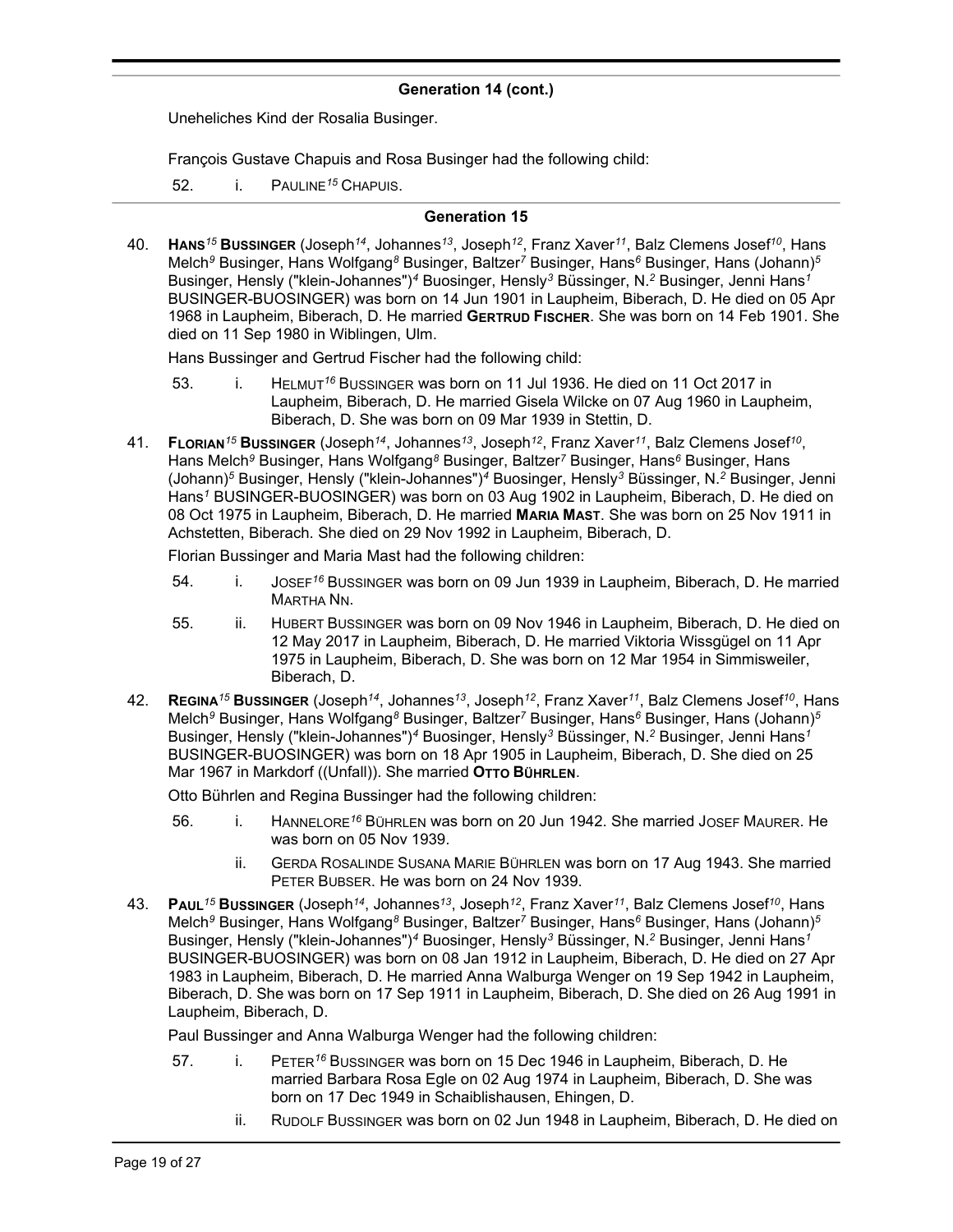## 16 Mar 2014 in Laupheim, Biberach, D.

44. **ANTON***<sup>15</sup>* **BUSSINGER** (Joseph*<sup>14</sup>* , Johannes*<sup>13</sup>* , Joseph*<sup>12</sup>* , Franz Xaver*<sup>11</sup>* , Balz Clemens Josef*<sup>10</sup>* , Hans Melch*<sup>9</sup>* Businger, Hans Wolfgang*<sup>8</sup>* Businger, Baltzer*<sup>7</sup>* Businger, Hans*<sup>6</sup>* Businger, Hans (Johann)*<sup>5</sup>* Businger, Hensly ("klein-Johannes")*<sup>4</sup>* Buosinger, Hensly*<sup>3</sup>* Büssinger, N.*<sup>2</sup>* Businger, Jenni Hans*<sup>1</sup>* BUSINGER-BUOSINGER) was born on 24 Mar 1914 in Laupheim, Biberach, D. He died on 26 Jan 1942 in Russland (Anastajewka). He married **LOTTE FUXLUGER**.

Anton Bussinger and Lotte Fuxluger had the following child:

- i. HANNELORE*<sup>16</sup>* BUSSINGER was born about 1942.
- 45. **ALOIS HECTOR LODEWIJK***<sup>15</sup>* **SCHIMPF** (Rosa Carolina Catharina*<sup>14</sup>* Businger, Alois*<sup>13</sup>* Businger, Josef Alois*<sup>12</sup>* Businger, Alois*<sup>11</sup>* Businger, Joseph Franz*<sup>10</sup>* Businger, Johan Wolfgang*<sup>9</sup>* Businger, Hans Wolfgang*<sup>8</sup>* Businger, Baltzer*<sup>7</sup>* Businger, Hans*<sup>6</sup>* Businger, Hans (Johann)*<sup>5</sup>* Businger, Hensly ("klein-Johannes")*<sup>4</sup>* Buosinger, Hensly*<sup>3</sup>* Büssinger, N.*<sup>2</sup>* Businger, Jenni Hans*<sup>1</sup>* BUSINGER-BUOSINGER) was born on 29 Jun 1918 in Banjoe Biroe (Indonesië). He died on 11 Nov 2005 in Luxemburg. He married (1) **EMILIA (EMY) HUBERTINA JOHANNA SIX DIJKSTRA**, daughter of Johannes (Jan) Jollius Six Dijkstra and Anna (Annie) Catharina Meiners, on 21 Jun 1946 in 's Gravenhage. She was born on 07 Feb 1917 in Amersfoort. She died on 26 Jan 1971 in 's Gravenhage. He married (2) **PAULA GERHARDA FRANSE** on 09 Sep 1971 in Amsterdam. She was born on 15 Jul 1929 in Bussum.

Notes for Emilia (Emy) Hubertina Johanna Six Dijkstra:

Emmie hiess mit Mädchenname Six Dijkstra. War verheiratet "de Jong", h at 3 Kinder aus dieser ersten Ehe. Sie war verwitwet als sie Alois He ctor L. Schimpf (Oom Loet) heiratete.

Alois Hector Lodewijk Schimpf and Emilia (Emy) Hubertina Johanna Six Dijkstra had the following child:

- 58. i. JOHAN MARCUS (MARC)<sup>16</sup> SCHIMPF was born on 17 Oct 1947 in Meester Cornelis, Indonesië (Matramanweg 112). He married Margareta (Marga) Clara Gerarda Van Beekhof, daughter of Wilhelmus Mattheus Philippus Beekhof and Maria Regina Derks, on 14 Oct 1976 in 's Gravenhage. She was born on 03 Jun 1951 in 's Gravenhage.
- 46. **ELISABETH ANNY CHRISTINA***<sup>15</sup>* **SCHIMPF** (Rosa Carolina Catharina*<sup>14</sup>* Businger, Alois*<sup>13</sup>* Businger, Josef Alois*<sup>12</sup>* Businger, Alois*<sup>11</sup>* Businger, Joseph Franz*<sup>10</sup>* Businger, Johan Wolfgang*<sup>9</sup>* Businger, Hans Wolfgang*<sup>8</sup>* Businger, Baltzer*<sup>7</sup>* Businger, Hans*<sup>6</sup>* Businger, Hans (Johann)*<sup>5</sup>* Businger, Hensly ("klein-Johannes")*<sup>4</sup>* Buosinger, Hensly*<sup>3</sup>* Büssinger, N.*<sup>2</sup>* Businger, Jenni Hans*<sup>1</sup>* BUSINGER-BUOSINGER) was born on 20 Jul 1920 in Bandoeng (Indonesië). She married (1) **CHRISTIAAN KAMERMANS** on 15 Feb 1939 in Den Haag. He was born on 03 Aug 1912 in Delft. He died on 24 Oct 1994 in Haarlem. She married (2) **WILHELM HERRMANN (WILLY) MEIER** on 24 Nov 1958 in Laren (NL). He was born on 06 Dec 1911 in Bremen. He died on 02 Apr 1965 in Las Toscas (Argentiniën).

Christiaan Kamermans and Elisabeth Anny Christina Schimpf had the following children:

- 59. i. ROSEMARIE CHRISTINA*<sup>16</sup>* KAMERMANS was born on 10 Sep 1943 in Wroclaw (Polen) (Breslau). She married Peter Luebkert on 24 Jul 1964 in Cologne (D). He was born on 05 Jun 1939 in Itzehoe (D). He died on 28 Mar 1996 in Gran Canaria (E).
- 60. ii. JOOST CHRISTIAAN KAMERMANS was born on 23 Sep 1945 in Holland (Laren). He married Isabel Sanchez on 23 Oct 1972. She was born on 27 Nov 1946 in Puerto Lumbreras (E).
- 61. iii. ELISABETH CHRISTINA KAMERMANS was born on 28 Dec 1946 in Holland (Laren). She married Henk Van Roest on 15 Feb 1968.

Wilhelm Herrmann (Willy) Meier and Elisabeth Anny Christina Schimpf had the following child:

- i. DIEGO HERIBERTO*<sup>16</sup>* MEIER was born on 27 Sep 1951 in Buenos Aires. He died on 14 Jan 1993 in Leonberg (D).
- 47. **JOOST ALOIS***<sup>15</sup>* **BUSINGER** (Leopold (Pol) Joost Eduard*<sup>14</sup>* , Alois*<sup>13</sup>* , Josef Alois*<sup>12</sup>* , Alois*<sup>11</sup>* , Joseph Franz*<sup>10</sup>* , Johan Wolfgang*<sup>9</sup>* , Hans Wolfgang*<sup>8</sup>* , Baltzer*<sup>7</sup>* , Hans*<sup>6</sup>* , Hans (Johann)*<sup>5</sup>* , Hensly ("klein-Johannes")*<sup>4</sup>* Buosinger, Hensly*<sup>3</sup>* Büssinger, N.*<sup>2</sup>* , Jenni Hans*<sup>1</sup>* BUSINGER-BUOSINGER)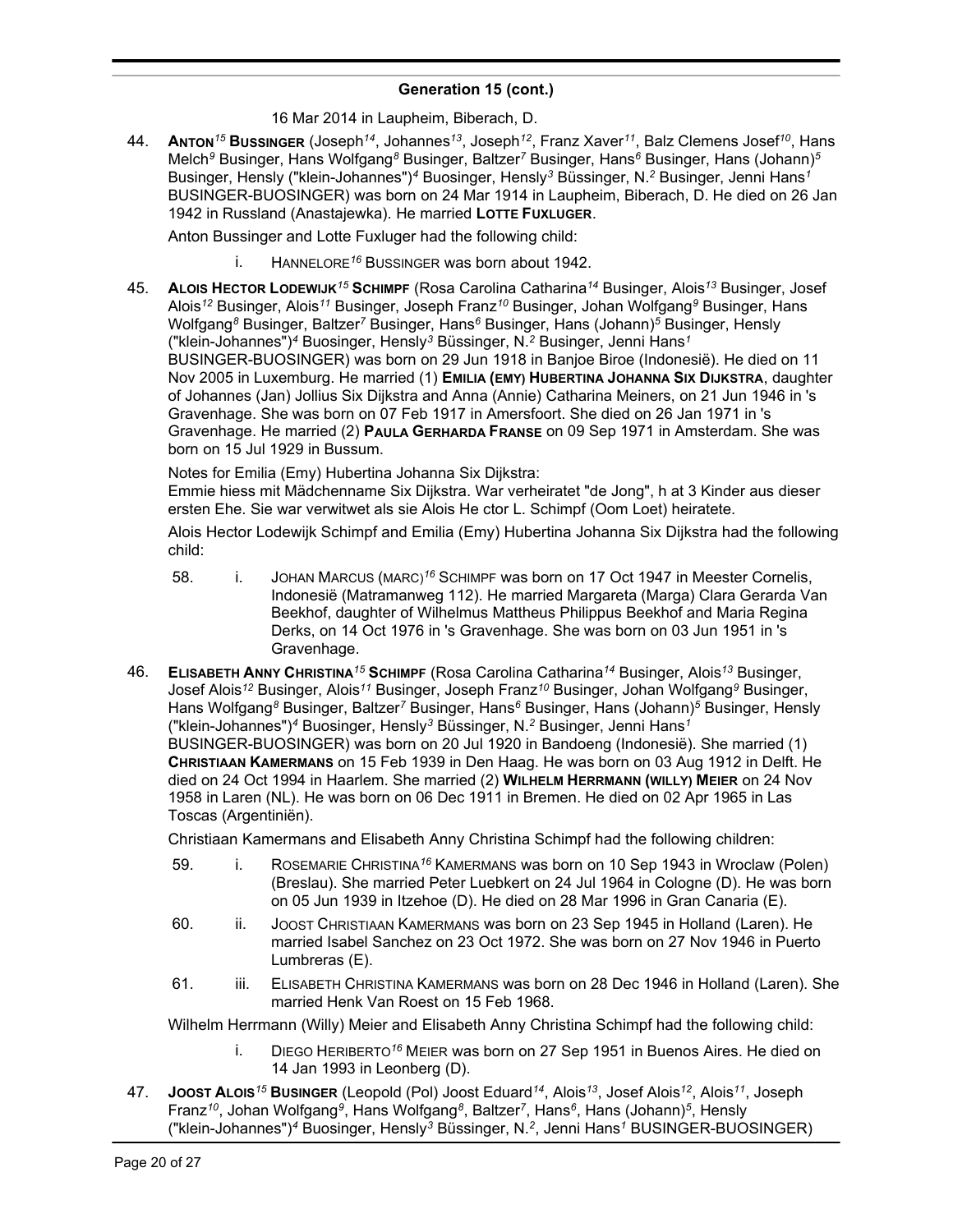#### **Generation 15 (cont.)** , Jenni Hans*<sup>1</sup>* BUSINGER-BUOSINGER)

was born on 29 Mar 1924 in Schoten, Haarlem, NL. He married (1) **JUDITH SWART** on 21 May 1949 in Laren (NL). She died in Oct 2010 in USA. He married (2) **MARIANNE KOOIMAN** on 24 Jan 1987. She was born on 15 Jul 1933 in Wageningen.

Notes for Joost Alois Businger:

De Tijd, 8.6.50, Univ. Utrecht, Examen Dr nat.

De Telegraaf, 2.6.1954, Univ. Utrecht, "Op het proefschrift "Some aspects of the influence of the earth's surface on the atmosphere" promoveerde tot Dr. in de wis- en natuurkunde de Heer Joost A. Businger, geboren in Haarlem."

Joost Alois Businger and Judith Swart had the following children:

- i. FERDI*<sup>16</sup>* BUSINGER was born on 12 Feb 1950 in Utrecht, NL.
- 62. ii. STEVEN BUSINGER was born on 17 May 1953 in Utrecht, NL. He married Susan Lewis on 29 Jul 1988 in Kirkland, Washington. She was born on 04 Nov 1957 in Everett, Washington.
	- iii. MARGI BUSINGER was born on 02 May 1958 in Madison, Wisconsin, USA. She married RICHARD HOUGHTON.

Marriage Notes: (Marianne) Geen Kinderen

48. **LUUK (LUCRÈSE LEONIE ROSA)***<sup>15</sup>* **GUILLOTEAUX** (Christina Frederika Agatha*<sup>14</sup>* Businger, Alois*<sup>13</sup>* Businger, Josef Alois*<sup>12</sup>* Businger, Alois*<sup>11</sup>* Businger, Joseph Franz*<sup>10</sup>* Businger, Johan Wolfgang*<sup>9</sup>* Businger, Hans Wolfgang*<sup>8</sup>* Businger, Baltzer*<sup>7</sup>* Businger, Hans*<sup>6</sup>* Businger, Hans (Johann)*<sup>5</sup>* Businger, Hensly ("klein-Johannes")*<sup>4</sup>* Buosinger, Hensly*<sup>3</sup>* Büssinger, N.*<sup>2</sup>* Businger, Jenni Hans*<sup>1</sup>* BUSINGER-BUOSINGER) was born on 28 Feb 1923. She died in Aug 2012 in Blaricum. She married (1) **NIEK TREURNIET**. She married (2) **N.N.**.

Niek Treurniet and Luuk (Lucrèse Leonie Rosa) Guilloteaux had the following children:

- 63. i. KLAAS*<sup>16</sup>* TREURNIET. He married KARIN.
- 64. ii. MAARTEN TREURNIET. He married MARNIE.

N.n. and Luuk (Lucrèse Leonie Rosa) Guilloteaux had the following child:

i. LEONIE*<sup>16</sup>* was born on 05 May 1945. She married WERNER.

Notes for Leonie: Is wel gehuwd maar heeft geen kinderen.

49. **DICK (VICTOR LEON)***<sup>15</sup>* **GUILLOTEAUX** (Christina Frederika Agatha*<sup>14</sup>* Businger, Alois*<sup>13</sup>* Businger, Josef Alois*<sup>12</sup>* Businger, Alois*<sup>11</sup>* Businger, Joseph Franz*<sup>10</sup>* Businger, Johan Wolfgang*<sup>9</sup>* Businger, Hans Wolfgang*<sup>8</sup>* Businger, Baltzer*<sup>7</sup>* Businger, Hans*<sup>6</sup>* Businger, Hans (Johann)*<sup>5</sup>* Businger, Hensly ("klein-Johannes")*<sup>4</sup>* Buosinger, Hensly*<sup>3</sup>* Büssinger, N.*<sup>2</sup>* Businger, Jenni Hans*<sup>1</sup>* BUSINGER-BUOSINGER) was born on 20 Aug 1927 in Zandvoort. He died on 01 Nov 2000 in Roermond. He married Dini on 15 Aug 1950 in Copenhagen (Dänemark).

Notes for Dick (Victor Leon) Guilloteaux: Geboorte: Haarlem's Dagblad, 22/08/1927; p. 8/12 Volgens Haarlemsche Courant, 04/07/1942; p. 2/16 werd Dick op het Chri stelijke Lyceum te Haarlem bevorderd naar klasse 3.

Dick (Victor Leon) Guilloteaux and Dini had the following children:

- i. MONIQUE*<sup>16</sup>* GUILLOTEAUX.
- 65. ii. NICOLETTE GUILLOTEAUX.
- 66. iii. VICTOR GUILLOTEAUX. He married LENNY.
- 50. **FRED***<sup>15</sup>* **TAMMES** (Christina Frederika Agatha*<sup>14</sup>* Businger, Alois*<sup>13</sup>* Businger, Josef Alois*<sup>12</sup>* Businger, Alois*<sup>11</sup>* Businger, Joseph Franz*<sup>10</sup>* Businger, Johan Wolfgang*<sup>9</sup>* Businger, Hans Wolfgang*<sup>8</sup>* Businger,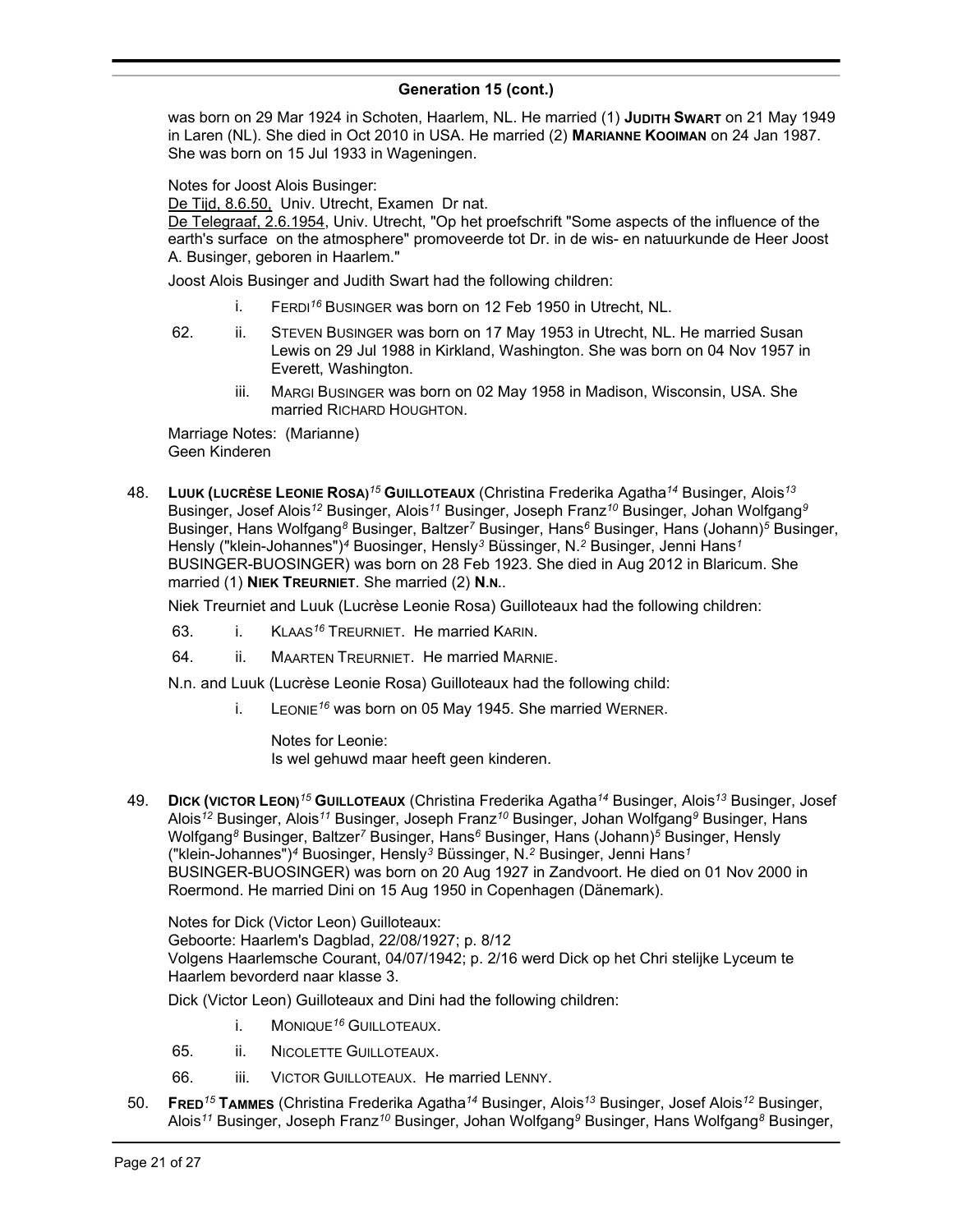Baltzer*<sup>7</sup>* Businger, Hans*<sup>6</sup>* Businger, Hans (Johann)*<sup>5</sup>* Businger, Hensly ("klein-Johannes")*<sup>4</sup>* Buosinger, Hensly*<sup>3</sup>* Büssinger, N.*<sup>2</sup>* Businger, Jenni Hans*<sup>1</sup>* BUSINGER-BUOSINGER) was born on 04 Oct 1936. He married (1) **INA TE PAS** on 19 Apr 1960 in Naarden. He married (2) **NANCYE**.

Notes for Fred Tammes: Woont in Australiën

Fred Tammes and Ina Te Pas had the following children:

- i. BARBARA*<sup>16</sup>* TAMMES.
- ii. PHILIPPE TAMMES.
- 51. **JAN ALOIS (JUN)***<sup>15</sup>* **BUSINGER** (Jan Alois*<sup>14</sup>* , Alois*<sup>13</sup>* , Josef Alois*<sup>12</sup>* , Alois*<sup>11</sup>* , Joseph Franz*<sup>10</sup>* , Johan Wolfgang*<sup>9</sup>* , Hans Wolfgang*<sup>8</sup>* , Baltzer*<sup>7</sup>* , Hans*<sup>6</sup>* , Hans (Johann)*<sup>5</sup>* , Hensly ("klein-Johannes")*<sup>4</sup>* Buosinger, Hensly*<sup>3</sup>* Büssinger, N.*<sup>2</sup>* , Jenni Hans*<sup>1</sup>* BUSINGER-BUOSINGER) was born about 1934. He married (1) **YVONNE M.W. THOMAS** on 20 Dec 1966 in Stans (CH). She died on 14 Feb 1986. He married (2) **LOTTI MEIER**.

Notes for Jan Alois (Jun) Businger:

Volgens krantenartikelen:

- De Telegraaf, 27.5.1942, geslaagd Gooische HBS, Diplom B

- De Tijd van 23.5.1956: Leiden, 22.5.1956, Kandidat Geneeskunde
- De Tijd van 14.7.1958: Leiden, 11.7.1958, Dr. examen gen. II

Marriage Notes: (Yvonne M.W.)

Haben 3 Kinder

Jan Alois (Jun) Businger and Yvonne M.W. Thomas had the following children:

- i. SVEN A.S.*<sup>16</sup>* BUSINGER was born on 14 Aug 1969.
- ii. MIREILLE T.B. BUSINGER was born on 19 Oct 1970 in Doetinchem (Terborgseweg 163a).
- iii. IVAR A.L. BUSINGER was born on 11 Oct 1971.
- 52. **PAULINE***<sup>15</sup>* **CHAPUIS** (Rosa*<sup>14</sup>* Businger, Rosalia*<sup>13</sup>* Businger, Josef Alois*<sup>12</sup>* Businger, Alois*<sup>11</sup>* Businger, Joseph Franz*<sup>10</sup>* Businger, Johan Wolfgang*<sup>9</sup>* Businger, Hans Wolfgang*<sup>8</sup>* Businger, Baltzer*<sup>7</sup>* Businger, Hans*<sup>6</sup>* Businger, Hans (Johann)*<sup>5</sup>* Businger, Hensly ("klein-Johannes")*<sup>4</sup>* Buosinger, Hensly*<sup>3</sup>* Büssinger, N.*<sup>2</sup>* Businger, Jenni Hans*<sup>1</sup>* BUSINGER-BUOSINGER, François Gustave, Franz).

Pauline Chapuis had the following children:

- i. MARCEL*<sup>16</sup>* .
- ii. MISETTE.

# **Generation 16**

53. **HELMUT***<sup>16</sup>* **BUSSINGER** (Hans*<sup>15</sup>* , Joseph*<sup>14</sup>* , Johannes*<sup>13</sup>* , Joseph*<sup>12</sup>* , Franz Xaver*<sup>11</sup>* , Balz Clemens Josef*<sup>10</sup>* , Hans Melch*<sup>9</sup>* Businger, Hans Wolfgang*<sup>8</sup>* Businger, Baltzer*<sup>7</sup>* Businger, Hans*<sup>6</sup>* Businger, Hans (Johann)*<sup>5</sup>* Businger, Hensly ("klein-Johannes")*<sup>4</sup>* Buosinger, Hensly*<sup>3</sup>* Büssinger, N.*<sup>2</sup>* Businger, Jenni Hans*<sup>1</sup>* BUSINGER-BUOSINGER) was born on 11 Jul 1936. He died on 11 Oct 2017 in Laupheim, Biberach, D. He married Gisela Wilcke on 07 Aug 1960 in Laupheim, Biberach, D. She was born on 09 Mar 1939 in Stettin, D.

Helmut Bussinger and Gisela Wilcke had the following children:

- i. THOMAS*<sup>17</sup>* BUSSINGER was born on 24 Jun 1961 in Laupheim, Biberach, D.
- 67. ii. MICHAEL BUSSINGER was born on 26 Jan 1965 in Laupheim, Biberach, D. He married FREDERIKE LUNG.
- 54. **JOSEF***<sup>16</sup>* **BUSSINGER** (Florian*<sup>15</sup>* , Joseph*<sup>14</sup>* , Johannes*<sup>13</sup>* , Joseph*<sup>12</sup>* , Franz Xaver*<sup>11</sup>* , Balz Clemens Josef*<sup>10</sup>* , Hans Melch*<sup>9</sup>* Businger, Hans Wolfgang*<sup>8</sup>* Businger, Baltzer*<sup>7</sup>* Businger, Hans*<sup>6</sup>* Businger, Hans (Johann)*<sup>5</sup>* Businger, Hensly ("klein-Johannes")*<sup>4</sup>* Buosinger, Hensly*<sup>3</sup>* Büssinger, N.*<sup>2</sup>* Businger,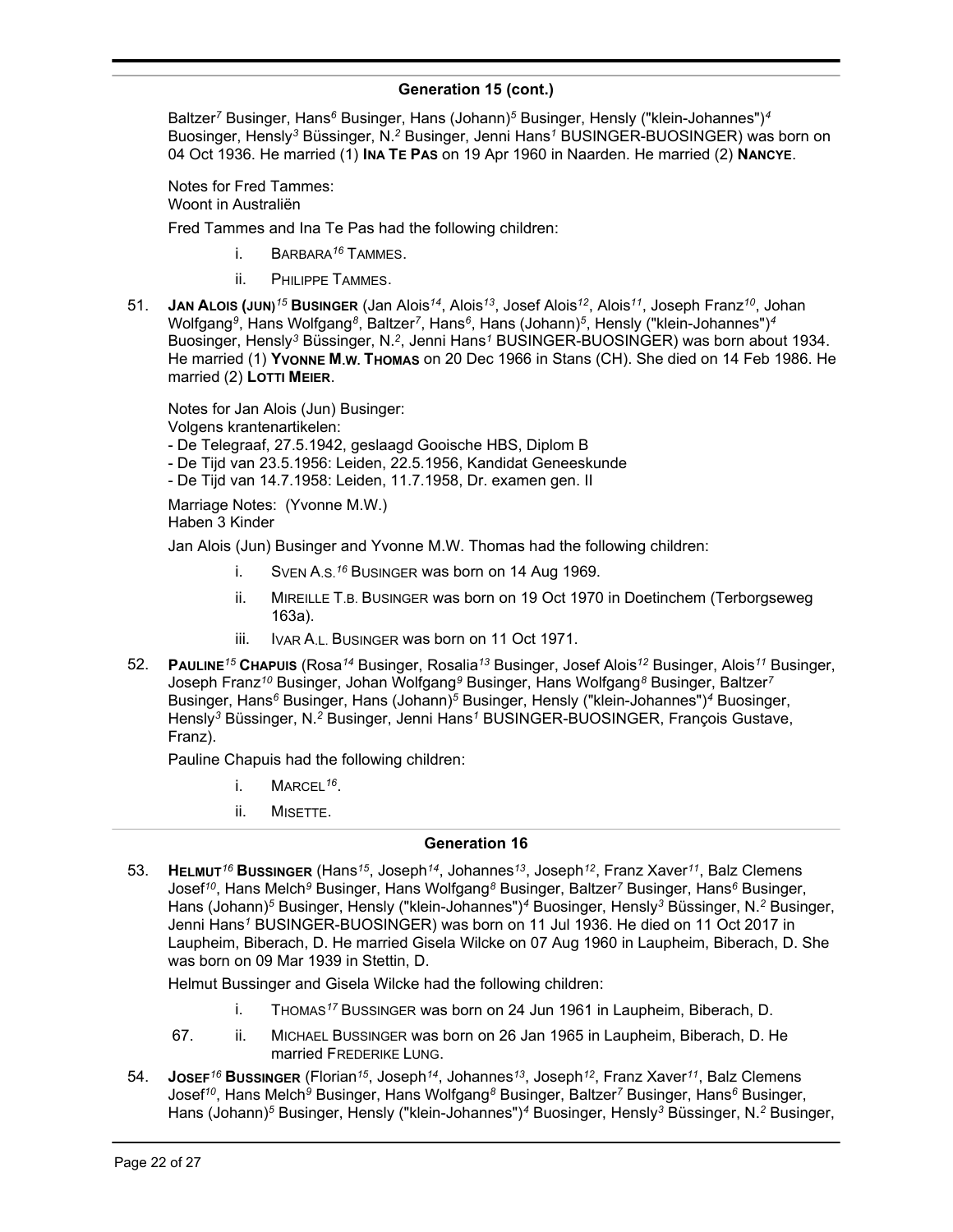Jenni Hans*<sup>1</sup>* BUSINGER-BUOSINGER) was born on 09 Jun 1939 in Laupheim, Biberach, D. He married **MARTHA NN**.

Josef Bussinger and Martha NN had the following children:

- i. WERNER HANS*<sup>17</sup>* BUSSINGER was born on 14 May 1966 in Laupheim, Biberach, D. He married Anette Müller on 19 Dec 1998 in Laupheim, Biberach, D. She was born on 29 Jun 1966 in Laupheim, Biberach, D.
- ii. ANJA BUSSINGER. She married ALBIN BETZ.
- 68. iii. MARGIT BUSSINGER. She married FRANZ BERTSCH.
- 55. **HUBERT***<sup>16</sup>* **BUSSINGER** (Florian*<sup>15</sup>* , Joseph*<sup>14</sup>* , Johannes*<sup>13</sup>* , Joseph*<sup>12</sup>* , Franz Xaver*<sup>11</sup>* , Balz Clemens Josef*<sup>10</sup>* , Hans Melch*<sup>9</sup>* Businger, Hans Wolfgang*<sup>8</sup>* Businger, Baltzer*<sup>7</sup>* Businger, Hans*<sup>6</sup>* Businger, Hans (Johann)*<sup>5</sup>* Businger, Hensly ("klein-Johannes")*<sup>4</sup>* Buosinger, Hensly*<sup>3</sup>* Büssinger, N.*<sup>2</sup>* Businger, Jenni Hans*<sup>1</sup>* BUSINGER-BUOSINGER) was born on 09 Nov 1946 in Laupheim, Biberach, D. He died on 12 May 2017 in Laupheim, Biberach, D. He married Viktoria Wissgügel on 11 Apr 1975 in Laupheim, Biberach, D. She was born on 12 Mar 1954 in Simmisweiler, Biberach, D.

Hubert Bussinger and Viktoria Wissgügel had the following children:

- 69. i. MARKUS*<sup>17</sup>* BUSSINGER was born on 13 Jan 1977 in Ochsenhausen, Biberach, D. He married Nadine Haj Ahmad on 21 May 2014 in Laupheim, Biberach, D. She was born on 03 May 1988 in Laupheim, Biberach, D.
	- ii. MELANIE BUSSINGER was born on 25 Oct 1980 in Laupheim, Biberach, D.
- 56. **HANNELORE***<sup>16</sup>* **BÜHRLEN** (Regina*<sup>15</sup>* Bussinger, Joseph*<sup>14</sup>* Bussinger, Johannes*<sup>13</sup>* Bussinger, Joseph*<sup>12</sup>* Bussinger, Franz Xaver*<sup>11</sup>* Bussinger, Balz Clemens Josef*<sup>10</sup>* Bussinger, Hans Melch*<sup>9</sup>* Businger, Hans Wolfgang*<sup>8</sup>* Businger, Baltzer*<sup>7</sup>* Businger, Hans*<sup>6</sup>* Businger, Hans (Johann)*<sup>5</sup>* Businger, Hensly ("klein-Johannes")*<sup>4</sup>* Buosinger, Hensly*<sup>3</sup>* Büssinger, N.*<sup>2</sup>* Businger, Jenni Hans*<sup>1</sup>* BUSINGER-BUOSINGER) was born on 20 Jun 1942. She married **JOSEF MAURER**. He was born on 05 Nov 1939.

Josef Maurer and Hannelore Bührlen had the following children:

- i. SABINE*<sup>17</sup>* MAURER was born on 12 May 1971.
- ii. THOMAS MAURER was born on 13 Feb 1973.
- 57. **PETER***<sup>16</sup>* **BUSSINGER** (Paul*<sup>15</sup>* , Joseph*<sup>14</sup>* , Johannes*<sup>13</sup>* , Joseph*<sup>12</sup>* , Franz Xaver*<sup>11</sup>* , Balz Clemens Josef*<sup>10</sup>* , Hans Melch*<sup>9</sup>* Businger, Hans Wolfgang*<sup>8</sup>* Businger, Baltzer*<sup>7</sup>* Businger, Hans*<sup>6</sup>* Businger, Hans (Johann)*<sup>5</sup>* Businger, Hensly ("klein-Johannes")*<sup>4</sup>* Buosinger, Hensly*<sup>3</sup>* Büssinger, N.*<sup>2</sup>* Businger, Jenni Hans*<sup>1</sup>* BUSINGER-BUOSINGER) was born on 15 Dec 1946 in Laupheim, Biberach, D. He married Barbara Rosa Egle on 02 Aug 1974 in Laupheim, Biberach, D. She was born on 17 Dec 1949 in Schaiblishausen, Ehingen, D.

Peter Bussinger and Barbara Rosa Egle had the following children:

- 70. i. MARTIN*<sup>17</sup>* BUSSINGER was born on 20 Jan 1975 in Illertissen, Bayern. He married Beata Polasik on 14 Feb 2003 in Ingolstadt. She was born on 24 Sep 1977 in Bromberg, Polen.
- 71. ii. CORNELIA ANNA BUSSINGER was born on 27 Apr 1977 in Ehingen (Donau). She married Ralf Wegenast, son of Jakob Wegenast and Rita Reck, on 26 May 2004 in Ertingen, Biberach. He was born on 05 Oct 1972 in Riedlingen, Donau.
- 72. iii. MICHAELA BUSSINGER was born on 04 Mar 1982 in Riedlingen, Donau. She married Erik Lemke on 20 May 2017 in Hayingen, Reutlingen, Baden-Württemberg, Germany. He was born on 10 May 1987 in Erlabrunn, Breitenbrunn, D.
- 58. **JOHAN MARCUS (MARC)***<sup>16</sup>* **SCHIMPF** (Alois Hector Lodewijk*<sup>15</sup>* , Rosa Carolina Catharina*<sup>14</sup>* Businger, Alois*<sup>13</sup>* Businger, Josef Alois*<sup>12</sup>* Businger, Alois*<sup>11</sup>* Businger, Joseph Franz*<sup>10</sup>* Businger, Johan Wolfgang*<sup>9</sup>* Businger, Hans Wolfgang*<sup>8</sup>* Businger, Baltzer*<sup>7</sup>* Businger, Hans*<sup>6</sup>* Businger, Hans (Johann)*<sup>5</sup>* Businger, Hensly ("klein-Johannes")*<sup>4</sup>* Buosinger, Hensly*<sup>3</sup>* Büssinger, N.*<sup>2</sup>* Businger, Jenni Hans*<sup>1</sup>* BUSINGER-BUOSINGER) was born on 17 Oct 1947 in Meester Cornelis, Indonesië (Matramanweg 112). He married Margareta (Marga) Clara Gerarda Van Beekhof, daughter of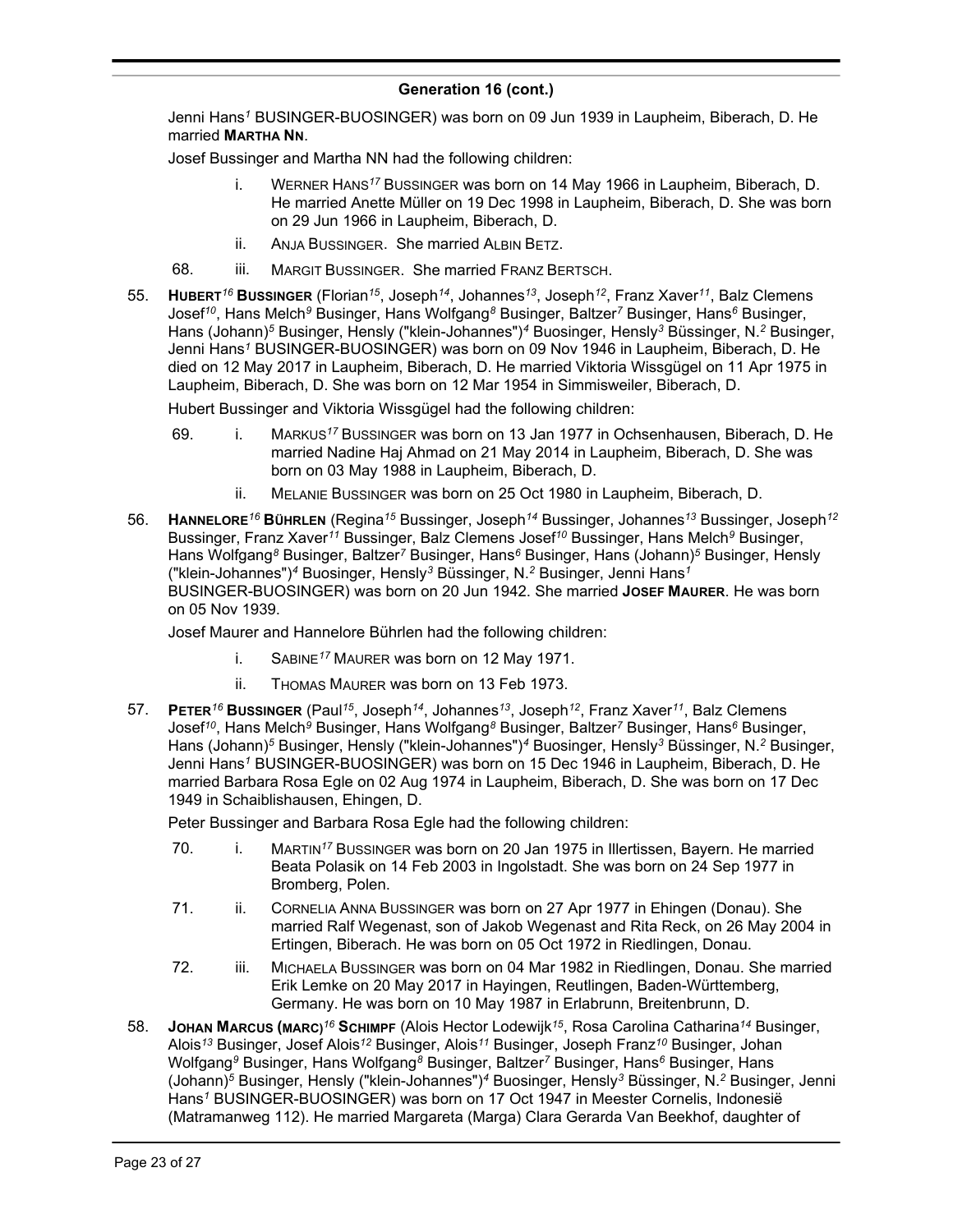Wilhelmus Mattheus Philippus Beekhof and Maria Regina Derks, on 14 Oct 1976 in 's Gravenhage. She was born on 03 Jun 1951 in 's Gravenhage.

Notes for Johan Marcus (Marc) Schimpf: Was in dienst van 13.11.68 tot 6.3.70.

Johan Marcus (Marc) Schimpf and Margareta (Marga) Clara Gerarda Van Beekhof had the following child:

- i. STEFANIE*<sup>17</sup>* SCHIMPF was born on 04 Sep 1981 in 's Gravenhage.
- 59. **ROSEMARIE CHRISTINA***<sup>16</sup>* **KAMERMANS** (Elisabeth Anny Christina*<sup>15</sup>* Schimpf, Rosa Carolina Catharina*<sup>14</sup>* Businger, Alois*<sup>13</sup>* Businger, Josef Alois*<sup>12</sup>* Businger, Alois*<sup>11</sup>* Businger, Joseph Franz*<sup>10</sup>* Businger, Johan Wolfgang*<sup>9</sup>* Businger, Hans Wolfgang*<sup>8</sup>* Businger, Baltzer*<sup>7</sup>* Businger, Hans*<sup>6</sup>* Businger, Hans (Johann)*<sup>5</sup>* Businger, Hensly ("klein-Johannes")*<sup>4</sup>* Buosinger, Hensly*<sup>3</sup>* Büssinger, N.*<sup>2</sup>* Businger, Jenni Hans*<sup>1</sup>* BUSINGER-BUOSINGER) was born on 10 Sep 1943 in Wroclaw (Polen) (Breslau). She married Peter Luebkert on 24 Jul 1964 in Cologne (D). He was born on 05 Jun 1939 in Itzehoe (D). He died on 28 Mar 1996 in Gran Canaria (E).

Peter Luebkert and Rosemarie Christina Kamermans had the following children:

- 73. i. KATJA*<sup>17</sup>* LUEBKERT was born on 04 Feb 1965 in Stuttgart (D) (Sieglar-Troisdorf). She married Markus Steinbrenner on 31 Mar 1994 in Nuertingen (D). He was born on 21 Sep 1965 in Crailsheim (D).
- 74. ii. JOERG LUEBKERT was born on 23 Jan 1967 in Oldenburg i.Oldb. (D) (Oldenburg/Oldb.). He married Kirsten Oborny on 30 Oct 1998 in Stuttgart (D). She was born on 30 Mar 1968 in Sachsen-Anhalt (Oschersleben-Bode).
- 60. **JOOST CHRISTIAAN***<sup>16</sup>* **KAMERMANS** (Elisabeth Anny Christina*<sup>15</sup>* Schimpf, Rosa Carolina Catharina*<sup>14</sup>* Businger, Alois*<sup>13</sup>* Businger, Josef Alois*<sup>12</sup>* Businger, Alois*<sup>11</sup>* Businger, Joseph Franz*<sup>10</sup>* Businger, Johan Wolfgang*<sup>9</sup>* Businger, Hans Wolfgang*<sup>8</sup>* Businger, Baltzer*<sup>7</sup>* Businger, Hans*<sup>6</sup>* Businger, Hans (Johann)*<sup>5</sup>* Businger, Hensly ("klein-Johannes")*<sup>4</sup>* Buosinger, Hensly*<sup>3</sup>* Büssinger, N.*<sup>2</sup>* Businger, Jenni Hans*<sup>1</sup>* BUSINGER-BUOSINGER) was born on 23 Sep 1945 in Holland (Laren). He married Isabel Sanchez on 23 Oct 1972. She was born on 27 Nov 1946 in Puerto Lumbreras (E).

Joost Christiaan Kamermans and Isabel Sanchez had the following child:

- i. ANTONIO*<sup>17</sup>* KAMERMANS was born on 27 Jul 1973.
- 61. **ELISABETH CHRISTINA***<sup>16</sup>* **KAMERMANS** (Elisabeth Anny Christina*<sup>15</sup>* Schimpf, Rosa Carolina Catharina*<sup>14</sup>* Businger, Alois*<sup>13</sup>* Businger, Josef Alois*<sup>12</sup>* Businger, Alois*<sup>11</sup>* Businger, Joseph Franz*<sup>10</sup>* Businger, Johan Wolfgang*<sup>9</sup>* Businger, Hans Wolfgang*<sup>8</sup>* Businger, Baltzer*<sup>7</sup>* Businger, Hans*<sup>6</sup>* Businger, Hans (Johann)*<sup>5</sup>* Businger, Hensly ("klein-Johannes")*<sup>4</sup>* Buosinger, Hensly*<sup>3</sup>* Büssinger, N.*<sup>2</sup>* Businger, Jenni Hans*<sup>1</sup>* BUSINGER-BUOSINGER) was born on 28 Dec 1946 in Holland (Laren). She married Henk Van Roest on 15 Feb 1968.

Henk Van Roest and Elisabeth Christina Kamermans had the following child:

- i. HENK*<sup>17</sup>* VAN ROEST.
- 62. **STEVEN***<sup>16</sup>* **BUSINGER** (Joost Alois*<sup>15</sup>* , Leopold (Pol) Joost Eduard*<sup>14</sup>* , Alois*<sup>13</sup>* , Josef Alois*<sup>12</sup>* , Alois*<sup>11</sup>* , Joseph Franz*<sup>10</sup>* , Johan Wolfgang*<sup>9</sup>* , Hans Wolfgang*<sup>8</sup>* , Baltzer*<sup>7</sup>* , Hans*<sup>6</sup>* , Hans (Johann)*<sup>5</sup>* , Hensly ("klein-Johannes")*<sup>4</sup>* Buosinger, Hensly*<sup>3</sup>* Büssinger, N.*<sup>2</sup>* , Jenni Hans*<sup>1</sup>* BUSINGER-BUOSINGER) was born on 17 May 1953 in Utrecht, NL. He married Susan Lewis on 29 Jul 1988 in Kirkland, Washington. She was born on 04 Nov 1957 in Everett, Washington.

Steven Businger and Susan Lewis had the following children:

- i. AARON*<sup>17</sup>* BUSINGER was born on 26 Dec 1989 in Raleigh, North Carolina.
- ii. PAUL BUSINGER was born on 04 Sep 1992 in Raleigh, North Carolina.
- 63. **KLAAS***<sup>16</sup>* **TREURNIET** (Luuk (Lucrèse Leonie Rosa)*<sup>15</sup>* Guilloteaux, Christina Frederika Agatha*<sup>14</sup>* Businger, Alois*<sup>13</sup>* Businger, Josef Alois*<sup>12</sup>* Businger, Alois*<sup>11</sup>* Businger, Joseph Franz*<sup>10</sup>* Businger, Johan Wolfgang*<sup>9</sup>* Businger, Hans Wolfgang*<sup>8</sup>* Businger, Baltzer*<sup>7</sup>* Businger, Hans*<sup>6</sup>* Businger, Hans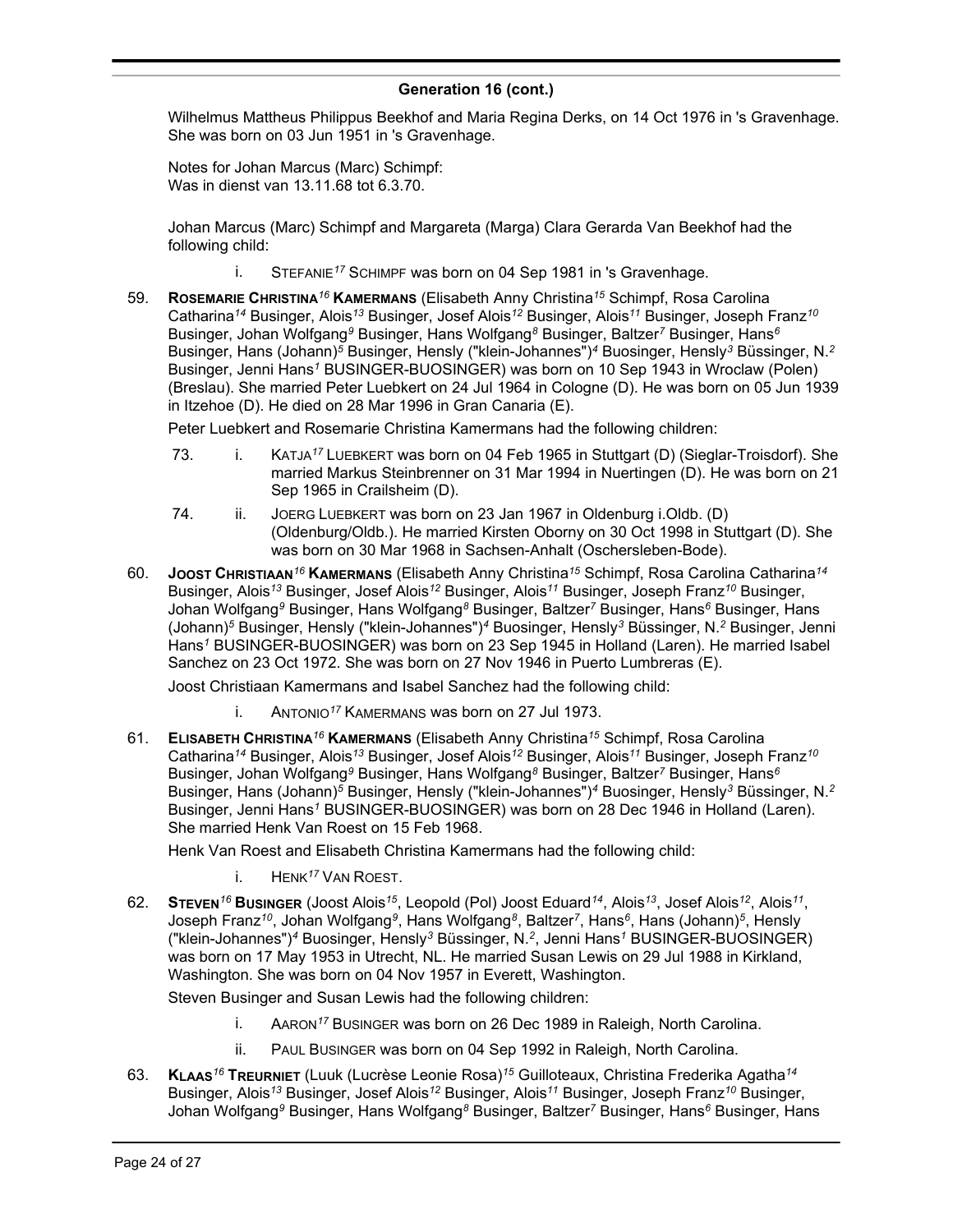(Johann)*<sup>5</sup>* Businger, Hensly ("klein-Johannes")*<sup>4</sup>* Buosinger, Hensly*<sup>3</sup>* Büssinger, N.*<sup>2</sup>* Businger, Jenni Hans*<sup>1</sup>* BUSINGER-BUOSINGER, Niek). He married **KARIN**.

Klaas Treurniet and Karin had the following children:

- i. LAURA*<sup>17</sup>* TREURNIET.
- ii. RUBIN TREURNIET.
- 64. **MAARTEN***<sup>16</sup>* **TREURNIET** (Luuk (Lucrèse Leonie Rosa)*<sup>15</sup>* Guilloteaux, Christina Frederika Agatha*<sup>14</sup>* Businger, Alois*<sup>13</sup>* Businger, Josef Alois*<sup>12</sup>* Businger, Alois*<sup>11</sup>* Businger, Joseph Franz*<sup>10</sup>* Businger, Johan Wolfgang*<sup>9</sup>* Businger, Hans Wolfgang*<sup>8</sup>* Businger, Baltzer*<sup>7</sup>* Businger, Hans*<sup>6</sup>* Businger, Hans (Johann)*<sup>5</sup>* Businger, Hensly ("klein-Johannes")*<sup>4</sup>* Buosinger, Hensly*<sup>3</sup>* Büssinger, N.*<sup>2</sup>* Businger, Jenni Hans*<sup>1</sup>* BUSINGER-BUOSINGER, Niek). He married **MARNIE**.

Maarten Treurniet and Marnie had the following children:

- i. MILAN*<sup>17</sup>* TREURNIET.
- ii. TESS TREURNIET.
- 65. **NICOLETTE***<sup>16</sup>* **GUILLOTEAUX** (Dick (Victor Leon)*<sup>15</sup>* , Christina Frederika Agatha*<sup>14</sup>* Businger, Alois*<sup>13</sup>* Businger, Josef Alois*<sup>12</sup>* Businger, Alois*<sup>11</sup>* Businger, Joseph Franz*<sup>10</sup>* Businger, Johan Wolfgang*<sup>9</sup>* Businger, Hans Wolfgang*<sup>8</sup>* Businger, Baltzer*<sup>7</sup>* Businger, Hans*<sup>6</sup>* Businger, Hans (Johann)*<sup>5</sup>* Businger, Hensly ("klein-Johannes")*<sup>4</sup>* Buosinger, Hensly*<sup>3</sup>* Büssinger, N.*<sup>2</sup>* Businger, Jenni Hans*<sup>1</sup>* BUSINGER-BUOSINGER, Dick (Victor Leon)<sup>15</sup>, Victor Léon, Jacques Louis Léon, Victor Leon, Victor).

Nicolette Guilloteaux had the following children:

- i. ANOUK*<sup>17</sup>* .
- ii. BABETTE.
- 66. **VICTOR***<sup>16</sup>* **GUILLOTEAUX** (Dick (Victor Leon)*<sup>15</sup>* , Christina Frederika Agatha*<sup>14</sup>* Businger, Alois*<sup>13</sup>* Businger, Josef Alois*<sup>12</sup>* Businger, Alois*<sup>11</sup>* Businger, Joseph Franz*<sup>10</sup>* Businger, Johan Wolfgang*<sup>9</sup>* Businger, Hans Wolfgang*<sup>8</sup>* Businger, Baltzer*<sup>7</sup>* Businger, Hans*<sup>6</sup>* Businger, Hans (Johann)*<sup>5</sup>* Businger, Hensly ("klein-Johannes")*<sup>4</sup>* Buosinger, Hensly*<sup>3</sup>* Büssinger, N.*<sup>2</sup>* Businger, Jenni Hans*<sup>1</sup>* BUSINGER-BUOSINGER, Dick (Victor Leon)<sup>15</sup>, Victor Léon, Jacques Louis Léon, Victor Leon, Victor). He married **LENNY**.

Victor Guilloteaux and Lenny had the following child:

i. RALPH*<sup>17</sup>* GUILLOTEAUX.

# **Generation 17**

67. **MICHAEL***<sup>17</sup>* **BUSSINGER** (Helmut*<sup>16</sup>* , Hans*<sup>15</sup>* , Joseph*<sup>14</sup>* , Johannes*<sup>13</sup>* , Joseph*<sup>12</sup>* , Franz Xaver*<sup>11</sup>* , Balz Clemens Josef*<sup>10</sup>* , Hans Melch*<sup>9</sup>* Businger, Hans Wolfgang*<sup>8</sup>* Businger, Baltzer*<sup>7</sup>* Businger, Hans*<sup>6</sup>* Businger, Hans (Johann)*<sup>5</sup>* Businger, Hensly ("klein-Johannes")*<sup>4</sup>* Buosinger, Hensly*<sup>3</sup>* Büssinger, N.*<sup>2</sup>* Businger, Jenni Hans*<sup>1</sup>* BUSINGER-BUOSINGER) was born on 26 Jan 1965 in Laupheim, Biberach, D. He married **FREDERIKE LUNG**.

Michael Bussinger and Frederike Lung had the following child:

- i. LILY*<sup>18</sup>* LUNG was born on 10 Oct 2002 in Karlsruhe.
- 68. **MARGIT***<sup>17</sup>* **BUSSINGER** (Josef*<sup>16</sup>* , Florian*<sup>15</sup>* , Joseph*<sup>14</sup>* , Johannes*<sup>13</sup>* , Joseph*<sup>12</sup>* , Franz Xaver*<sup>11</sup>* , Balz Clemens Josef*<sup>10</sup>* , Hans Melch*<sup>9</sup>* Businger, Hans Wolfgang*<sup>8</sup>* Businger, Baltzer*<sup>7</sup>* Businger, Hans*<sup>6</sup>* Businger, Hans (Johann)*<sup>5</sup>* Businger, Hensly ("klein-Johannes")*<sup>4</sup>* Buosinger, Hensly*<sup>3</sup>* Büssinger, N.*<sup>2</sup>* Businger, Jenni Hans*<sup>1</sup>* BUSINGER-BUOSINGER). She married **FRANZ BERTSCH**.

Franz Bertsch and Margit Bussinger had the following children:

- i. JULIA*<sup>18</sup>* BERTSCH.
- ii. KATJA BERTSCH.
- iii. LISA BERTSCH.
- 69. **MARKUS***<sup>17</sup>* **BUSSINGER** (Hubert*<sup>16</sup>* , Florian*<sup>15</sup>* , Joseph*<sup>14</sup>* , Johannes*<sup>13</sup>* , Joseph*<sup>12</sup>* , Franz Xaver*<sup>11</sup>* , Balz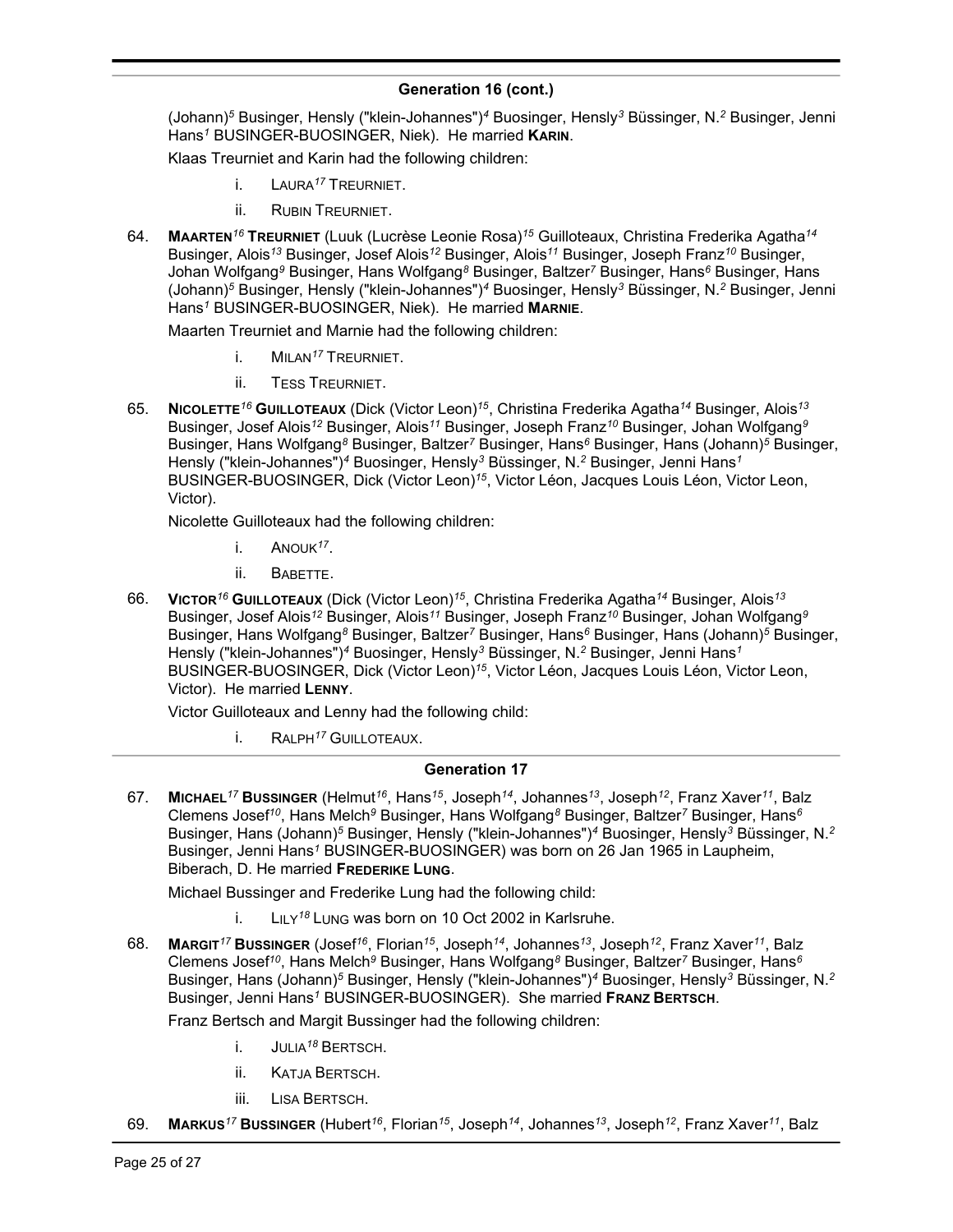#### **Generation 17 (cont.)** , Johannes*<sup>13</sup>*

Clemens Josef*<sup>10</sup>* , Hans Melch*<sup>9</sup>* Businger, Hans Wolfgang*<sup>8</sup>* Businger, Baltzer*<sup>7</sup>* Businger, Hans*<sup>6</sup>* Businger, Hans (Johann)*<sup>5</sup>* Businger, Hensly ("klein-Johannes")*<sup>4</sup>* Buosinger, Hensly*<sup>3</sup>* Büssinger, N.*<sup>2</sup>* Businger, Jenni Hans*<sup>1</sup>* BUSINGER-BUOSINGER) was born on 13 Jan 1977 in Ochsenhausen, Biberach, D. He married Nadine Haj Ahmad on 21 May 2014 in Laupheim, Biberach, D. She was born on 03 May 1988 in Laupheim, Biberach, D.

Markus Bussinger and Nadine Haj Ahmad had the following children:

- i. RAPHAEL JOEL*<sup>18</sup>* BUSSINGER was born on 18 Nov 2012 in Laupheim, Biberach, D.
- ii. NOAH-MAXIM BUSSINGER was born on 29 Apr 2015 in Ehingen, D.
- 70. **MARTIN***<sup>17</sup>* **BUSSINGER** (Peter*<sup>16</sup>* , Paul*<sup>15</sup>* , Joseph*<sup>14</sup>* , Johannes*<sup>13</sup>* , Joseph*<sup>12</sup>* , Franz Xaver*<sup>11</sup>* , Balz Clemens Josef*<sup>10</sup>* , Hans Melch*<sup>9</sup>* Businger, Hans Wolfgang*<sup>8</sup>* Businger, Baltzer*<sup>7</sup>* Businger, Hans*<sup>6</sup>* Businger, Hans (Johann)*<sup>5</sup>* Businger, Hensly ("klein-Johannes")*<sup>4</sup>* Buosinger, Hensly*<sup>3</sup>* Büssinger, N.*<sup>2</sup>* Businger, Jenni Hans*<sup>1</sup>* BUSINGER-BUOSINGER) was born on 20 Jan 1975 in Illertissen, Bayern. He married Beata Polasik on 14 Feb 2003 in Ingolstadt. She was born on 24 Sep 1977 in Bromberg, Polen.

Martin Bussinger and Beata Polasik had the following children:

- i. FELIX*<sup>18</sup>* BUSSINGER was born on 17 Jul 2003 in Ingolstadt.
- ii. MARIE BUSSINGER was born on 11 Jan 2005 in Ingolstadt.
- iii. JOHANNES BUSSINGER was born on 18 Mar 2007 in Ingolstadt.
- 71. **CORNELIA ANNA***<sup>17</sup>* **BUSSINGER** (Peter*<sup>16</sup>* , Paul*<sup>15</sup>* , Joseph*<sup>14</sup>* , Johannes*<sup>13</sup>* , Joseph*<sup>12</sup>* , Franz Xaver*<sup>11</sup>* , Balz Clemens Josef*<sup>10</sup>* , Hans Melch*<sup>9</sup>* Businger, Hans Wolfgang*<sup>8</sup>* Businger, Baltzer*<sup>7</sup>* Businger, Hans*<sup>6</sup>* Businger, Hans (Johann)*<sup>5</sup>* Businger, Hensly ("klein-Johannes")*<sup>4</sup>* Buosinger, Hensly*<sup>3</sup>* Büssinger, N.*<sup>2</sup>* Businger, Jenni Hans*<sup>1</sup>* BUSINGER-BUOSINGER) was born on 27 Apr 1977 in Ehingen (Donau). She married Ralf Wegenast, son of Jakob Wegenast and Rita Reck, on 26 May 2004 in Ertingen, Biberach. He was born on 05 Oct 1972 in Riedlingen, Donau.

Ralf Wegenast and Cornelia Anna Bussinger had the following children:

- i. FABIAN*<sup>18</sup>* WEGENAST was born on 12 Nov 2004 in Biberach, Baden-Württemberg, D.
- ii. TOBIAS WEGENAST was born on 08 Feb 2007 in Riedlingen, Donau.
- iii. JULIA WEGENAST was born on 27 Aug 2009 in Riedlingen, Donau.
- 72. **MICHAELA***<sup>17</sup>* **BUSSINGER** (Peter*<sup>16</sup>* , Paul*<sup>15</sup>* , Joseph*<sup>14</sup>* , Johannes*<sup>13</sup>* , Joseph*<sup>12</sup>* , Franz Xaver*<sup>11</sup>* , Balz Clemens Josef*<sup>10</sup>* , Hans Melch*<sup>9</sup>* Businger, Hans Wolfgang*<sup>8</sup>* Businger, Baltzer*<sup>7</sup>* Businger, Hans*<sup>6</sup>* Businger, Hans (Johann)*<sup>5</sup>* Businger, Hensly ("klein-Johannes")*<sup>4</sup>* Buosinger, Hensly*<sup>3</sup>* Büssinger, N.*<sup>2</sup>* Businger, Jenni Hans*<sup>1</sup>* BUSINGER-BUOSINGER) was born on 04 Mar 1982 in Riedlingen, Donau. She married Erik Lemke on 20 May 2017 in Hayingen, Reutlingen, Baden-Württemberg, Germany. He was born on 10 May 1987 in Erlabrunn, Breitenbrunn, D.

Erik Lemke and Michaela Bussinger had the following children:

- i. KARLA ROSA*<sup>18</sup>* LEMKE was born on 16 Jun 2017 in Ulm, D.
- ii. FRED LEMKE was born on 28 Aug 2019 in Ulm, D.
- 73. **KATJA***<sup>17</sup>* **LUEBKERT** (Rosemarie Christina*<sup>16</sup>* Kamermans, Elisabeth Anny Christina*<sup>15</sup>* Schimpf, Rosa Carolina Catharina*<sup>14</sup>* Businger, Alois*<sup>13</sup>* Businger, Josef Alois*<sup>12</sup>* Businger, Alois*<sup>11</sup>* Businger, Joseph Franz*<sup>10</sup>* Businger, Johan Wolfgang*<sup>9</sup>* Businger, Hans Wolfgang*<sup>8</sup>* Businger, Baltzer*<sup>7</sup>* Businger, Hans*<sup>6</sup>* Businger, Hans (Johann)*<sup>5</sup>* Businger, Hensly ("klein-Johannes")*<sup>4</sup>* Buosinger, Hensly*<sup>3</sup>* Büssinger, N.*<sup>2</sup>* Businger, Jenni Hans*<sup>1</sup>* BUSINGER-BUOSINGER) was born on 04 Feb 1965 in Stuttgart (D) (Sieglar-Troisdorf). She married Markus Steinbrenner on 31 Mar 1994 in Nuertingen (D). He was born on 21 Sep 1965 in Crailsheim (D).

Markus Steinbrenner and Katja Luebkert had the following children:

- i. FLORIAN*<sup>18</sup>* STEINBRENNER was born on 02 Aug 1994 in Tuebingen (D).
- ii. LUKAS STEINBRENNER was born on 27 Apr 1996 in Ludwigsburg (D).
- 74. **JOERG***<sup>17</sup>* **LUEBKERT** (Rosemarie Christina*<sup>16</sup>* Kamermans, Elisabeth Anny Christina*<sup>15</sup>* Schimpf, Rosa